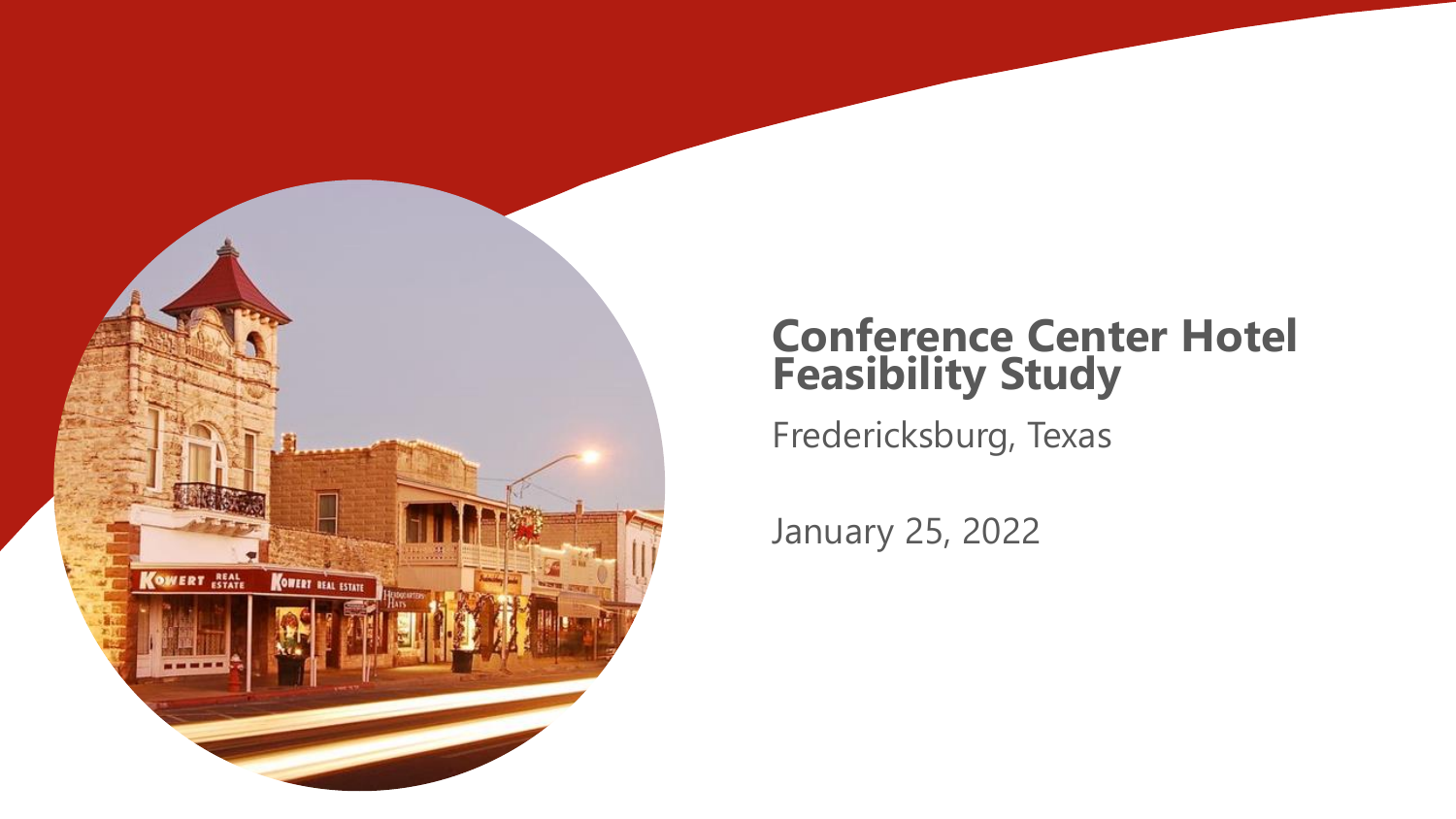

#### Table of Contents

#### Lodging Market Analysis

**II** Projections of Occupancy and Average Room Rate

**II** Projection of Income and Expense

**III** Feasibility Analysis

IV Certification, Assumptions & Limiting Conditions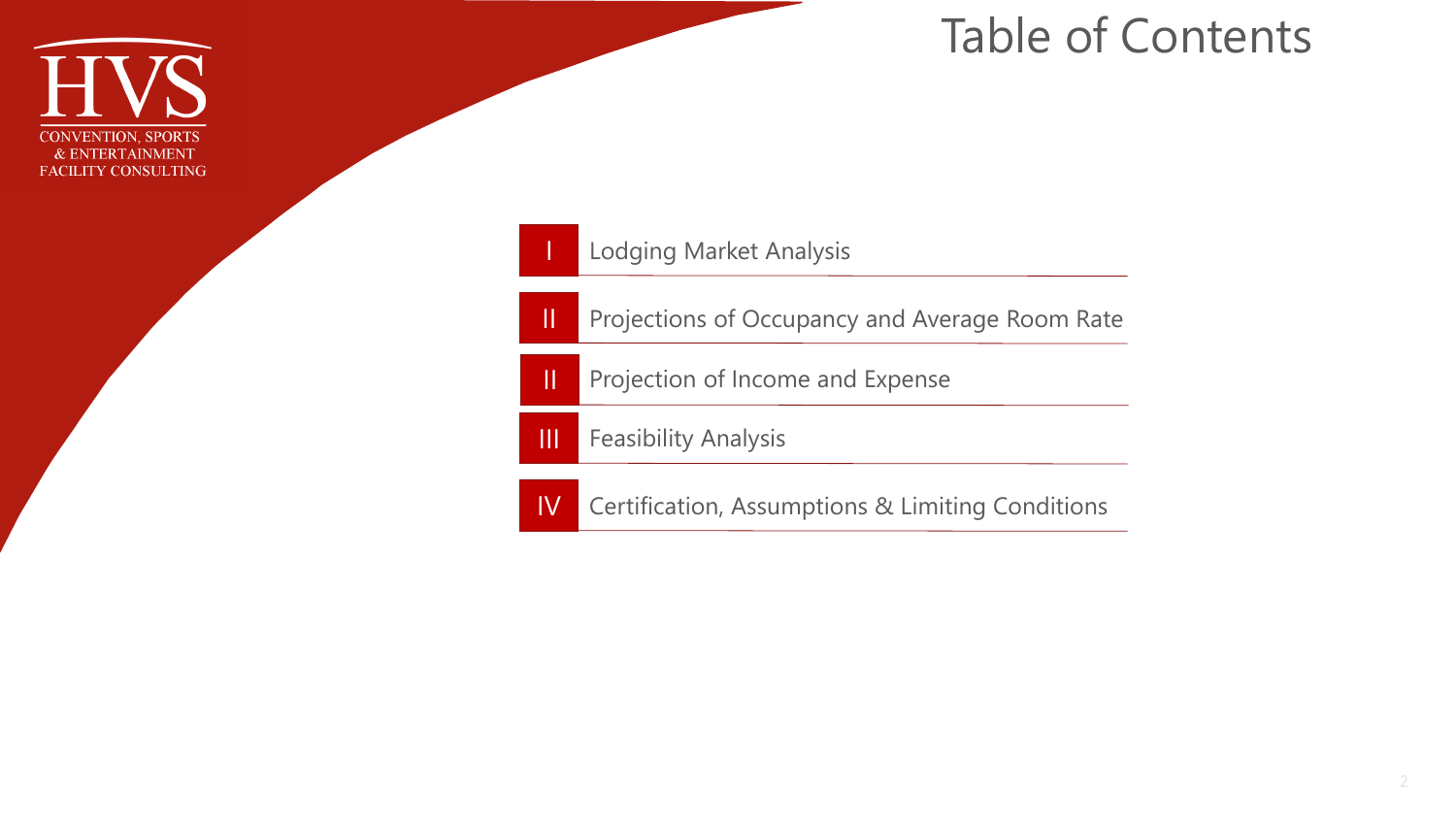

## **Lodging Market Analysis**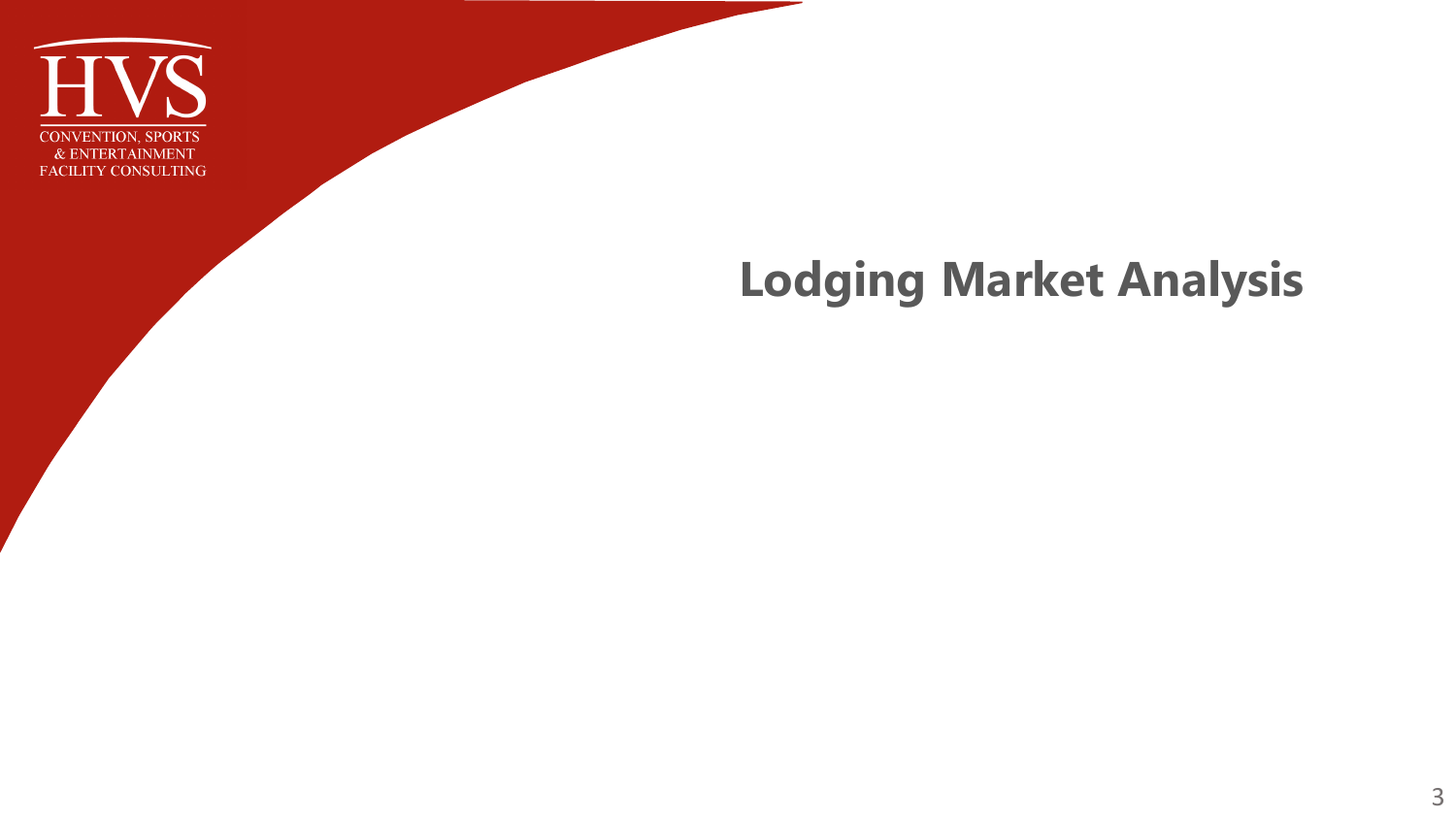#### Hotel Feasibility Study Methodology



 $\widehat{\text{HVS}}$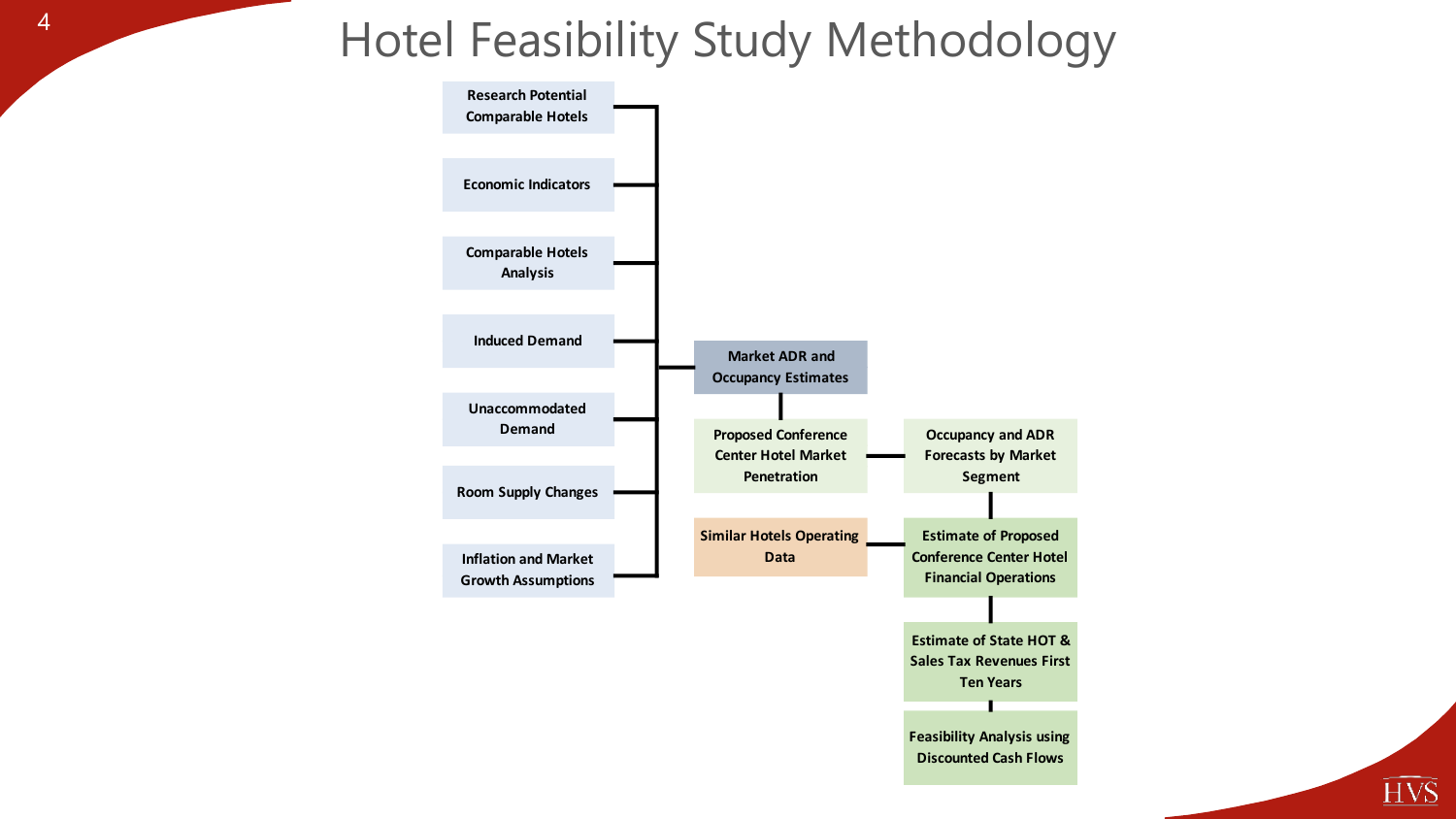#### Site

- The site for the proposed Conference Center Hotel has not been selected.
- The site would be either:
- Located within the City limits
- Be able to be annexed into the City



**HVS**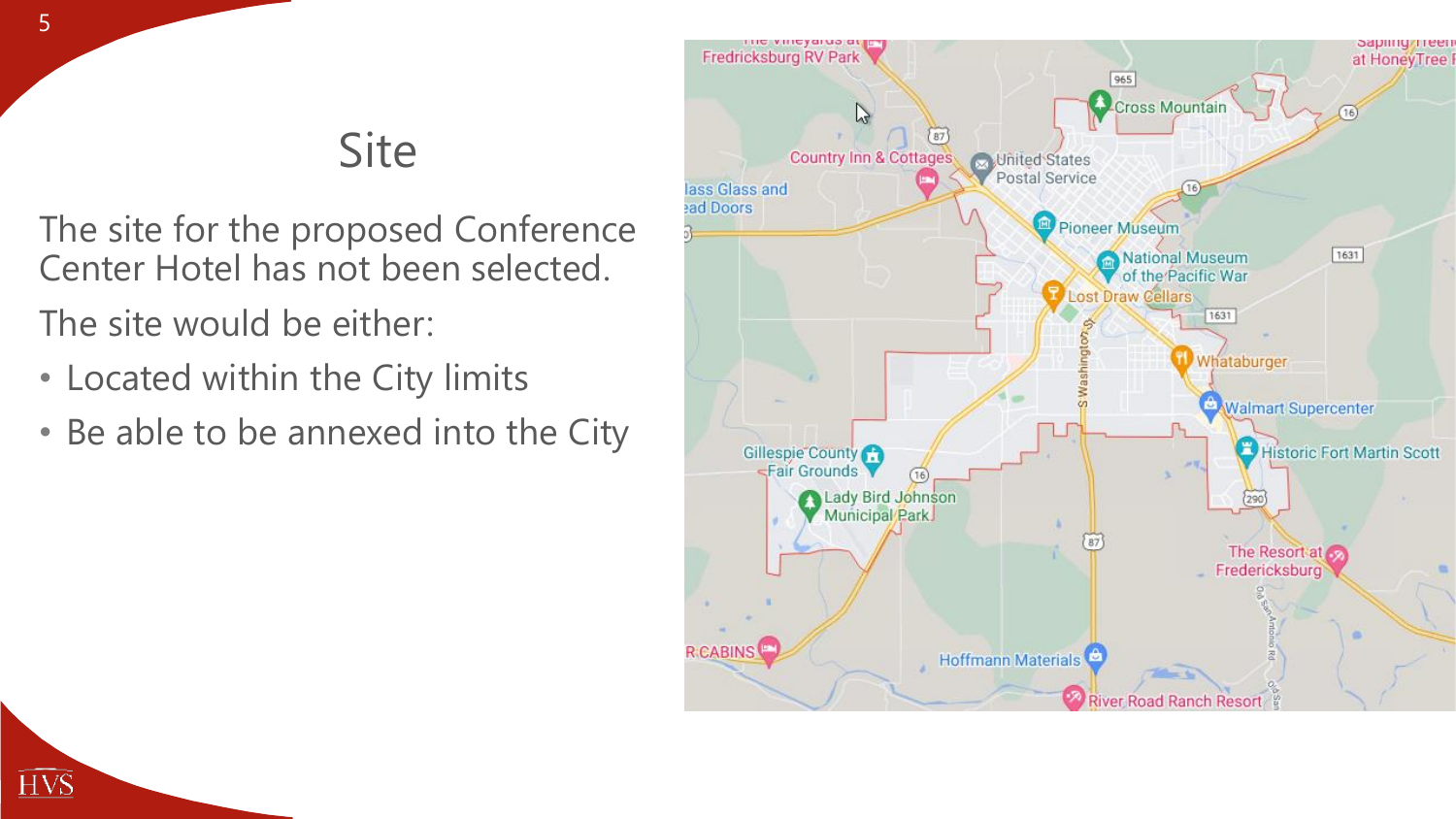#### **Building Program**

- 150 rooms
- 8,000 square foot ballroom
- 4,000 square feet of meeting rooms
- Restaurant with outside dining
- Lounge
- Pool bar with light food
- Outdoor pool and whirlpool
- 

| 6 <sup>1</sup>                                                                            | <b>Guestroom Configuration</b>                                                                                    |                                                                                                             | <b>Keys</b>                              |
|-------------------------------------------------------------------------------------------|-------------------------------------------------------------------------------------------------------------------|-------------------------------------------------------------------------------------------------------------|------------------------------------------|
| <b>Building Program</b>                                                                   | Kings<br>Queen/Queen<br><b>Suites</b>                                                                             |                                                                                                             | 100<br>40<br>10                          |
| The proposed Conference Center Hotel<br>would have a minimum of:                          | Total (ADA-Compliant Rooms per Local Code)<br><b>Food &amp; Beverage Facilities</b>                               |                                                                                                             | 150<br><b>Seating</b><br><b>Capacity</b> |
| $\cdot$ 150 rooms<br>• 8,000 square foot ballroom<br>• 4,000 square feet of meeting rooms | Full-Service with option Outside Dining<br>Lounge<br>Pool Bar with Light Food<br>Total Food and Beverage Capacity |                                                                                                             | 105<br>38<br>30<br>173                   |
| • Restaurant with outside dining                                                          | <b>Indoor Meeting &amp; Banquet Facilities</b>                                                                    | <b>Square Feet</b>                                                                                          |                                          |
| • Lounge                                                                                  | Ballroom<br>Meeting Rooms (Six)<br><b>Total Sellable Meeting Space</b>                                            |                                                                                                             | 8,000<br>4,000<br>12,000                 |
| • Pool bar with light food                                                                | <b>Amenities &amp; Services</b>                                                                                   |                                                                                                             |                                          |
| • Outdoor pool and whirlpool<br>• Exercise room and business center                       | <b>Outdoor Pool</b><br>Outdoor Whirlpool<br><b>Fitness Center</b>                                                 | <b>Business Center</b><br>Market Pantry<br>Guest Laundry Area                                               |                                          |
|                                                                                           | Infrastructure                                                                                                    |                                                                                                             |                                          |
|                                                                                           | Parking Spaces Hotel<br>Elevators<br>Life Safety Systems<br><b>Construction Details</b>                           | 150 Spaces<br>2 Guest/1 Service<br>Sprinklers, Smoke Detectors<br>Building Height Restriction Three Stories |                                          |
|                                                                                           |                                                                                                                   |                                                                                                             |                                          |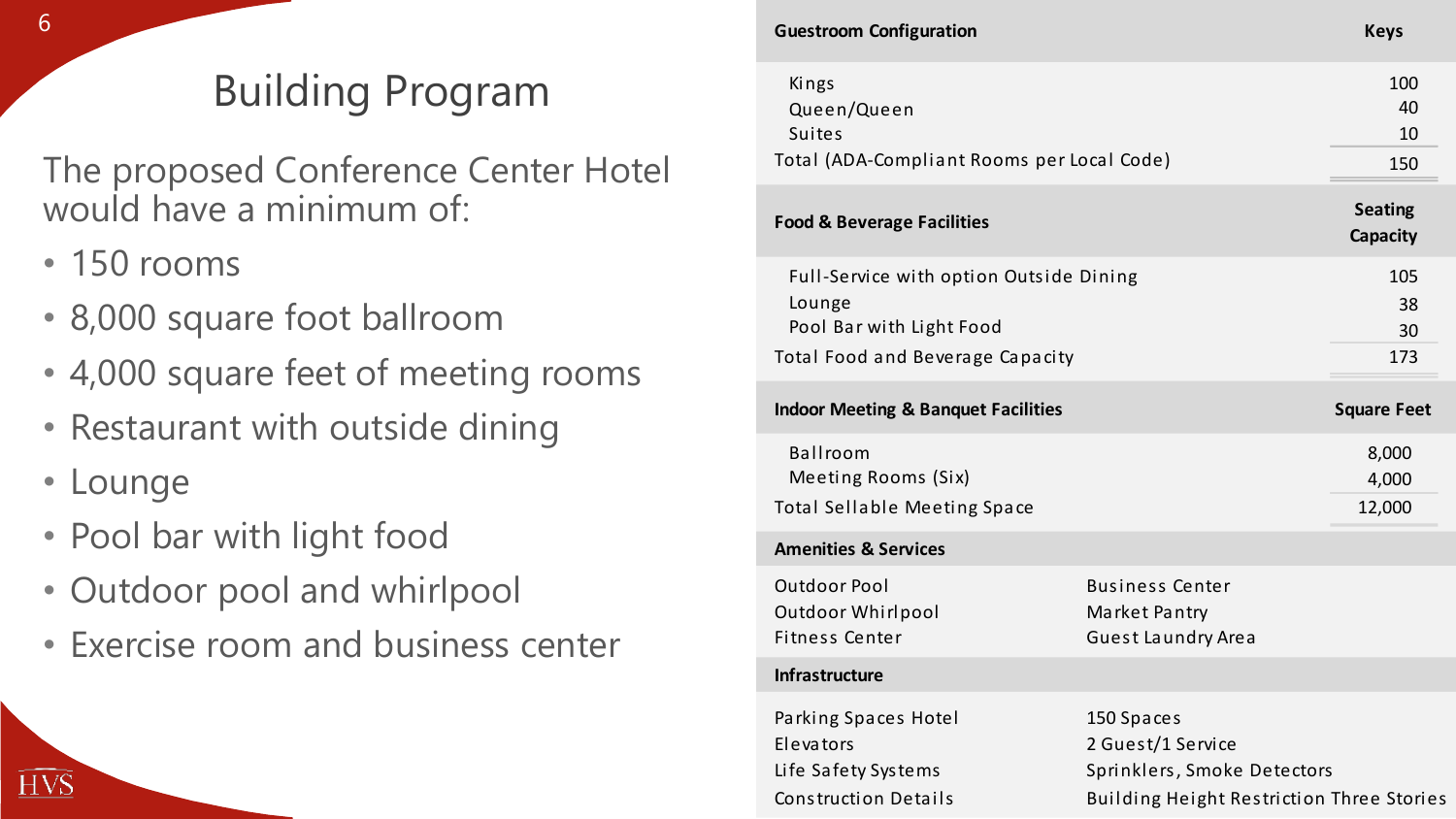# Gillespie County Lodging Supply Growth 2005-2020



Source: Gillespie County Economic Development Commission

The number of bed & breakfast units overtook the hotel/motel room supply in 2017.

HVŠ

From 2005 to 2020, total lodging supply grew at an annual rate of 3.72%:

- Hotel/motel grew at 1.61%
- Bed & breakfast grew at 6.34%

7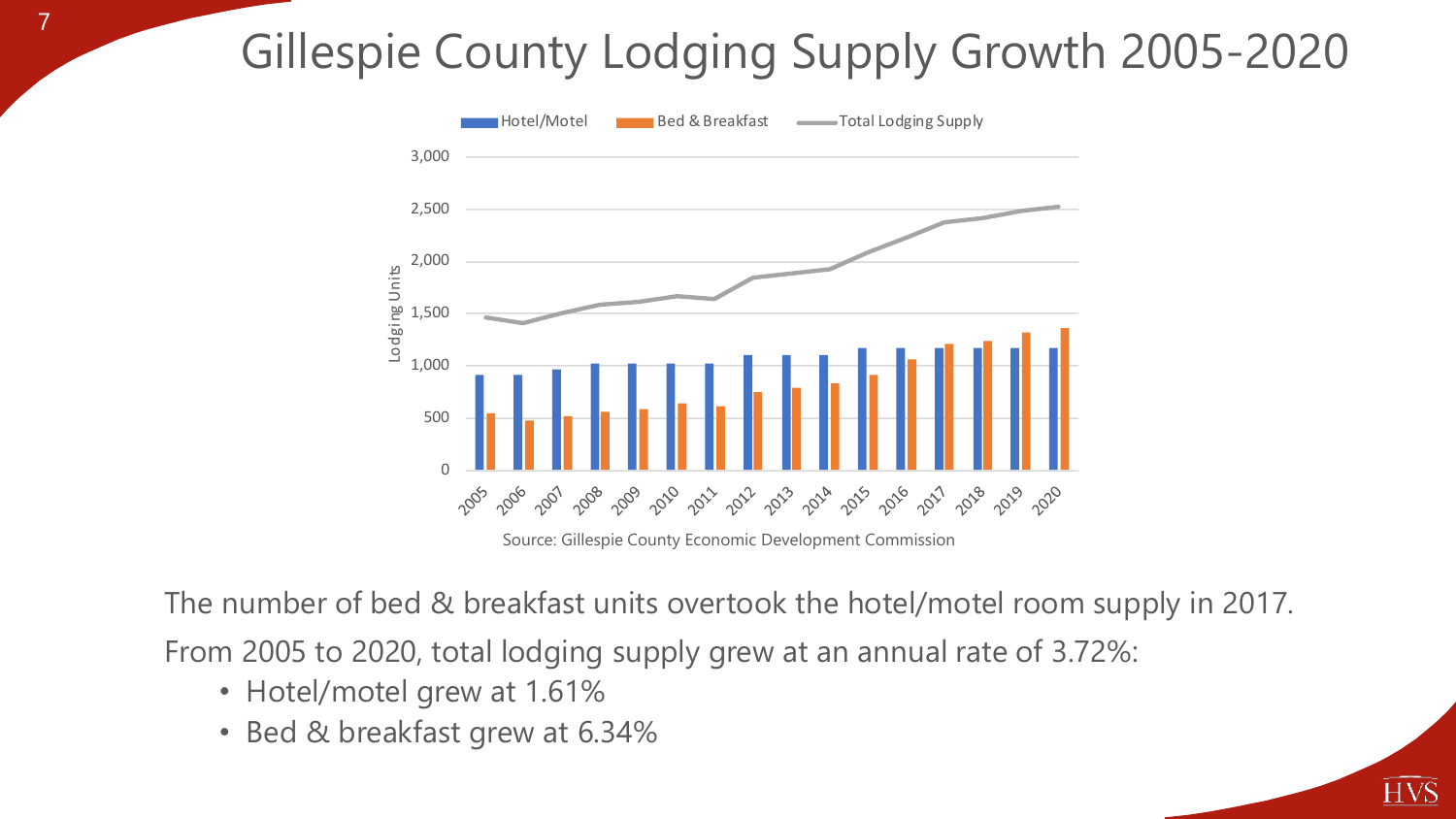## Gillespie County 2015-2020 Lodging Market

|                                                                                | 2015                                                                                                                                                                                                                                                                  |                                          | 2016              |                                          | 2017                |                                          | 2018                |                                             | 2019                |                                          | 2020                |                                          |
|--------------------------------------------------------------------------------|-----------------------------------------------------------------------------------------------------------------------------------------------------------------------------------------------------------------------------------------------------------------------|------------------------------------------|-------------------|------------------------------------------|---------------------|------------------------------------------|---------------------|---------------------------------------------|---------------------|------------------------------------------|---------------------|------------------------------------------|
| <b>Gillespie County Lodging Market</b>                                         | <b>Units</b>                                                                                                                                                                                                                                                          | <b>Gross Revenues</b>                    | <b>Units</b>      | <b>Gross Revenues</b>                    | <b>Units</b>        | <b>Gross Revenues</b>                    | <b>Units</b>        | <b>Gross Revenues</b>                       | <b>Units</b>        | <b>Gross Revenues</b>                    | <b>Units</b>        | <b>Gross Revenues</b>                    |
| Competitive Hotels<br>Remaining Ten-Unit & Higher<br>Under Ten-Unit Properties | 568<br>782<br>745                                                                                                                                                                                                                                                     | \$15,683,820<br>12,265,267<br>18,790,614 | 569<br>783<br>873 | \$16,854,111<br>13,114,772<br>21,104,048 | 569<br>803<br>1,002 | \$18,145,829<br>13,303,746<br>26,883,641 | 570<br>819<br>1,022 | \$18,555,652<br>13,358,748<br>30,292,226    | 569<br>800<br>1,120 | \$19,043,026<br>14,247,925<br>37,748,730 | 569<br>843<br>1,112 | \$14,744,354<br>13,428,613<br>46,360,575 |
|                                                                                |                                                                                                                                                                                                                                                                       |                                          |                   |                                          |                     |                                          |                     |                                             |                     |                                          |                     |                                          |
|                                                                                | \$51,072,931<br>\$74,533,541<br>\$46,739,700<br>\$58,333,216<br>\$62,206,626<br>\$71,039,682<br>2,095<br>2,225<br>2,374<br>2,411<br>2,489<br>2,524<br>Totals Lodging Revenues<br>Sources: Gillespie County Economic Development Commission & Texas Comptroller Office |                                          |                   |                                          |                     |                                          |                     |                                             |                     |                                          |                     |                                          |
| odging revenues:                                                               |                                                                                                                                                                                                                                                                       |                                          |                   |                                          |                     |                                          |                     | <b>Annual Change in Gross Revenues</b>      |                     |                                          |                     |                                          |
|                                                                                |                                                                                                                                                                                                                                                                       |                                          |                   |                                          |                     |                                          |                     | Under Ten-Unit Properties                   |                     | Competitive Hotels                       |                     |                                          |
| Grew at an annual rate of 9.8% from 2015                                       |                                                                                                                                                                                                                                                                       |                                          |                   |                                          |                     |                                          |                     | -Remaining Ten-Unit & Higher - Total Market |                     |                                          |                     |                                          |

Lodging revenues:

- Grew at an annual rate of 9.8% from 2015 to 2020
- Did not expand for the competitive hotels due to lack of new supply and the impact of the COVID-19 pandemic
- The under ten-unit portion of the market grew to 62% of total lodging revenues in 2020 due to supply growth and the impact of the COVID-19 pandemic on larger properties



Sources: Gillespie County Economic Development Commission & Texas Comptroller Office

#### **Annual Change in Gross Revenues**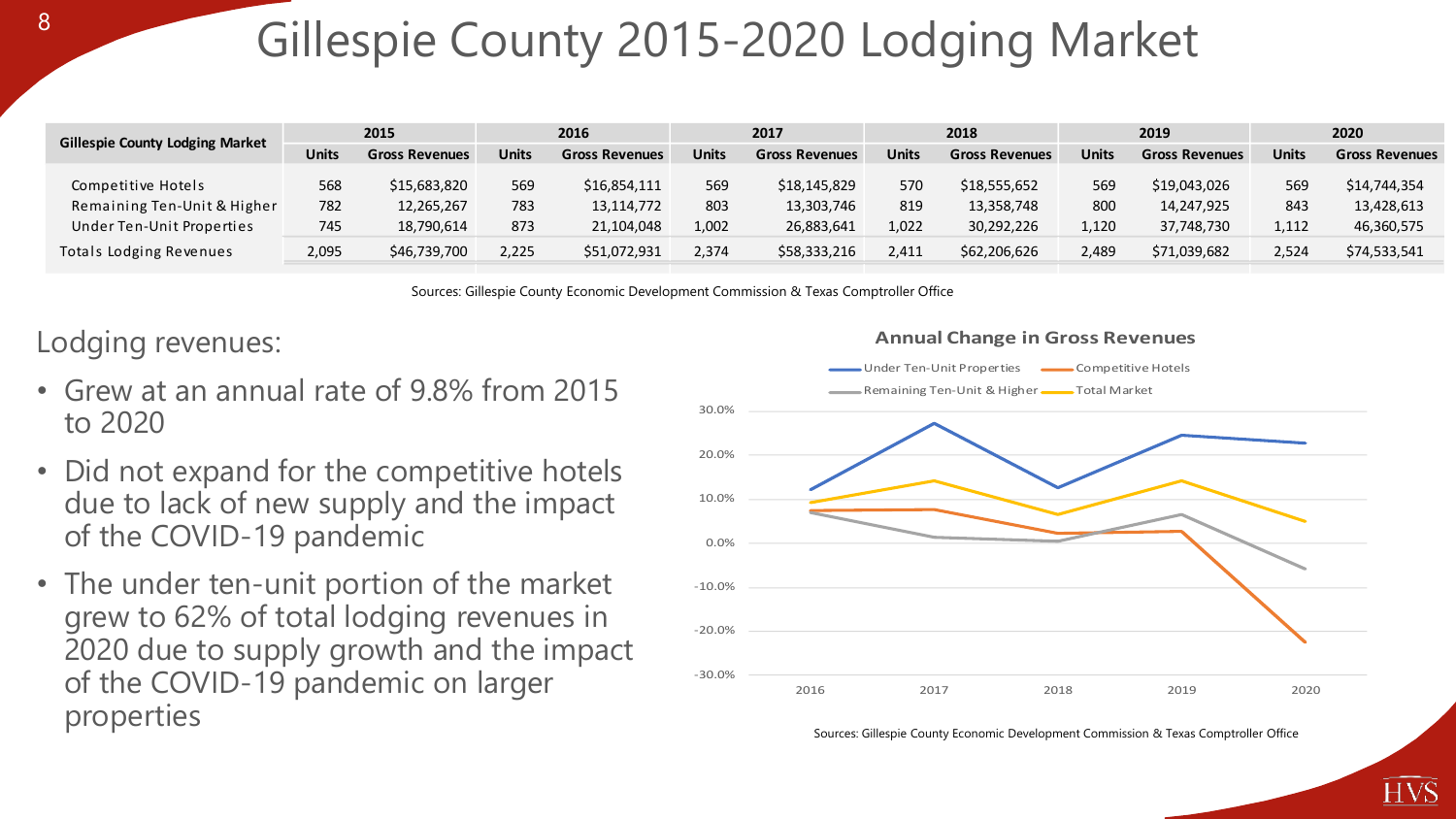#### **Gillespie County Lodging Market** Revenue per Available Room 2015-2020

| <b>Gillespie County Lodging Market</b> | 2015 | 2016 | 2017 | 2018        | 2019       | 2020 |
|----------------------------------------|------|------|------|-------------|------------|------|
| Competitive Hotels                     | \$76 | \$81 | \$87 | <b>\$89</b> | <b>S92</b> | \$71 |
| Ten-Unit & Higher Properties           | 43   | 46   | 45   | 45          | 49         | 44   |
| Under Ten-Unit Properties              | 69   | 66   | 74   | 81          | 92         | 114  |
| <b>Total Lodging Market</b>            | 61   | 63   | 67   | 71          | 78         | 81   |

Sources: Gillespie County Economic Development Commission & Texas Comptroller Office

Gillespie County properties with less than ten units had Revenues per Available Room Night ("RevPAR") greater than the Competitive Hotels. Due to the unit size and Average Daily Room Rate ("ADR"), HVS considers the under ten-unit properties in the Gillespie lodging market to be secondary competitors of the proposed Conference Center Hotel.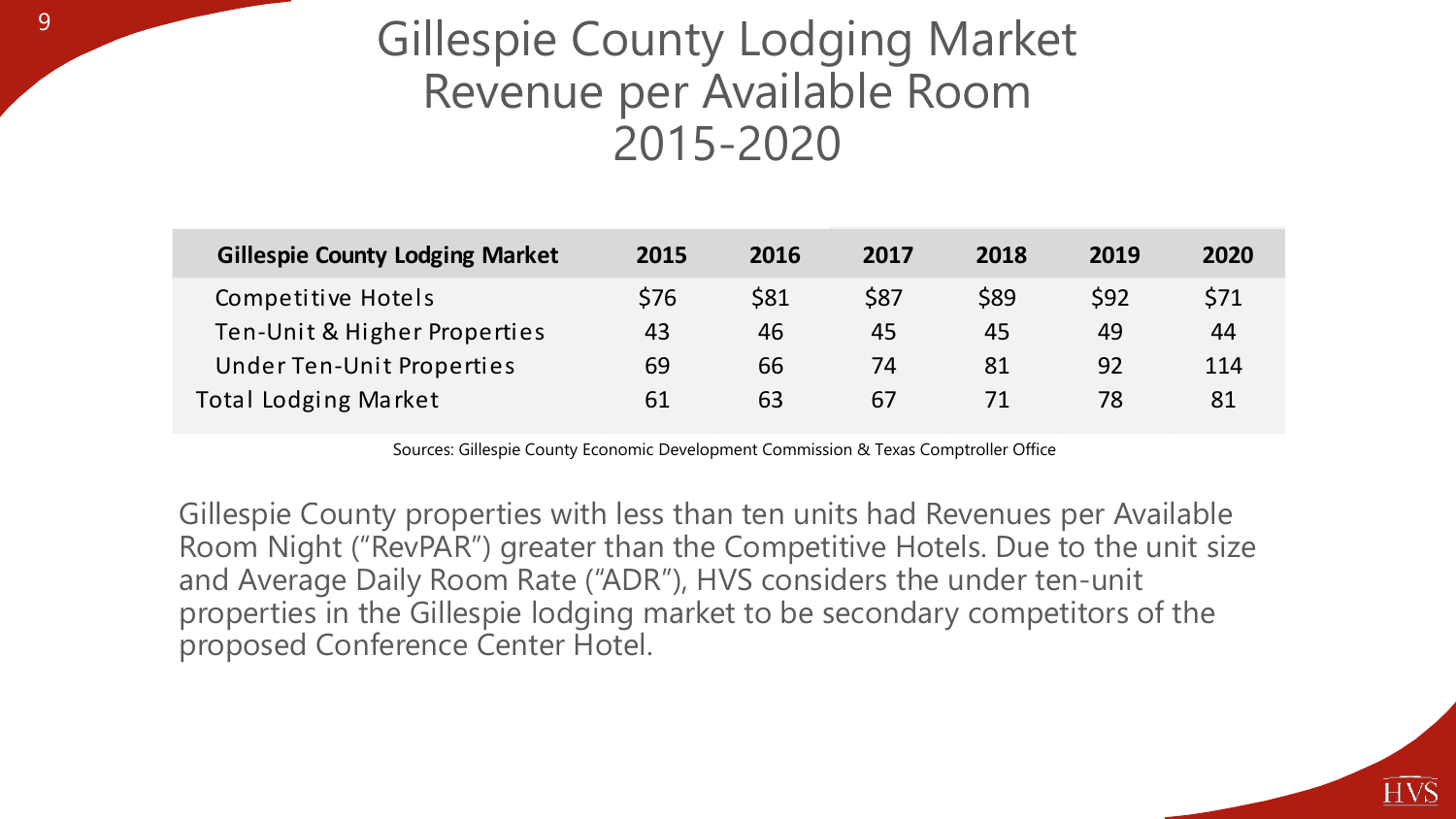#### The Competitive Hotels

HVS obtained information on the Competitive Hotels from Smith Travel Research and the Texas Comptroller Office. The selected properties submit ADR and occupancy information to Smith Travel Research.

HVS used 2019 data as the base year of our forecasts because it is more representative of a normal market than data from 2020 and 2021, during which the COVID-19 pandemic disrupted the lodging market.

| Property                                    | <b>STR Class</b> | Opened   | <b>Rooms</b> |
|---------------------------------------------|------------------|----------|--------------|
| Fredericksburg Inn & Suites                 | Upscale          | Jun 1996 | 103          |
| Inn On Barons Creek                         | Upscale          | Mar 2005 | 90           |
| Fairfield Inn & Suites Fredericksburg       | Upper Midscale   | Feb 2015 | 78           |
| Holiday Inn Express & Suites Fredericksburg | Upper Midscale   | Jun 2012 | 76           |
| Comfort Inn & Suites Fredericksburg         | Upper Midscale   | May 2004 | 57           |
| Best Western Plus Fredericksburg            | Upper Midscale   | Mar 2002 | 56           |
| La Quinta Inns & Suites Fredericksburg      | Upper Midscale   | Nov 2004 | 55           |
| Hampton Inn & Suites Fredericksburg         | Upper Midscale   | May 2007 | 55           |
| Total Rooms                                 |                  |          | 570          |

#### Source: Smith Travel Research

|                                       |           | 2018       |               | 2019             |            |               |  |
|---------------------------------------|-----------|------------|---------------|------------------|------------|---------------|--|
| <b>Primary Competitors</b>            | Occupancy | <b>ADR</b> | <b>RevPAR</b> | <b>Occupancy</b> | <b>ADR</b> | <b>RevPAR</b> |  |
| Best Western                          | 60%       | \$131      | \$79          | 60%              | \$134      | \$80          |  |
| Comfort Inn & Suites                  | 60%       | \$93       | 56            | 60%              | 112        | 67            |  |
| Fairfield Inn & Suites                | 69%       | \$129      | 89            | 64%              | 123        | 79            |  |
| Fredericksburg Inn & Suites           | 56%       | \$169      | 94            | 55%              | 181        | 100           |  |
| Hampton Inn & Suites                  | 76%       | \$175      | 133           | 75%              | 177        | 133           |  |
| Holiday Inn Express & Suites          | 74%       | \$126      | 93            | 74%              | 131        | 96            |  |
| Inn On Barons Creek                   | 60%       | \$154      | 92            | 60%              | 161        | 97            |  |
| La Quinta Inn & Suites Fredericksburg | 60%       | \$121      | 73            | 60%              | 129        | 77            |  |
| Total                                 | 64%       | \$139      | \$89          | 63%              | \$146      | \$92          |  |
|                                       |           |            |               |                  |            |               |  |

HVS

#### 10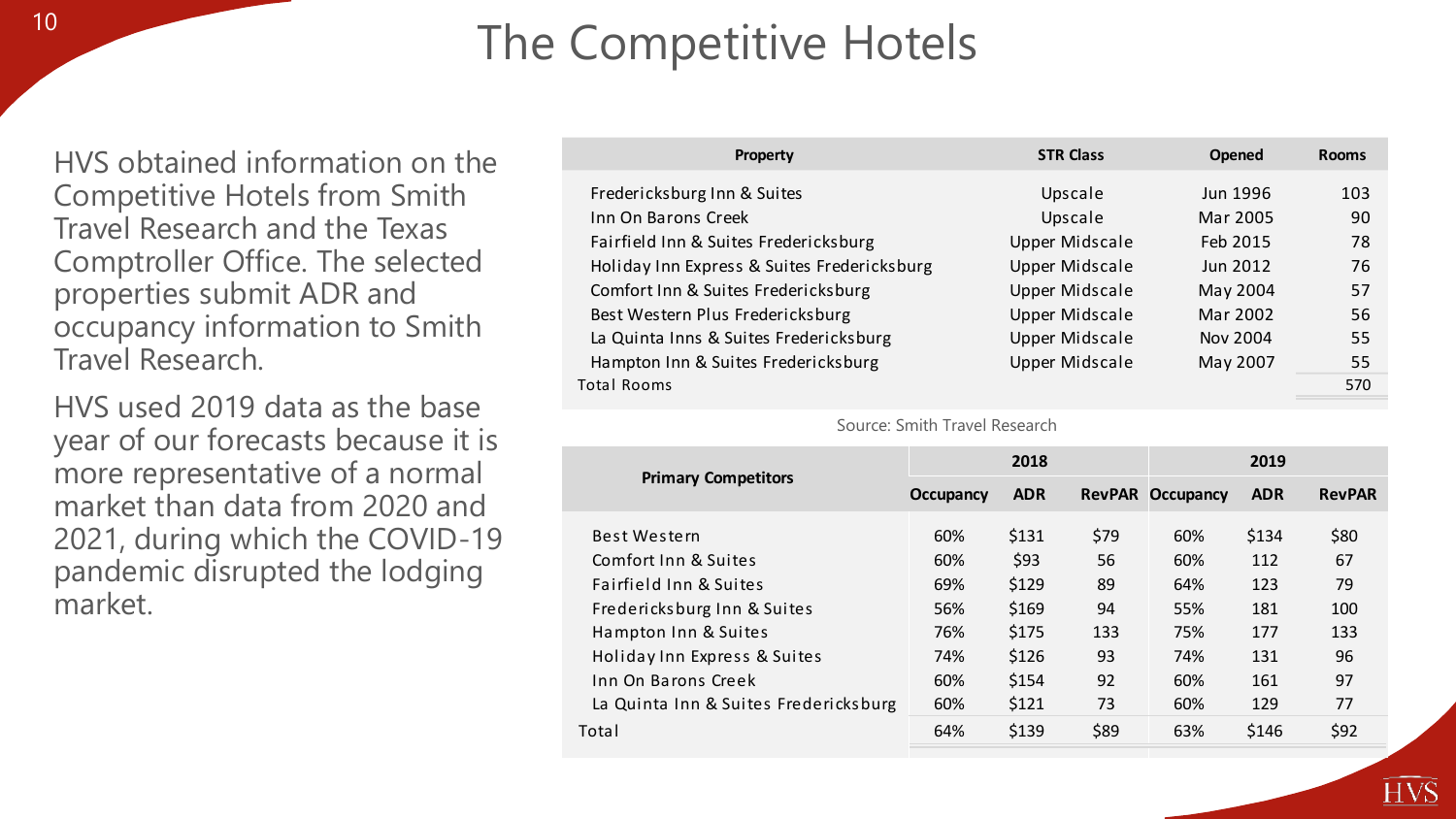#### Map of the Competitive Hotels

11

All the Competitive Hotels in Fredericksburg are near or in the downtown area. The properties are in either the upper midscale or upscale class as defined by Smith Travel Research.

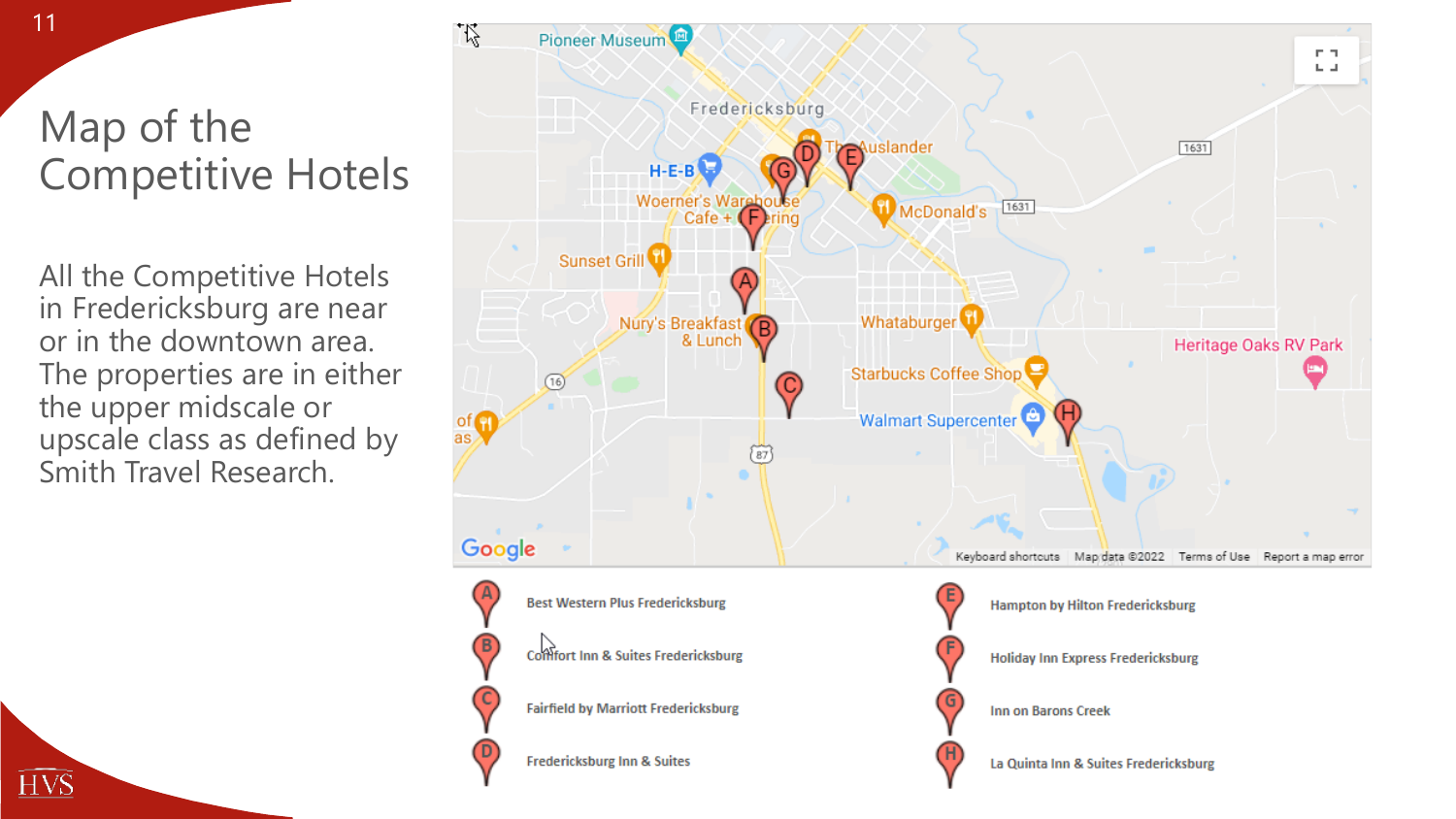Historical Performance of the Competitive Hotels

- From 2011 to 2021, annual room night demand grew approximately 1.2% faster per year than available room nights, causing the occupancy rate to rise.
- The 76-room Holiday Inn Express & Suites Fredericksburg opened in 2012.
- The 78-room Fairfield Inn & Suites Fredericksburg opened in 2015.
- The COVID-19 pandemic caused sharp declines in impacted occupancy in 2020, but ADR held steady.
- The complete year of 2021 occupancy data was not available at the time of this writing. But, based on year-to-date data from Smith Travel Research, HVS estimates that 2021 ADR and Occupancy will exceed pre-COVID levels.

| Year                                        | <b>Available</b><br><b>Room Nights</b>                                      | Annual<br>Change | <b>Occupied</b><br><b>Room Nights</b> | Annual<br>Change | % Occ | Annual<br>Change | <b>ADR</b> | Annual<br>Change | <b>RevPAR</b> | Annual<br>Change |
|---------------------------------------------|-----------------------------------------------------------------------------|------------------|---------------------------------------|------------------|-------|------------------|------------|------------------|---------------|------------------|
| 2011                                        | 152,083                                                                     |                  | 86,485                                |                  | 56.9% |                  | \$114      |                  | \$65          |                  |
| 2012                                        | 168,104                                                                     |                  | 95,749                                |                  | 57.0% |                  | \$120      |                  | \$68          |                  |
| 2013                                        | 179,580                                                                     |                  | 105,382                               |                  | 58.7% |                  | \$125      |                  | \$73          |                  |
| 2014                                        | 179,580                                                                     |                  | 110,394                               |                  | 61.5% |                  | \$128      |                  | \$78          |                  |
| 2015                                        | 205,632                                                                     |                  | 122,372                               |                  | 59.5% |                  | \$129      |                  | \$77          |                  |
| 2016                                        | 208,050                                                                     |                  | 123,004                               |                  | 59.1% |                  | \$137      |                  | \$81          |                  |
| 2017                                        | 208,050                                                                     |                  | 126,309                               |                  | 60.7% |                  | \$138      |                  | \$84          |                  |
| 2018                                        | 208,050                                                                     |                  | 132,889                               |                  | 63.9% |                  | \$139      |                  | \$89          |                  |
| 2019                                        | 208,050                                                                     |                  | 130,904                               |                  | 62.9% |                  | \$146      |                  | \$92          |                  |
| 2020                                        | 206,400                                                                     |                  | 99,260                                |                  | 48.1% |                  | \$147      |                  | \$71          |                  |
| 2021*                                       | 208,050                                                                     |                  | 133,152                               |                  | 64.0% |                  | \$165      |                  | \$106         |                  |
| Average Annual Compounded Change: 2011-2021 |                                                                             |                  |                                       |                  |       |                  |            |                  |               |                  |
|                                             | * January through November Smith Travel Research, December estimated by HVS | 3.2%             |                                       | 4.4%             |       | 1.2%             |            | 3.8%             |               | 5.0%             |

Sources: Smith Travel Research & HVS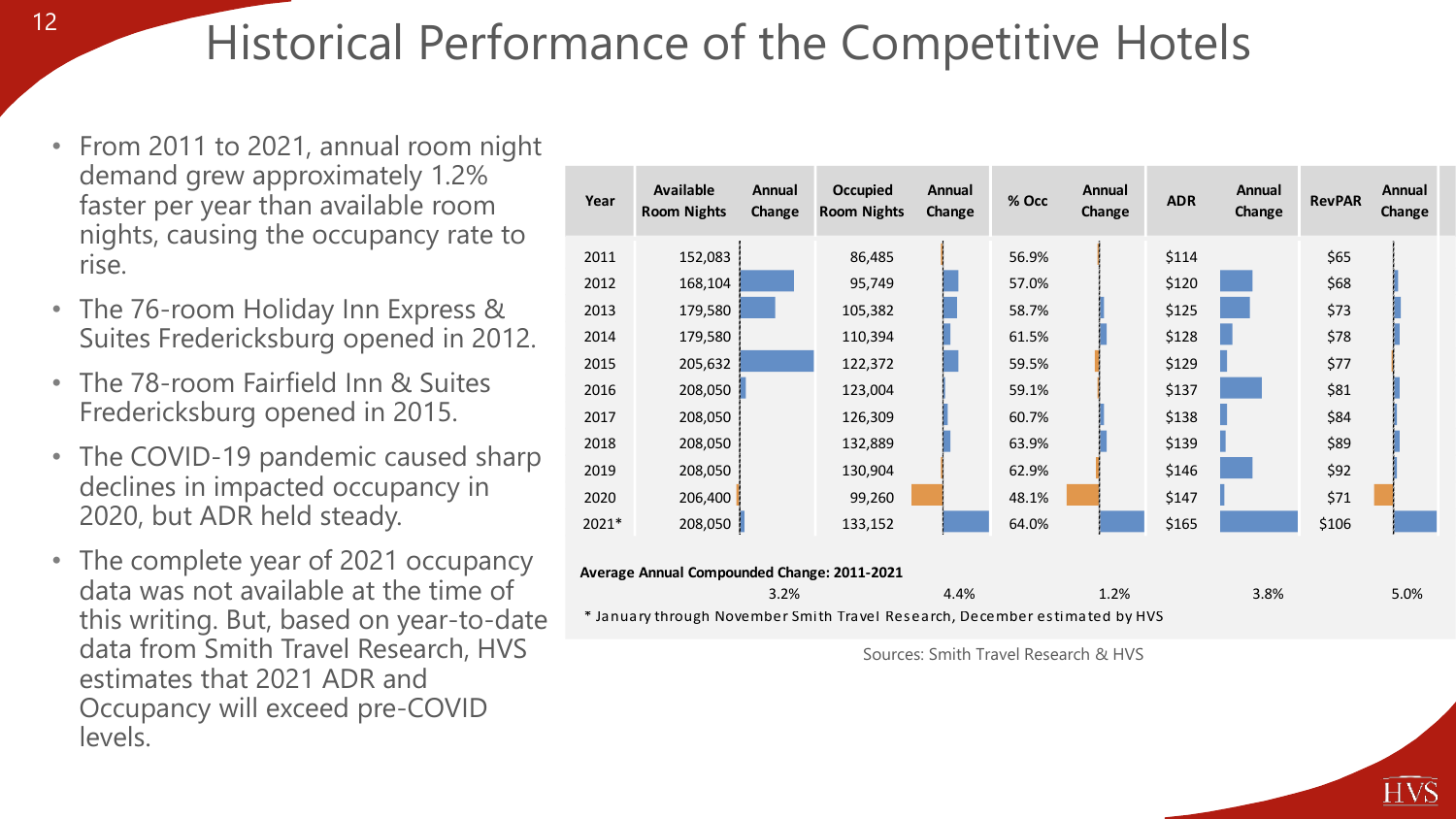# ADR, RevPAR, & Occupancy of Competitive Hotels<br>Ten-year Trends



The Competitive Hotels' ADR and occupancy rates increased from 2011 to 2019. In 2020, the COVID-19 pandemic impacted room night demand, but ADR grew by .1%. In 2021, occupancy recovered, and ADR reached an all-time high. The growth of the non-traditional lodging market has slowed the long-term growth of ADR for the Competitive Hotels.

<u>HVŠ</u>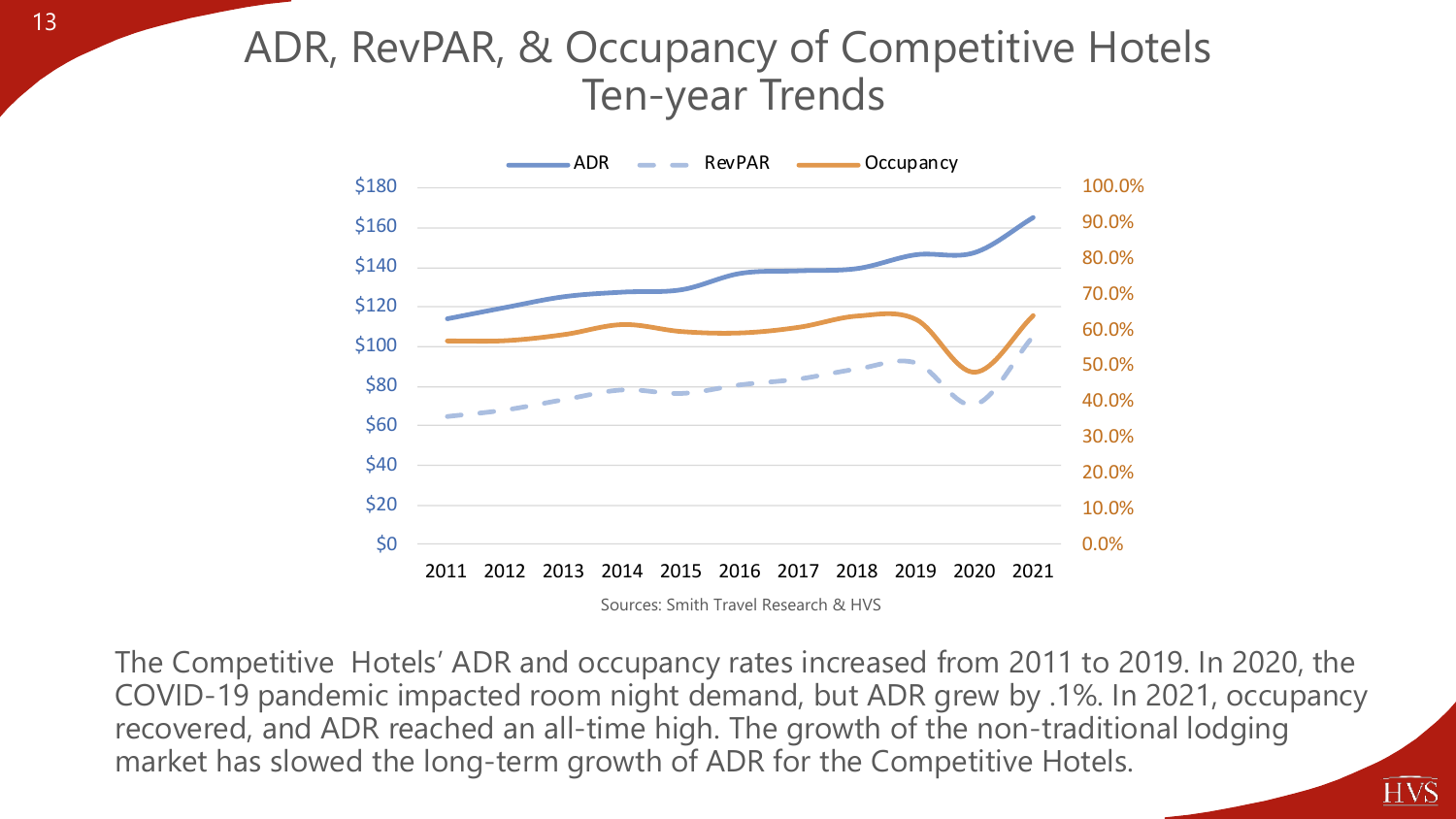#### ADR and Occupancy Monthly Trend of Competitive Hotels December 2020 through November 2021



The Competitive Hotels' occupancy and ADR are weakest in winter, with the highest occupancy in April and ADR in March.

 $\overline{\text{HVS}}$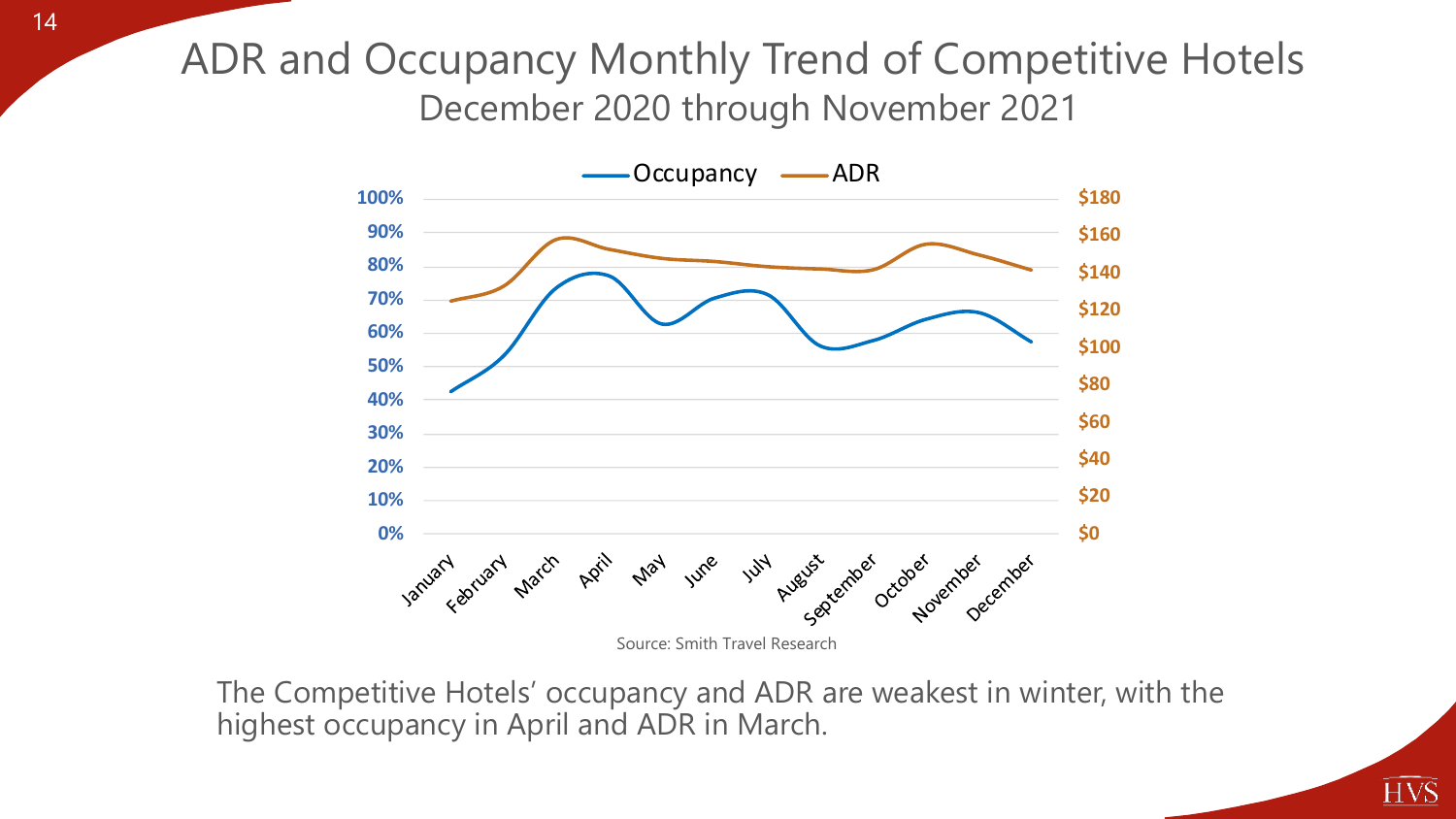#### Competitive Hotels Day of Week Occupancy December 2018 through November 2021



Source: Smith Travel Research

The Competitive Hotels had the highest occupancy and ADR on Friday and Saturday. Sunday had the lowest occupancy, which is typical of most leisure markets. Interviews indicate the under ten-unit lodging supply had a similar occupancy distribution, with a higher percentage of total demand on the weekend. Weekday occupancy has increased over the last few years, and weekend occupancy decreased by a few percentage points.

HVS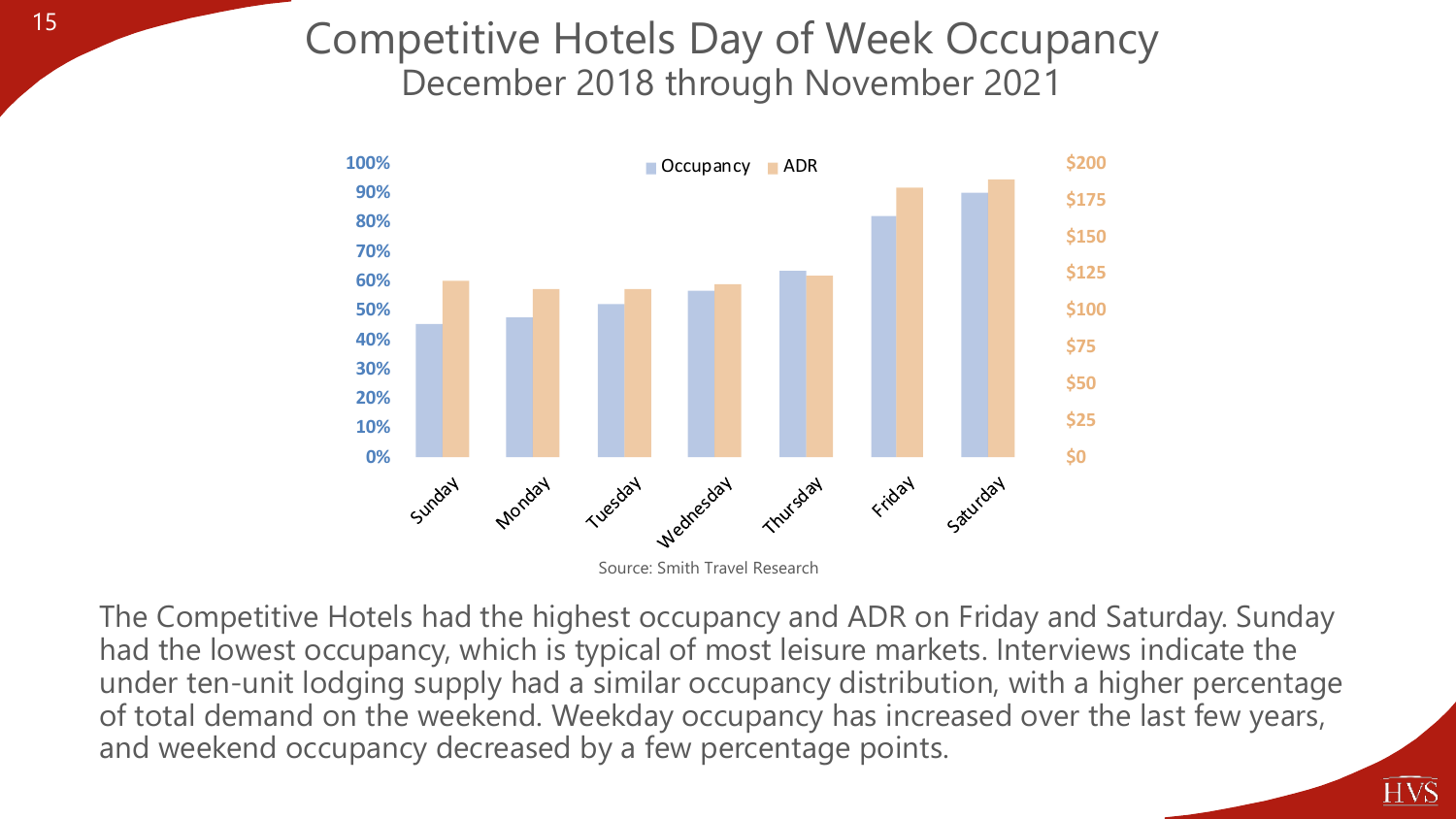#### Year-to-Date Historical Performance of the Competitive Hotels

| <b>Year-to-Date Through November</b> |          |          |       |                       |  |  |  |  |  |
|--------------------------------------|----------|----------|-------|-----------------------|--|--|--|--|--|
|                                      | 2020     | 2021     |       | <b>Percent Change</b> |  |  |  |  |  |
| Room Night Demand                    | 89,997   | 125,479  | 39.4% |                       |  |  |  |  |  |
| Available Room Nights                | 188,730  | 190,380  | 0.9%  |                       |  |  |  |  |  |
| Occupancy                            | 47.7%    | 65.9%    | 38.2% |                       |  |  |  |  |  |
| <b>ADR</b>                           | \$146.76 | \$168.86 | 15.1% |                       |  |  |  |  |  |
| RevPAR                               | \$69.98  | \$111.30 | 59.0% |                       |  |  |  |  |  |

Source: Smith Travel Research

Room night demand increased 39% year-to-date in 2021, increasing the occupancy rate to 66%.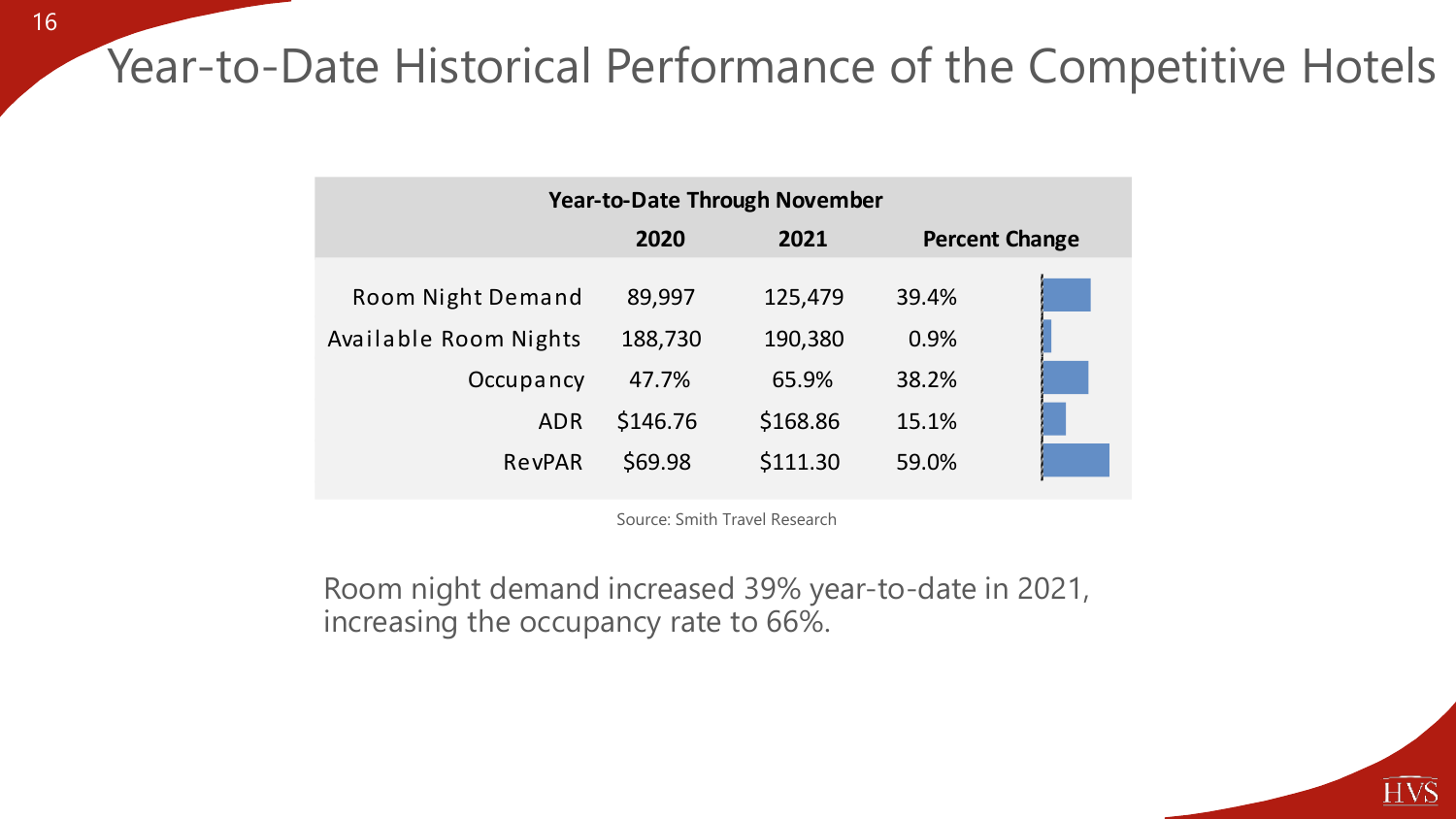#### Daily Occupancy Rates of Competitive Hotels

| <b>Month</b>          | Sun   | <b>Mon</b> | <b>Tue</b> | Wed   | Thu   | Fri   | Sat   | <b>Total</b><br><b>Month</b> |
|-----------------------|-------|------------|------------|-------|-------|-------|-------|------------------------------|
| Dec - 20              | 46.3% | 48.8%      | 44.0%      | 39.2% | 47.3% | 66.0% | 82.1% | 52.4%                        |
| Jan - 21              | 27.1% | 20.5%      | 23.5%      | 25.8% | 31.3% | 64.0% | 76.2% | 40.0%                        |
| Feb - 21              | 54.7% | 51.8%      | 54.0%      | 54.3% | 62.6% | 75.4% | 83.1% | 62.3%                        |
| <b>Mar - 21</b>       | 60.0% | 59.0%      | 64.4%      | 69.5% | 76.7% | 91.5% | 96.3% | 73.0%                        |
| Apr - 21              | 56.5% | 62.5%      | 71.3%      | 78.5% | 81.8% | 95.7% | 97.3% | 78.4%                        |
| May - 21              | 52.4% | 43.6%      | 54.8%      | 61.6% | 68.0% | 90.8% | 96.6% | 66.6%                        |
| Jun - 21              | 56.0% | 68.3%      | 70.2%      | 75.0% | 83.4% | 94.5% | 97.1% | 77.4%                        |
| <b>Jul - 21</b>       | 63.9% | 63.8%      | 71.5%      | 77.1% | 75.6% | 85.5% | 93.6% | 76.7%                        |
| Aug - 21              | 38.2% | 42.4%      | 47.8%      | 52.1% | 57.1% | 70.2% | 80.1% | 54.2%                        |
| Sep - 21              | 54.6% | 45.3%      | 48.1%      | 50.7% | 55.4% | 78.8% | 90.7% | 60.0%                        |
| Oct - 21              | 49.5% | 54.6%      | 66.1%      | 68.5% | 70.6% | 87.3% | 92.4% | 70.5%                        |
| <b>Nov - 21</b>       | 45.8% | 51.2%      | 60.8%      | 57.9% | 69.5% | 89.5% | 93.1% | 66.1%                        |
| <b>Total Year</b>     | 49.8% | 50.8%      | 56.5%      | 59.1% | 64.9% | 82.5% | 89.9% | 64.8%                        |
| $\Omega$ olow Avorago |       |            |            |       |       |       |       |                              |

Below Average Average Above Average

Source: Smith Travel Research

The Competitive Hotels show the strongest occupancy on Friday night (82.5%) and Saturday night (89.9%). Sunday night had the lowest occupancy (49.8%), typical for most markets. April had the highest monthly occupancy rate (78.4%), and January the lowest (40%).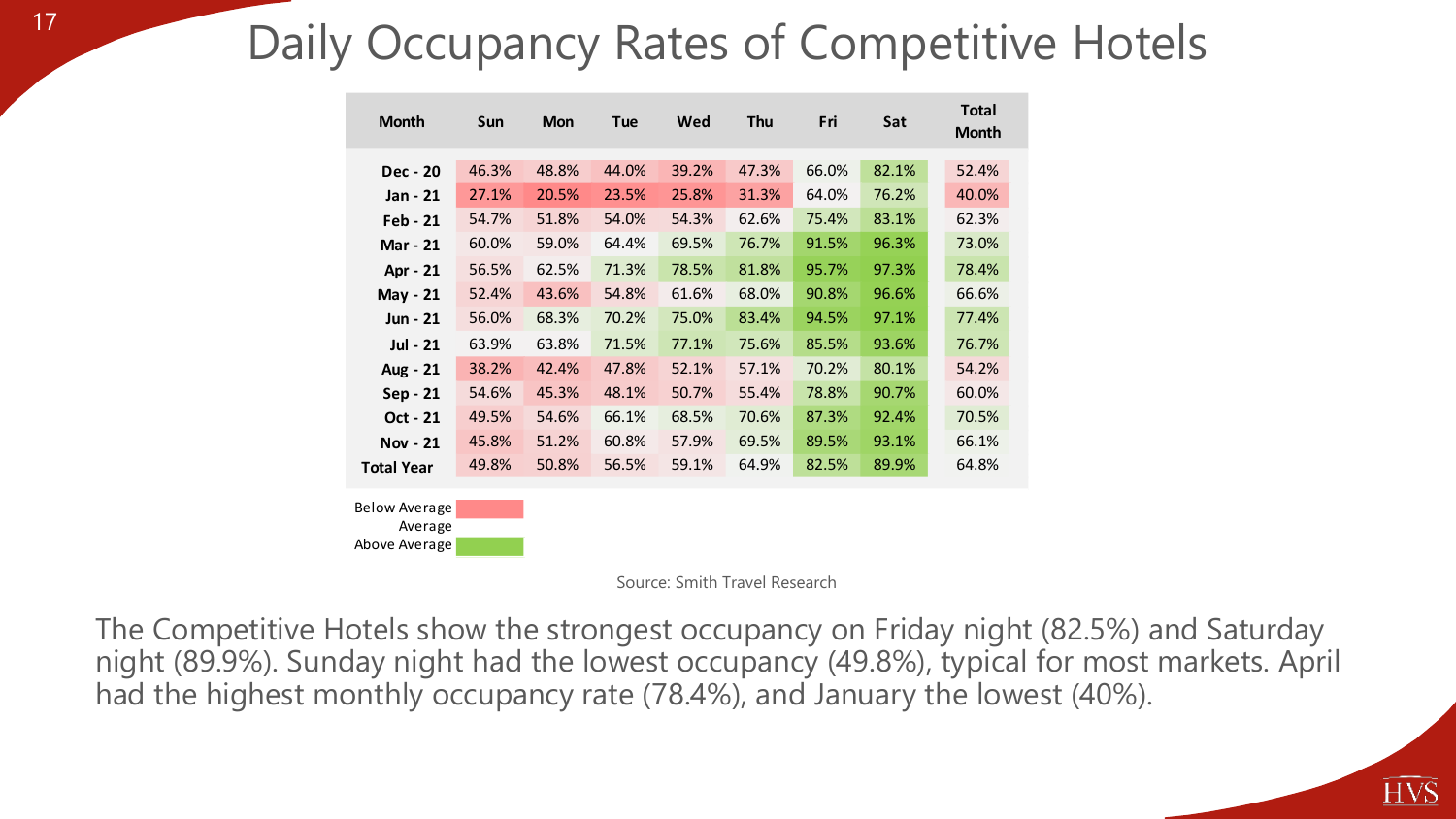#### Daily ADR of Competitive Hotels

| <b>Month</b>         | Sun   | <b>Mon</b> | <b>Tue</b>                    | Wed   | Thu   | Fri   | Sat   | <b>Total</b><br><b>Month</b> |
|----------------------|-------|------------|-------------------------------|-------|-------|-------|-------|------------------------------|
| <b>Dec - 20</b>      | \$127 | \$124      | \$126                         | \$124 | \$135 | \$195 | \$201 | \$153                        |
| Jan - 21             | 117   | 110        | 105                           | 109   | 109   | 168   | 175   | 145                          |
| <b>Feb - 21</b>      | 110   | 105        | 106                           | 106   | 108   | 157   | 159   | 126                          |
| <b>Mar - 21</b>      | 140   | 131        | 134                           | 131   | 140   | 214   | 223   | 163                          |
| Apr - 21             | 142   | 131        | 136                           | 139   | 145   | 226   | 225   | 171                          |
| May - 21             | 158   | 131        | 132                           | 135   | 147   | 233   | 237   | 180                          |
| Jun - 21             | 140   | 135        | 135                           | 139   | 151   | 243   | 245   | 174                          |
| Jul - 21             | 155   | 134        | 140                           | 143   | 150   | 241   | 249   | 183                          |
| Aug - 21             | 135   | 127        | 127                           | 128   | 138   | 222   | 223   | 164                          |
| Sep - 21             | 155   | 121        | 125                           | 126   | 134   | 224   | 240   | 170                          |
| Oct - 21             | 142   | 135        | 135                           | 140   | 148   | 248   | 257   | 186                          |
| <b>Nov - 21</b>      | 138   | 131        | 131                           | 140   | 146   | 236   | 244   | 175                          |
| <b>Average</b>       | 140   | 128        | 130                           | 132   | 140   | 220   | 225   | 168                          |
| <b>Below Average</b> |       |            |                               |       |       |       |       |                              |
| Average              |       |            |                               |       |       |       |       |                              |
| Above Average        |       |            |                               |       |       |       |       |                              |
|                      |       |            | Source: Smith Travel Research |       |       |       |       |                              |

The Competitive Hotels show the highest ADR on Friday and Saturday night. The other days of the week had a significantly lower ADR. October had the highest ADR at \$186, and February the lowest at \$126.

HVS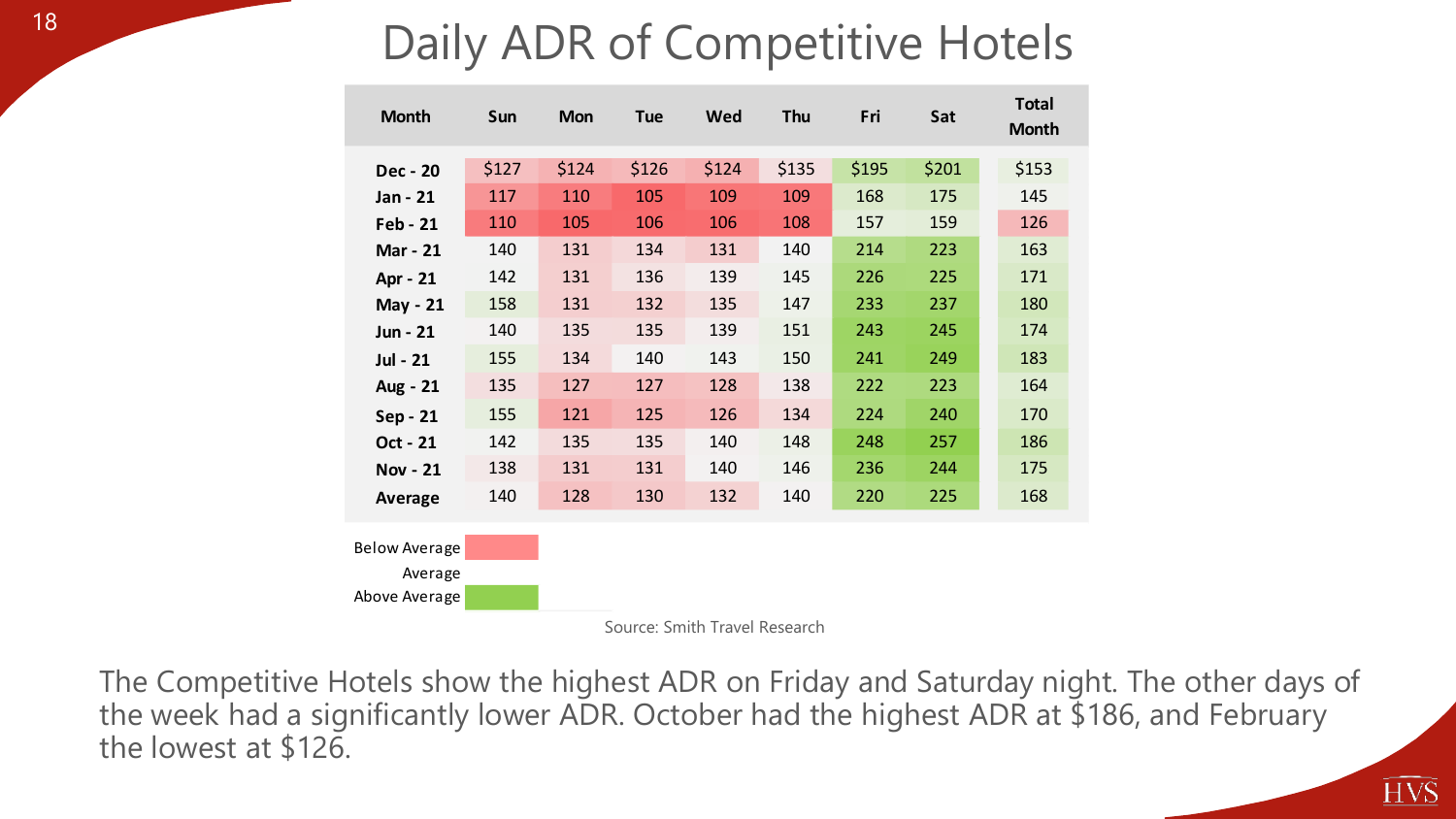#### Historic Competitive Lodging Supply

| <b>Competitive Lodging Supply</b>        |       |       |       |  |  |  |  |
|------------------------------------------|-------|-------|-------|--|--|--|--|
|                                          | 2018  | 2019  | 2020  |  |  |  |  |
| Rooms Competitive Hotels                 | 570   | 570   | 570   |  |  |  |  |
| Percentage Competitive                   | 100%  | 100%  | 100%  |  |  |  |  |
| Rooms Under Ten-Unit Properties          | 1,022 | 1,120 | 1,112 |  |  |  |  |
| Percentage Competitive                   | 80%   | 80%   | 80%   |  |  |  |  |
| <b>Competitive Lodging Supply</b>        | 1,388 | 1,466 | 1,460 |  |  |  |  |
| RevPAR Competitive Hotels                | \$89  | \$92  | \$71  |  |  |  |  |
| RevPAR under Ten-Unit Properties         | \$81  | \$92  | \$114 |  |  |  |  |
| <b>Competitive Lodging Supply RevPAR</b> | \$84  | \$92  | \$97  |  |  |  |  |

Sources: Gillespie County Economic Development Commission, Texas Comptroller Office, and Smith Travel Research

The competitive lodging supply consists of Competitive Hotels and under ten-unit properties. The historical competitive lodging supply provides the foundation for projecting the ADR and occupancy of the proposed Conference Center Hotel.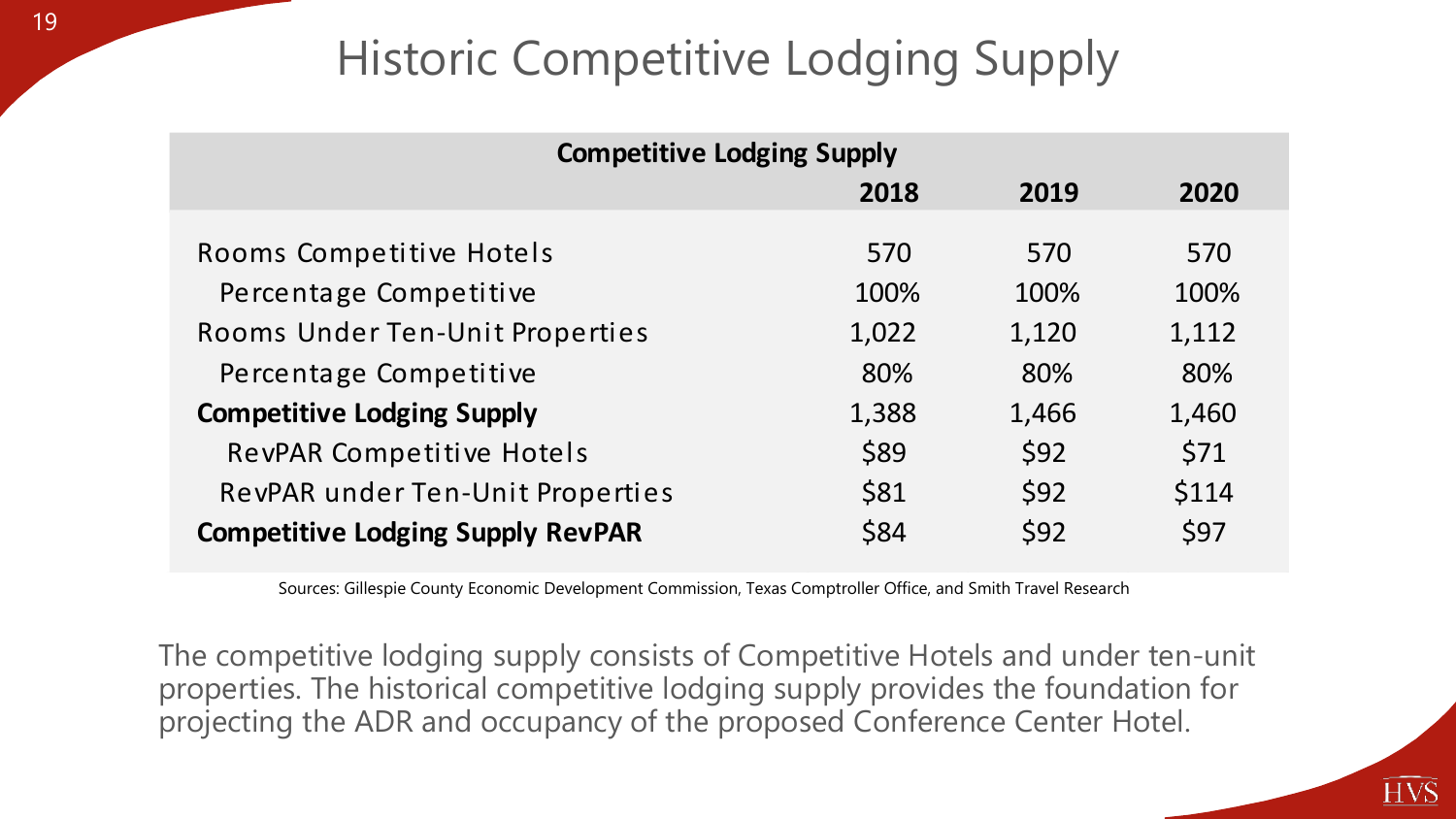# New Lodging Supply

| Year | <b>Proposed Property</b>         | <b>Competitive</b><br>Weight | Proposed<br><b>Rooms</b> | Weighted<br><b>Room</b><br>Count | <b>Cumulative</b><br><b>Weighted Room</b><br>Count |
|------|----------------------------------|------------------------------|--------------------------|----------------------------------|----------------------------------------------------|
|      |                                  | 80%                          |                          | 24                               |                                                    |
| 2022 | Growth Under Ten-Unit Properties |                              | 30                       |                                  |                                                    |
| 2022 | Albert Hotel                     | 100%                         | 110                      | 110                              |                                                    |
| 2023 | Growth Under Ten-Unit Properties | 80%                          | 30                       | 24                               |                                                    |
| 2024 | Proposed Conference Center Hotel | 100%                         | 150                      | 150                              |                                                    |
| 2024 | Growth Under Ten-Unit Properties | 80%                          | 30                       | 24                               |                                                    |
| 2025 | Growth Under Ten-Unit Properties | 80%                          | 30                       | 24                               |                                                    |
| 2026 | Growth Under Ten-Unit Properties | 80%                          | 30                       | 24                               |                                                    |
|      | <b>Totals</b>                    |                              | 410                      | 380                              |                                                    |

The supply of hotel rooms will increase in Fredericksburg. Two new hotels entering the market—the Albert Hotel and the Proposed Conference Center Hotel—would increase the supply of upper midscale and above rooms by 46%. Estimated growth in the under ten-unit properties will increase supply by 13%.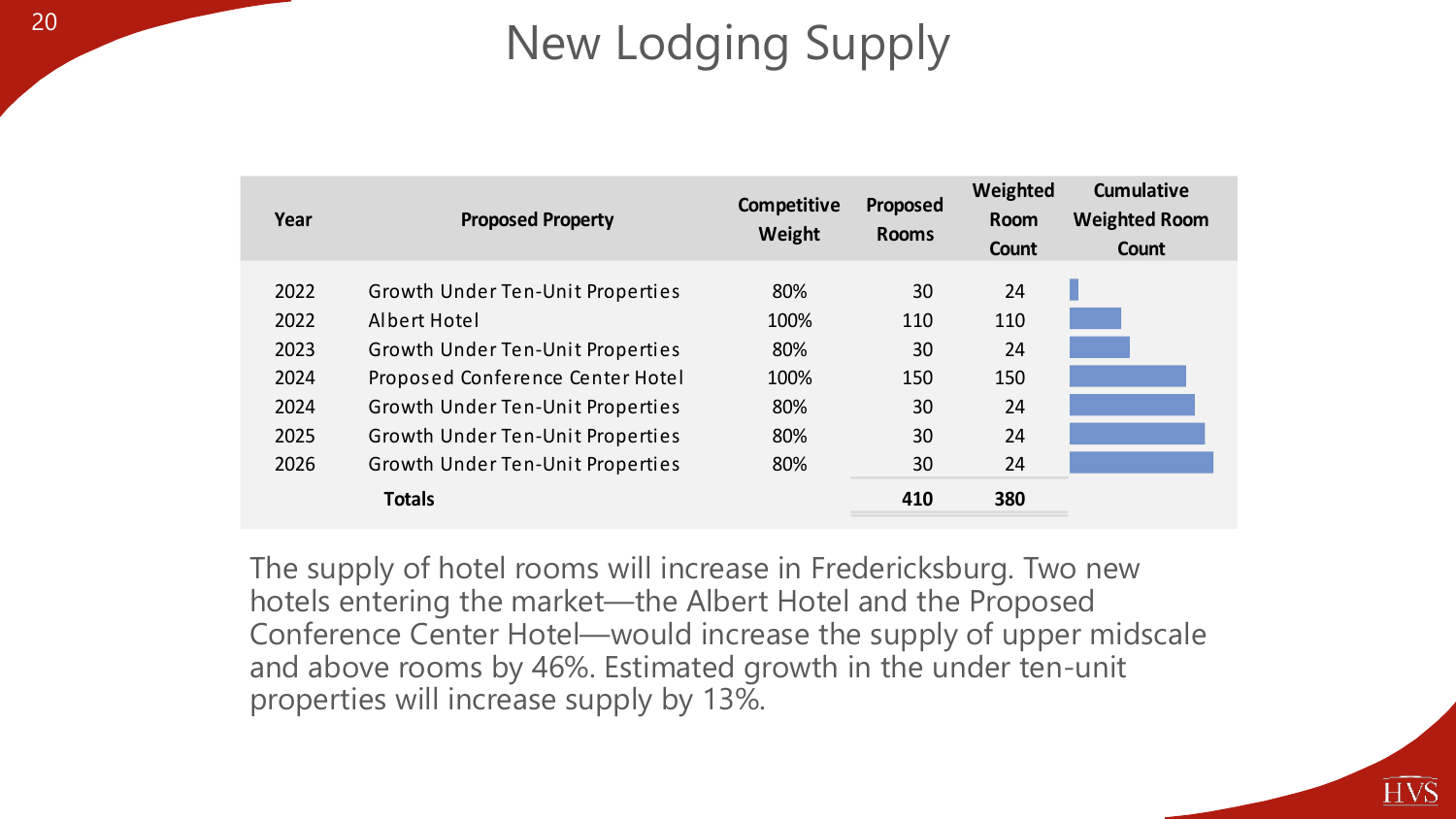

#### **Projections of Occupancy and Average Daily Room Rate**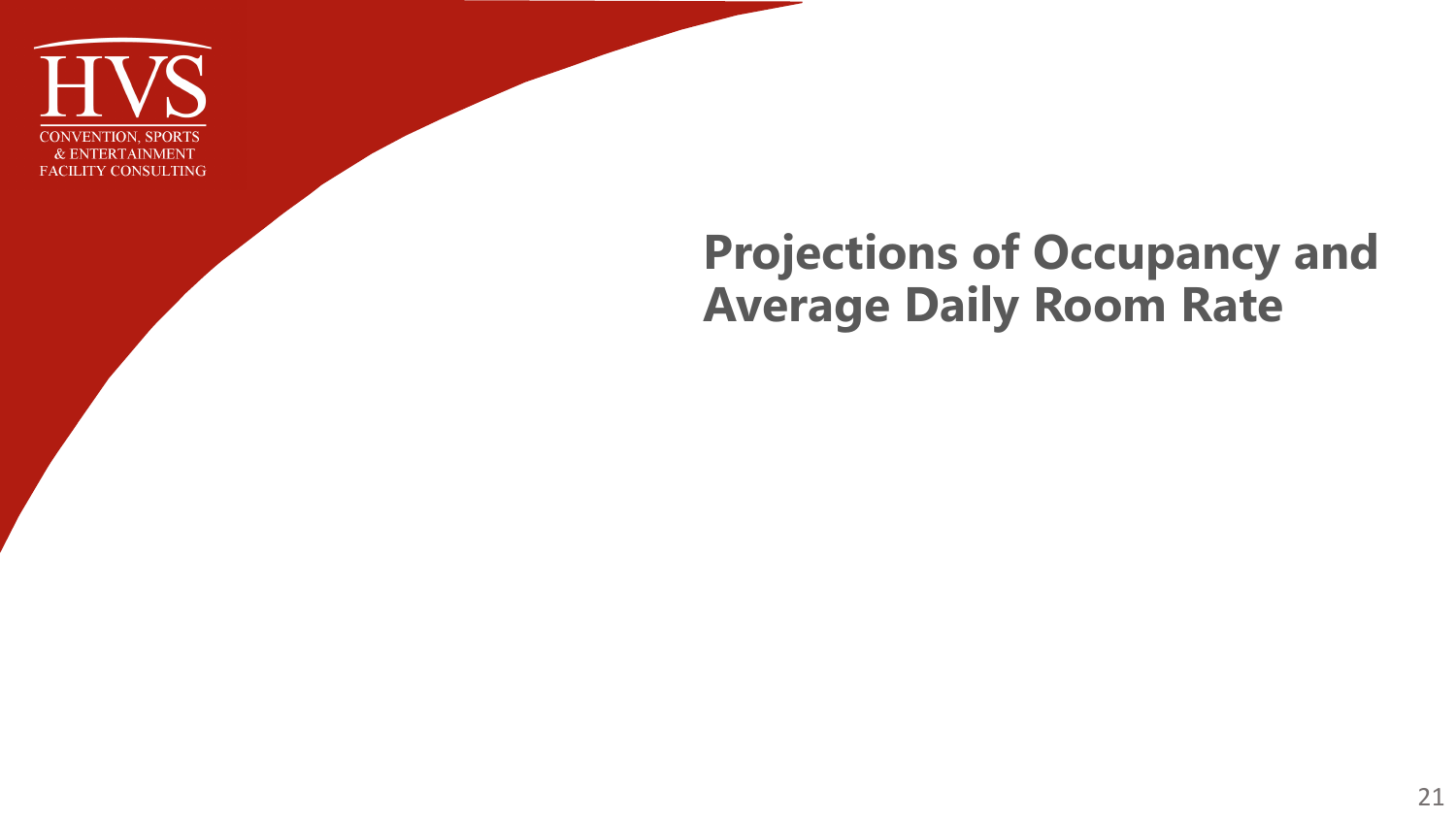#### **Base Demand Change**



Base demand represents sources of demand in the market that currently generate room night demand. Base demand declined in 2020 due to the impact of the COVID-19 pandemic. Base demand is projected to increase from 2021 to 2026 due to demand and supply growth in the under ten-unit sector. In addition, base demand would expand when the Albert Hotel opens in 2022 and the proposed Conference Center Hotel in 2024.

HVS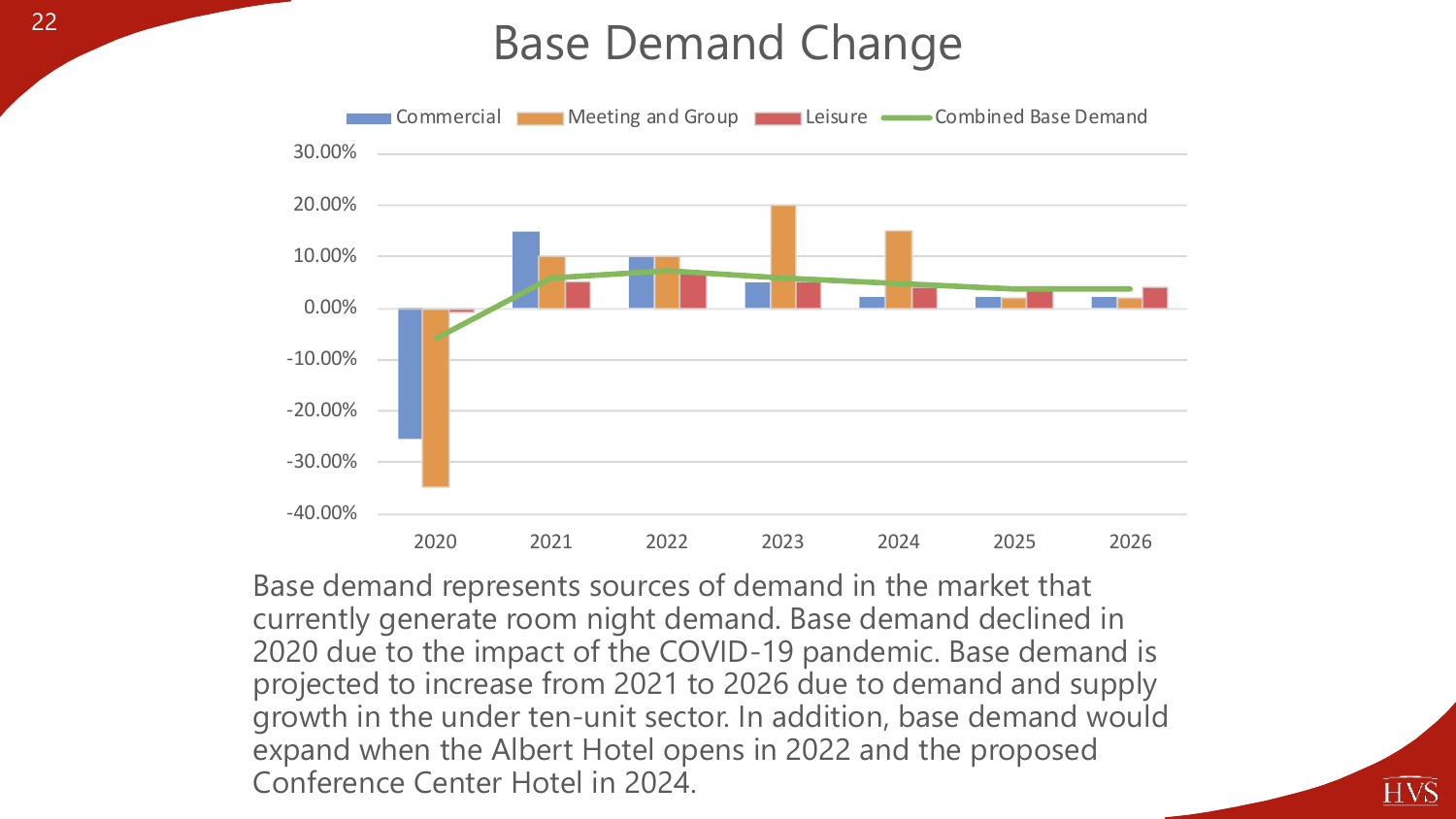#### Unaccommodated Demand

|                       |                                    |                        | Unaccommodated |                    |
|-----------------------|------------------------------------|------------------------|----------------|--------------------|
| <b>Market Segment</b> | <b>Total Room</b><br><b>Nights</b> | $%$ of<br><b>Total</b> |                | <b>Room Nights</b> |
| Leisure               | 232,229                            | 5.4%                   | 12,654         |                    |
| Meeting and Group     | 26,173                             | 5.4%                   | 1,406          |                    |
| Commercial            | 19,630                             | 0.0%                   | $\overline{0}$ |                    |
| Total                 | 278,031                            | 5.1%                   | 14,060         |                    |

Unaccommodated demand occurs on peak days April, May, June, July, and November, when room night demand is greater than the supply of available room nights. This demand either flows outside the competitive set or cannot enter the Fredericksburg hotel market. The new hotels and additional under ten-unit properties entering the market will provide the room nights needed to meet this demand.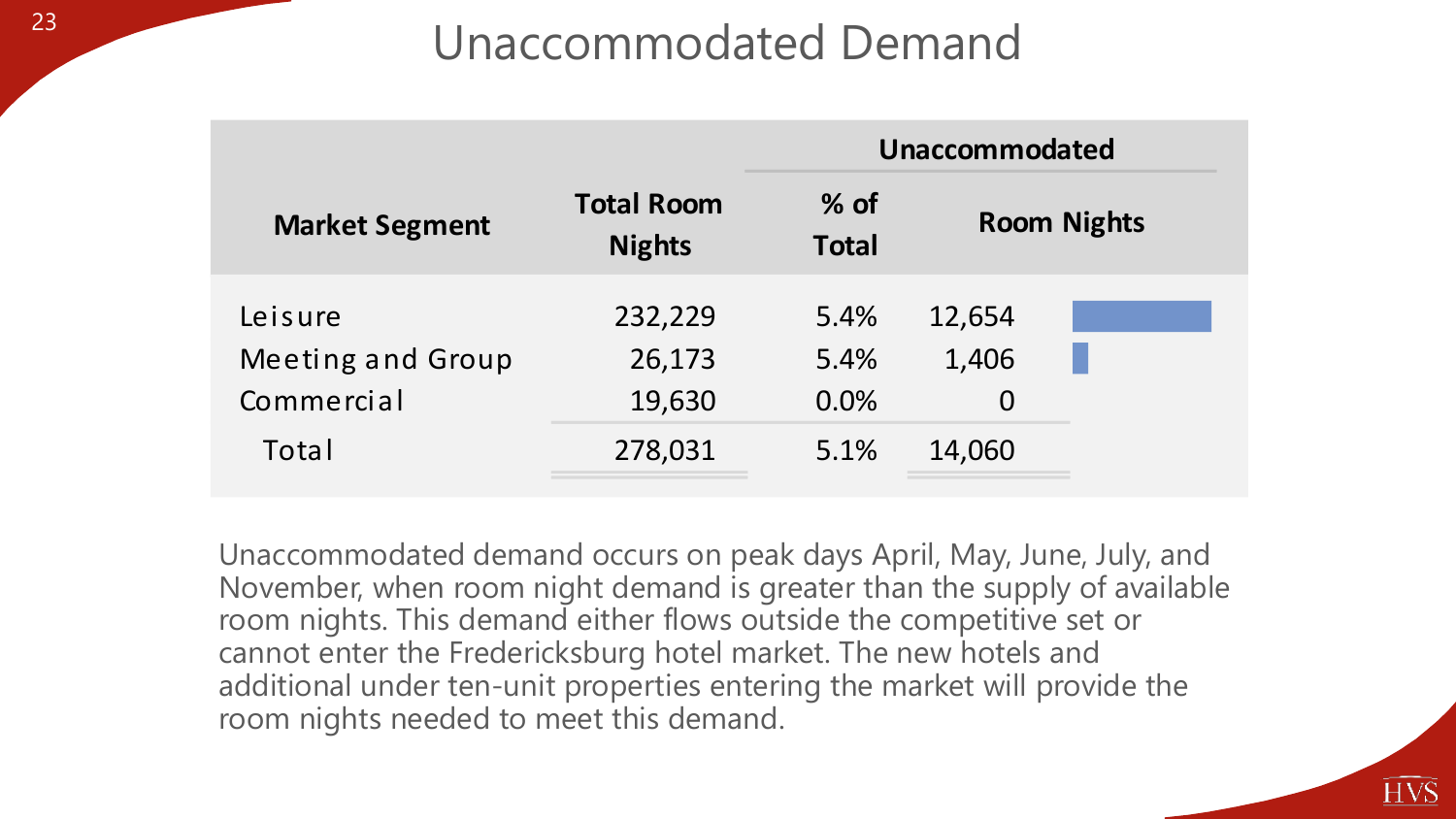#### **Induced Demand**

| <b>Calendar</b><br>Year | <b>Meeting and</b><br>Group | <b>Leisure</b> | <b>Total Induced Room</b><br><b>Nights</b> |  |  |  |  |
|-------------------------|-----------------------------|----------------|--------------------------------------------|--|--|--|--|
| 2024                    | 6,723                       | 3,000          | 9,723                                      |  |  |  |  |
| 2025                    | 2,123                       | $\overline{0}$ | 11,846                                     |  |  |  |  |
| 2026                    | 1,506                       | $\overline{0}$ | 13,352                                     |  |  |  |  |
| 2027                    | 1,029                       | $\Omega$       | 14,380                                     |  |  |  |  |
|                         |                             |                |                                            |  |  |  |  |

Induced demand would be generated by the opening of the proposed Conference Center Hotel as it attracts new business that would not otherwise come to Fredericksburg. HVS estimates that the proposed Conference Center Hotel would induce over 14,000 room nights by 2027.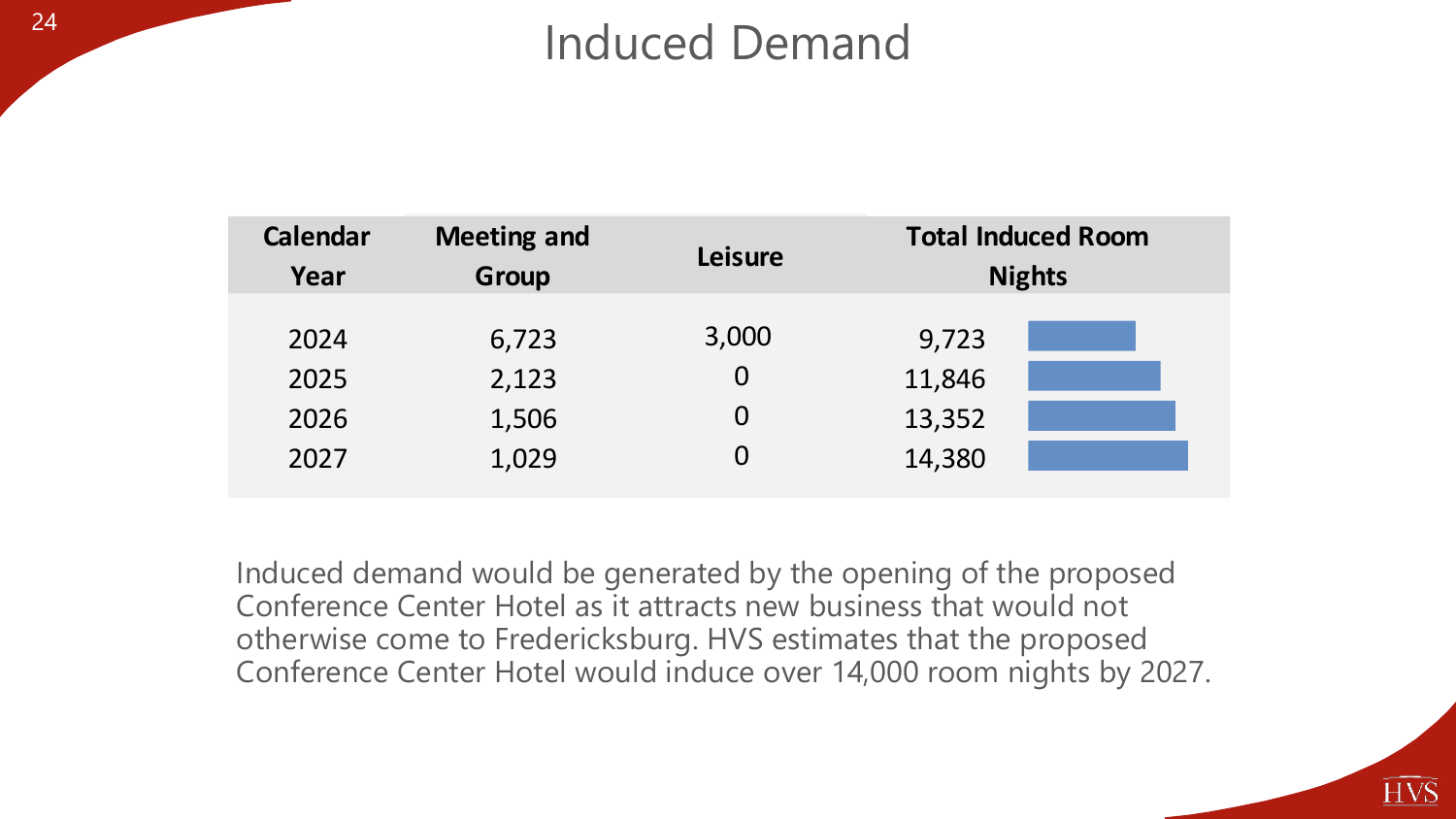## Competitive Lodging Forecast Demand & Occupancy

| <b>Source</b>                    | 2019         | 2020        | 2021         | 2022        | 2023         | 2024    | 2025     | 2026     | 2027     |
|----------------------------------|--------------|-------------|--------------|-------------|--------------|---------|----------|----------|----------|
| Base Accommodated                | 278,000      | 262,000     | 277,000      | 297,000     | 315,000      | 330,000 | 343,000  | 355,000  | 365,000  |
| Previously Unaccommodated        | $\mathbf 0$  | 14,000      | 14,000       | 14,000      | 14,000       | 14,000  | 14,000   | 14,000   | 14,000   |
| Induced                          | $\mathbf 0$  | $\mathbf 0$ | $\mathbf{0}$ | $\mathbf 0$ | $\mathbf{0}$ | 10,000  | 12,000   | 13,000   | 14,000   |
| Total Available Demand           | 278,000      | 276,000     | 291,000      | 311,000     | 329,000      | 354,000 | 369,000  | 382,000  | 393,000  |
| (Less Residual Demand)           | $\mathbf{0}$ | (14,000)    | (15,000)     | (18,000)    | (16,000)     | (9,000) | (17,000) | (26,000) | (37,000) |
| <b>Total Accommodated Demand</b> | 278,000      | 262,000     | 276,000      | 293,000     | 313,000      | 345,000 | 352,000  | 356,000  | 356,000  |
|                                  |              |             |              |             |              |         |          |          |          |
| Accommodated Demand Change       | 4.0%         | $-5.9%$     | 5.9%         | 6.6%        | 7.0%         | 10.4%   | 2.0%     | 1.7%     | 0.2%     |
| Available Room Night Change      | 5.7%         | $-0.4%$     | 0.0%         | 4.2%        | 6.4%         | 10.8%   | 1.3%     | 1.3%     | 0.0%     |
| Occupancy                        | 52%          | 49%         | 52%          | 53%         | 54%          | 53%     | 54%      | 54%      | 54%      |

The figure above shows the historical and projected room night demand for the competitive lodging market, including the proposed Conference Center Hotel, the under-development Albert Hotel, and supply growth in under ten-unit properties.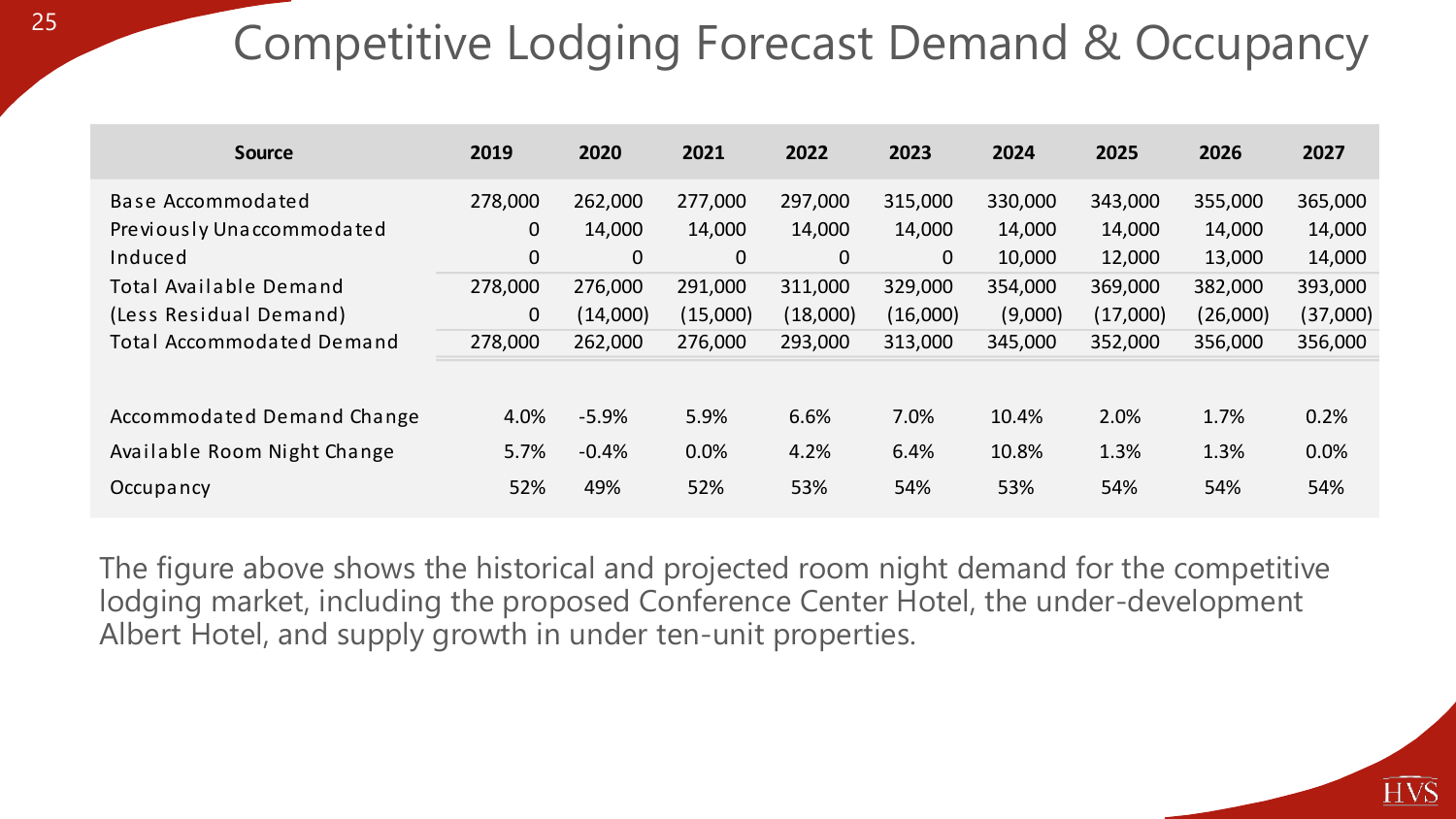Proposed Conference Center Hotel Market Segment Penetration



The proposed Conference Center Hotel would:

- Over penetrate the meeting and group market segment due to the 12,000 square foot conference center,
- Over penetrate the commercial segment due to new construction, high quality, and extensive facilities, and
- Under penetrate the leisure market segment due to the higher ADR and focus on the meeting and group & business market segments.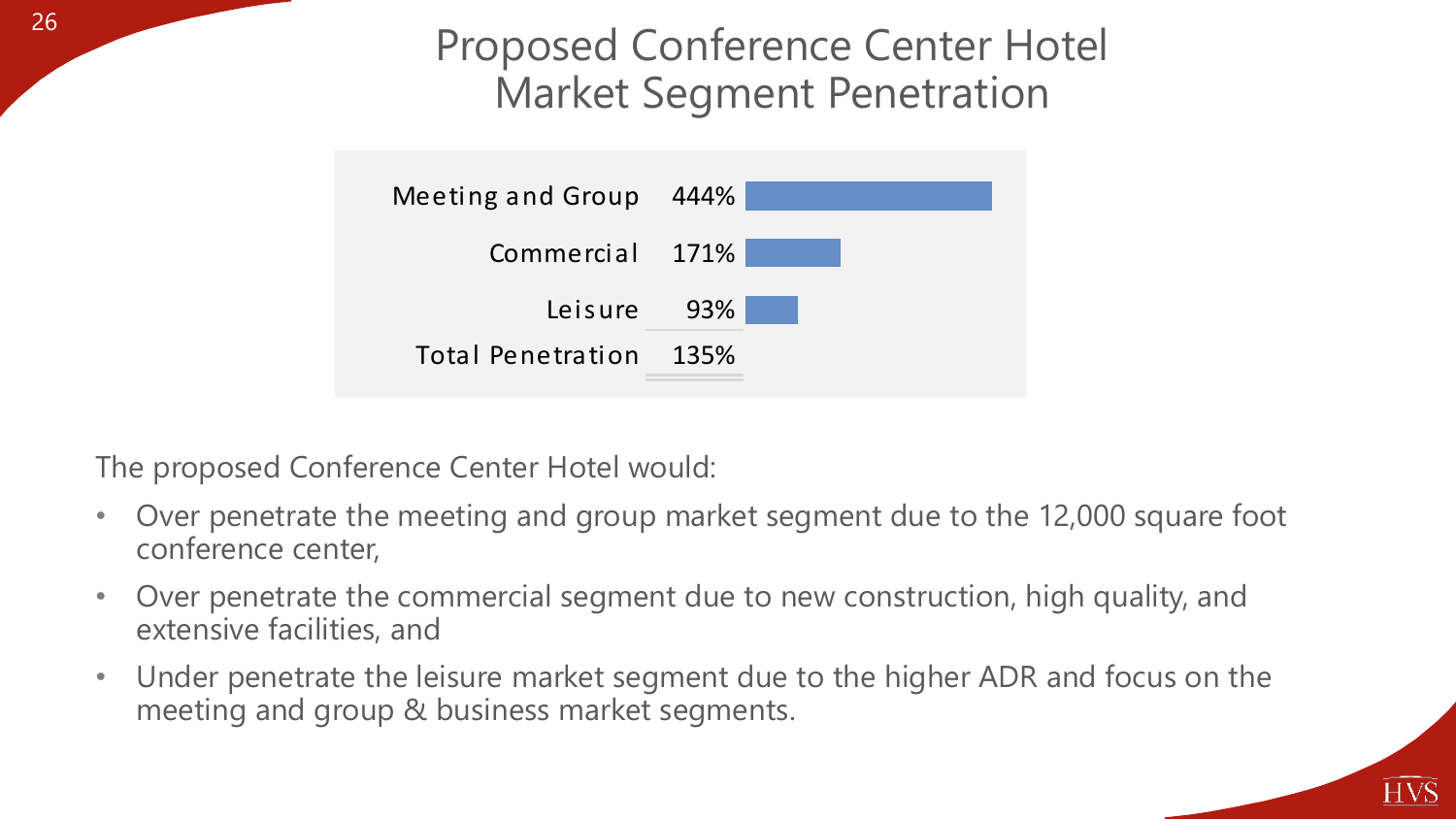#### Proposed Conference Center Hotel Market Segment Demand Projections

| <b>Calendar Year</b>         | 2024   | 2025   | 2026   | 2027   | 2028   |
|------------------------------|--------|--------|--------|--------|--------|
| Available Room Nights        | 54,750 | 54,750 | 54,750 | 54,750 | 54,750 |
| <b>Absorption by Segment</b> |        |        |        |        |        |
| Commercial                   | 2,000  | 3,000  | 3,000  | 3,000  | 3,000  |
| Meeting and Group            | 13,000 | 14,000 | 14,000 | 14,000 | 14,000 |
| Leisure                      | 20,000 | 21,600 | 22,900 | 22,900 | 22,900 |
| <b>Total Absorption</b>      | 35,000 | 38,600 | 39,900 | 39,900 | 39,900 |
| Projected Occupancy          | 66%    | 70%    | 73%    | 73%    | 73%    |
| Occupancy Market Penetration | 124%   | 130%   | 135%   | 135%   | 135%   |
| <b>Percent Segmentation</b>  |        |        |        |        |        |
| Commercial                   | 6%     | 8%     | 8%     | 8%     | 8%     |
| Meeting and Group            | 37%    | 36%    | 35%    | 35%    | 35%    |
| Leisure                      | 57%    | 56%    | 57%    | 57%    | 57%    |

Even though the proposed Conference Center Hotel would under penetrate the leisure market, tourists would provide the primary source of room night demand. The property is also strong in the meeting and group market segment due to the conference center and lack of competitive properties with significant meeting space.

HVS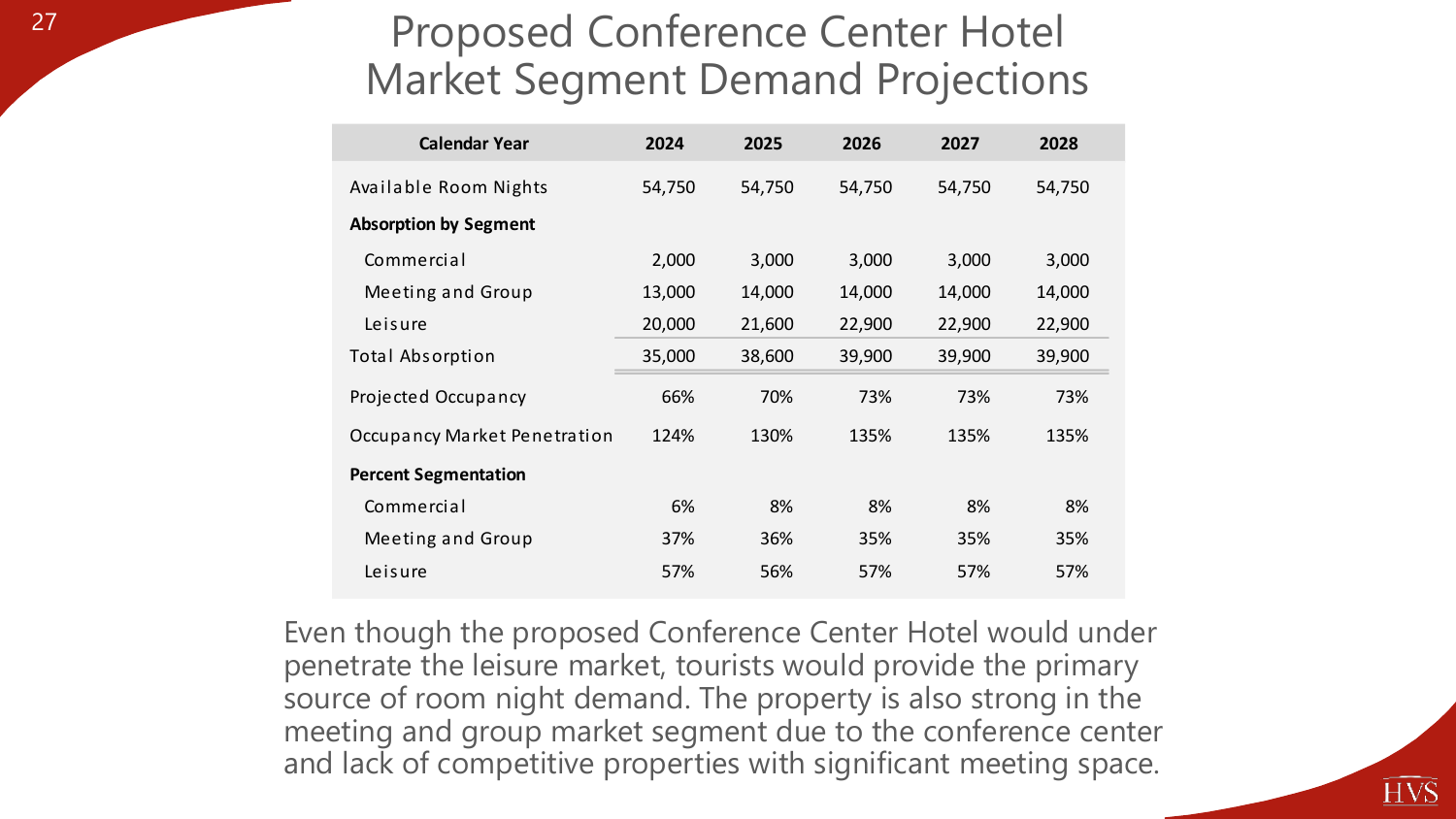#### Proposed Conference Center Hotel Projected Occupancy versus Market Occupancy



The proposed Conference Center Hotel generates a higher occupancy than the competitive lodging supply due to the conference center, upscale accommodations, and new construction. The under ten-unit secondary competitors have historically had lower occupancy than the Competitive Hotels.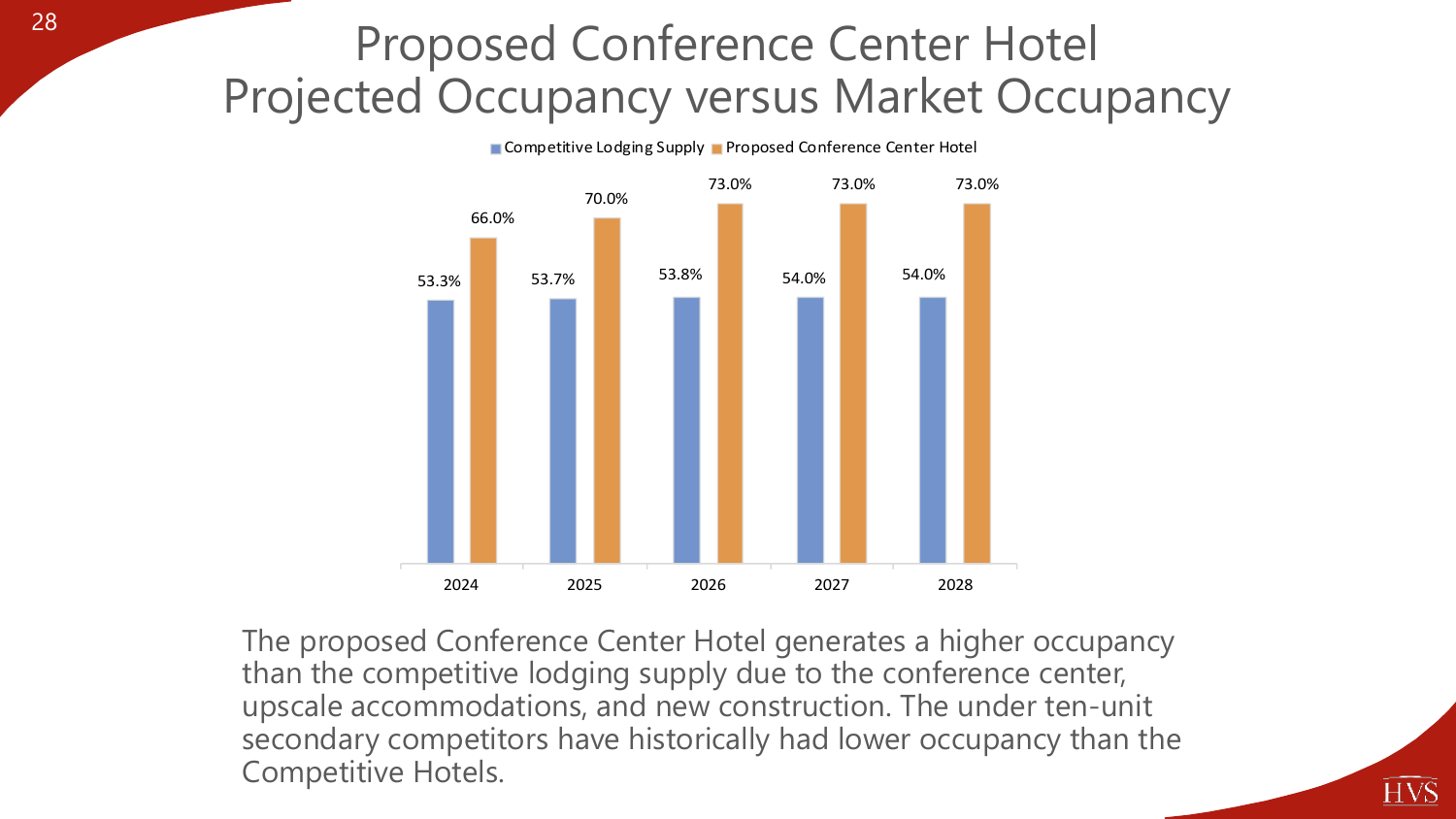#### Proposed Conference Center Hotel Projected ADR versus Market ADR

**Competitive Lodging Supply Proposed Conference Center Hotel** 



The proposed Conference Center Hotel would generate a significantly higher ADR than the competitive lodging supply due to new construction, high quality, and large conference center.

HVS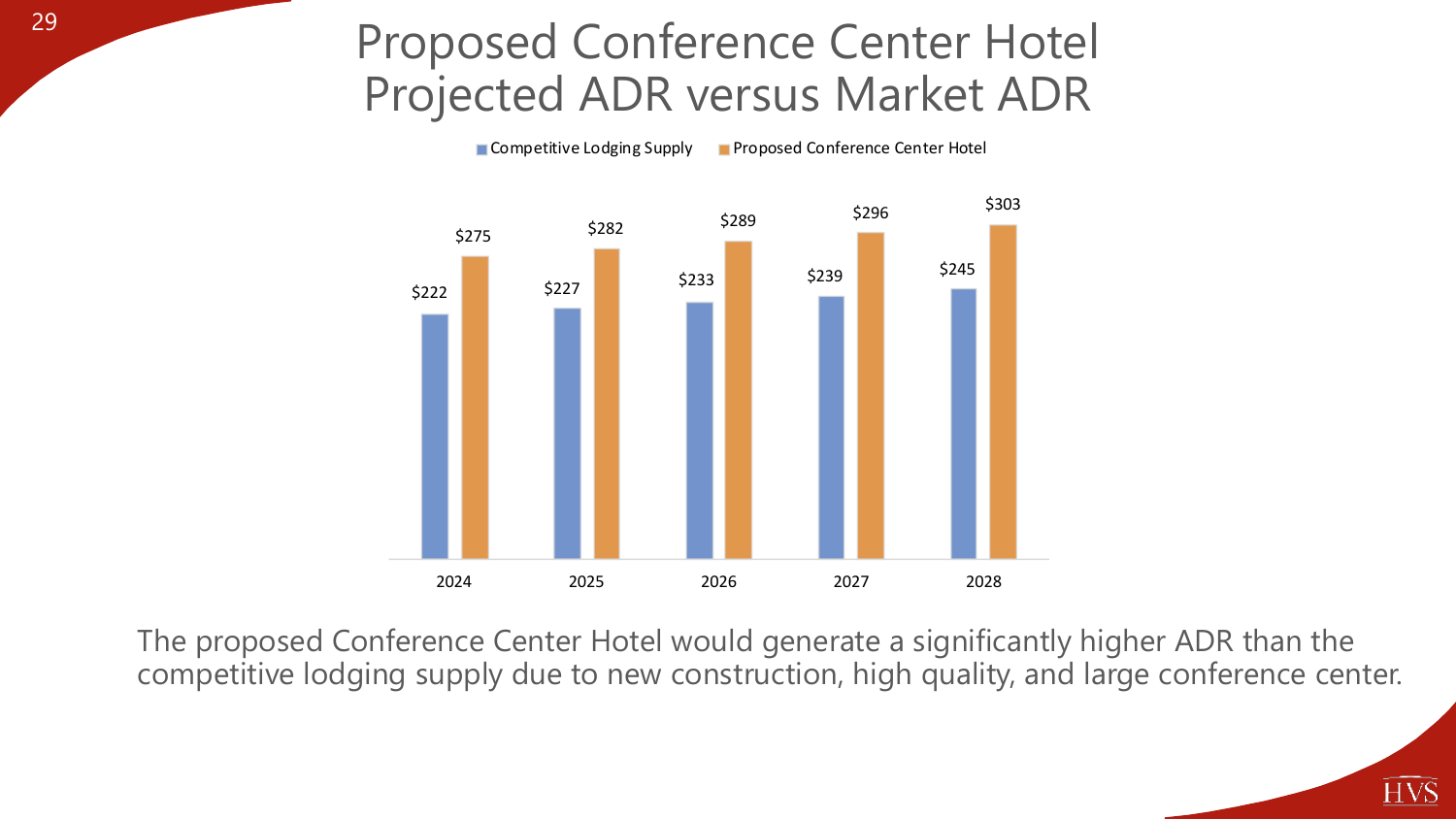

# **Projection of Income and Expense**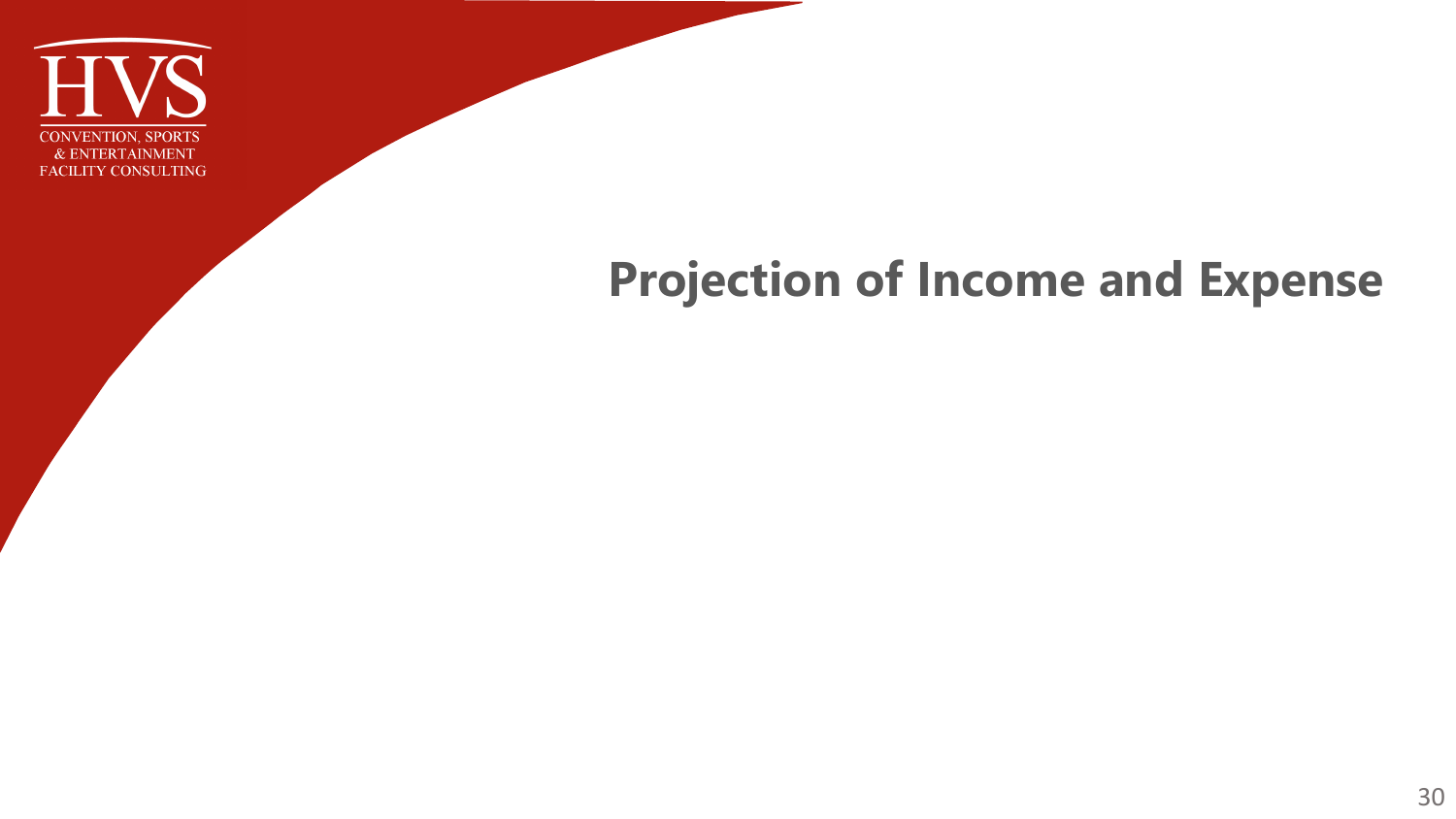#### **Comparable Properties**

|                                | <b>Comp A</b> | <b>Comp B</b> | Comp C     | <b>Comp D</b> | <b>Comp E</b> | <b>Subject</b><br><b>Hotel</b> |
|--------------------------------|---------------|---------------|------------|---------------|---------------|--------------------------------|
| Year                           | 2019/20       | 2019          | 2019       | 2019          | 2019          | $\ast$                         |
| <b>Number of Rooms:</b>        | 200 to 260    | 120 to 150    | 150 to 200 | 200 to 260    | 220 to 280    | 150                            |
| <b>Meeting Space (sf):</b>     | 7,418         | 7,000         | 6,000      | 7,418         | 35,221        | 12,000                         |
| <b>Meeting Space per Room:</b> | 32            | 51            | 34         | 32            | 139           | 80                             |
| <b>Occupied Rooms:</b>         | 50,861        | 37,887        | 51,649     | 53,715        | 78,251        | 39,968                         |
| <b>Average Rate:</b>           | \$241         | \$196         | \$238      | \$250         | \$192         | \$242                          |
| <b>RevPAR:</b>                 | \$146         | \$150         | \$191      | \$161         | \$163         | \$176                          |

For the purpose of estimating hotel income and expenses, HVS selected and analyzed the profit-loss statements of five comparable properties that are like the proposed Conference Center Hotel with respect to their quality, room counts, average daily rate, and amounts of function space.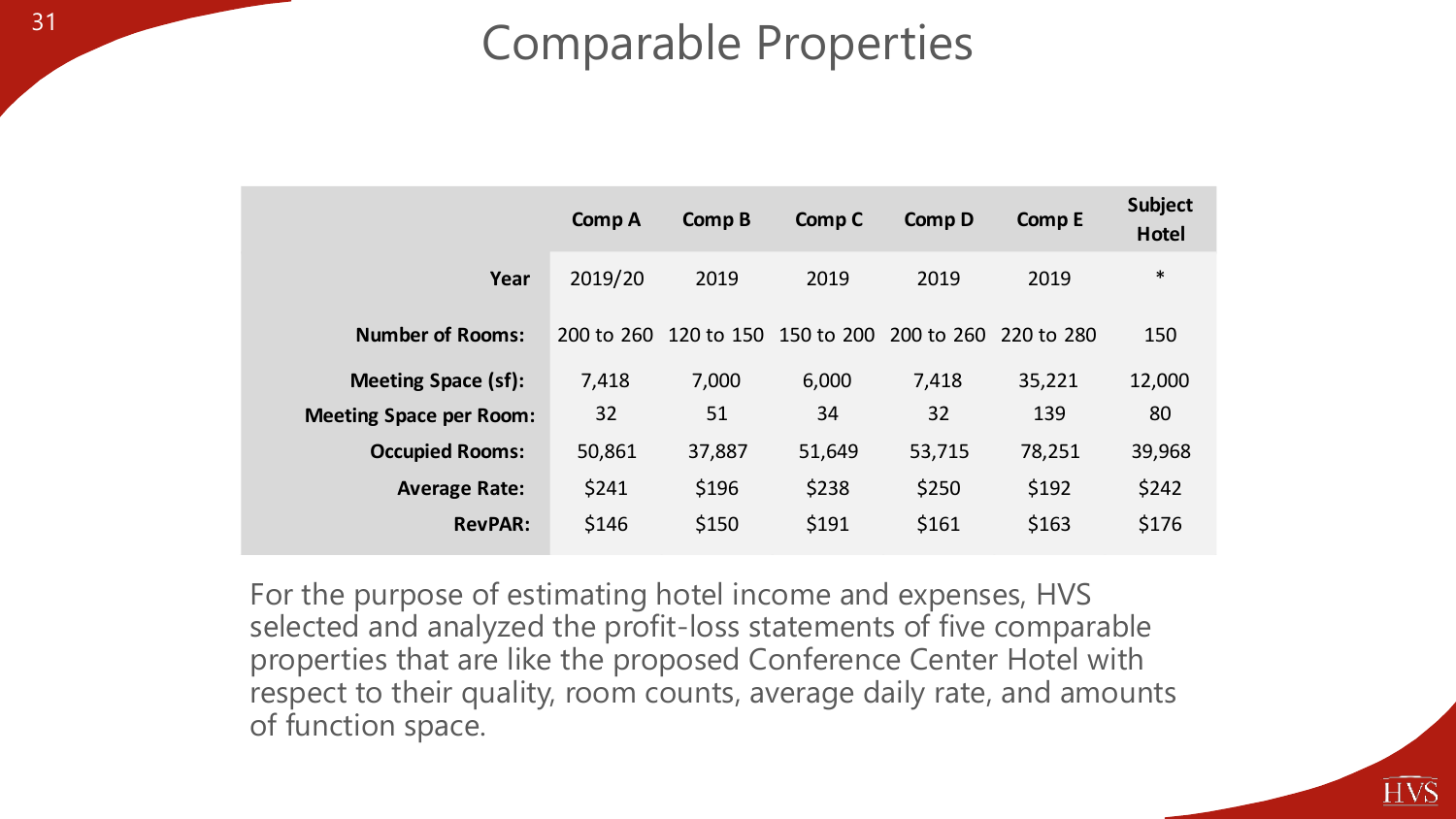#### Comparable Properties Ratio to Sales

In this figure, the green shaded cells indicate where HVS has positioned the proposed Conference Center Hotel, which is typically in the mid-range of comparable hotel financial statements.

The franchise fee is higher than the comparable properties due to increases in the cost of a franchise.

| <b>RANK - PERCENTAGES</b>                    | 1     | $\overline{2}$ | 3    | $\overline{\mathbf{4}}$ | 5    | 6    |
|----------------------------------------------|-------|----------------|------|-------------------------|------|------|
| <b>REVENUE</b>                               |       |                |      |                         |      |      |
| Rooms                                        | 87.7  | 87.6           | 83.9 | 75.8                    | 73.9 | 67.4 |
| Food & Beverage                              | 22.3  | 22.0           | 20.2 | 11.8                    | 11.7 | 9.7  |
| <b>Other Operated Departments</b>            | 5.6   | 3.6            | 2.2  | 1.3                     | 0.5  | 0.5  |
| Miscellaneous Income                         | 8.2   | 2.3            | 0.9  | 0.7                     | 0.1  | 0.0  |
| DEPARTMENTAL EXPENSES*                       |       |                |      |                         |      |      |
| Rooms                                        | 23.1  | 21.0           | 21.0 | 19.2                    | 18.0 | 17.7 |
| Food & Beverage                              | 90.7  | 88.2           | 74.9 | 72.0                    | 71.0 | 67.9 |
| <b>Other Operated Departments</b>            | 104.1 | 70.0           | 61.3 | 58.5                    | 48.6 | 26.7 |
| <b>Total Department Expenses</b>             | 32.8  | 32.6           | 30.4 | 30.1                    | 26.7 | 26.2 |
| <b>OPERATING EXPENSES **</b>                 |       |                |      |                         |      |      |
| Administrative & General                     | 9.9   | 8.0            | 7.9  | 7.5                     | 7.4  | 6.6  |
| Info. and Telecom. Systems                   | 2.0   | 1.8            | 1.6  | 1.0                     | 0.9  | 0.8  |
| Marketing                                    | 9.7   | 9.2            | 8.8  | 6.5                     | 6.1  | 5.0  |
| Franchise Fee                                | 7.2   | 7.0            | 6.7  | 6.3                     | 4.8  | 3.2  |
| <b>Property Operations &amp; Maintenance</b> | 8.1   | 4.5            | 4.3  | 3.5                     | 3.0  | 3.0  |
| Utilities                                    | 3.3   | 3.1            | 3.1  | 3.0                     | 2.7  | 2.1  |
| <b>Total Operating Expenses</b>              | 34.5  | 32.9           | 31.1 | 28.7                    | 27.9 | 24.3 |
|                                              |       |                |      |                         |      |      |
| <b>GROSS OPERATING PROFIT</b>                | 45.6  | 42.7           | 40.4 | 39.3                    | 38.7 | 35.1 |
|                                              |       |                |      |                         |      |      |

\* Ratio to Department Revenue indicates position of Proposed Conference Center Hotel \*\* Ratio to Total Revenue indicates position of comparable hotels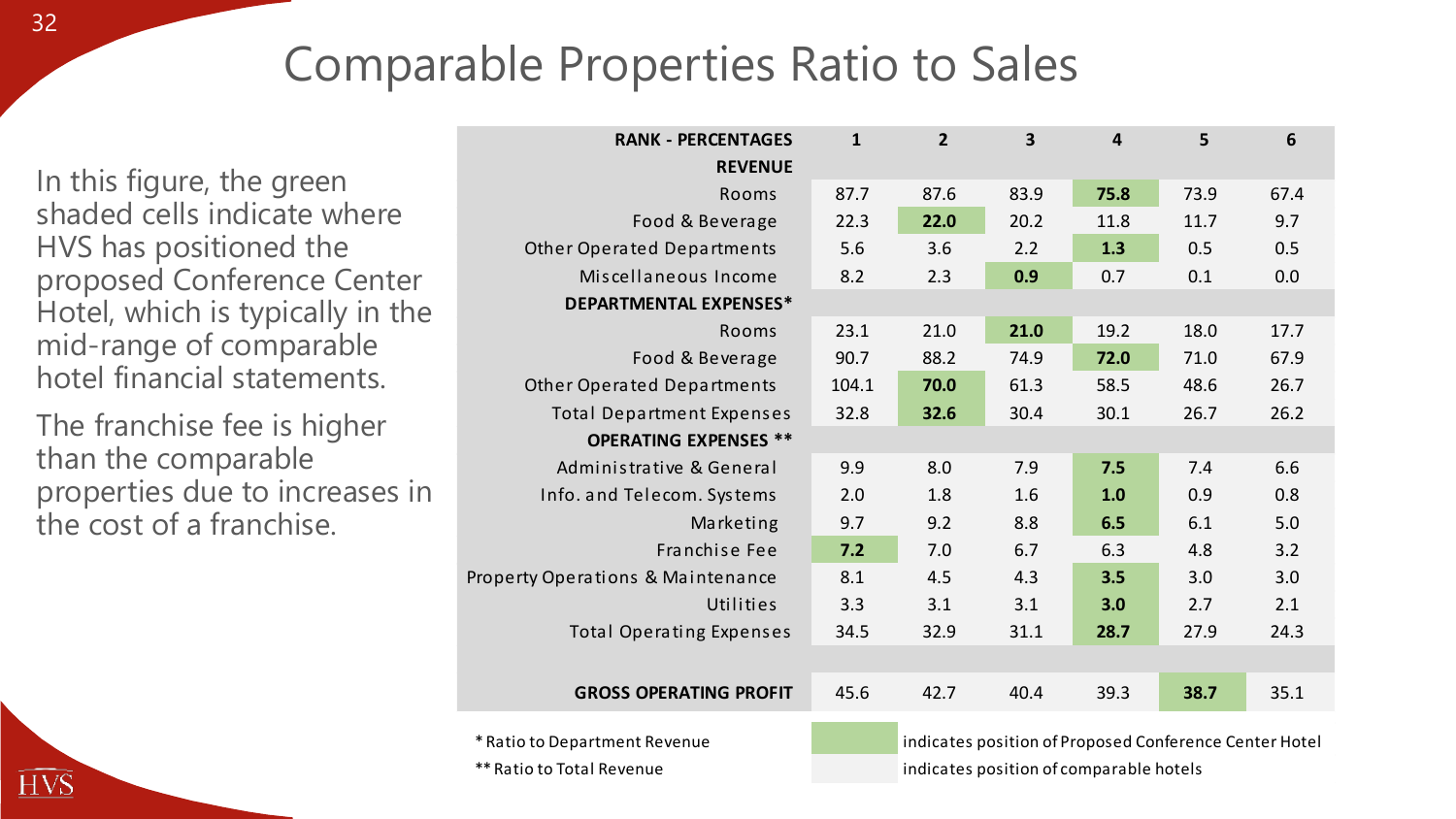#### <sup>33</sup> Comparable Properties Amounts per Occupied Room Night

The proposed Conference Center Hotel generates higher food & beverage revenue and expense than the comparable hotels due to the larger amount of meeting space per room. Similarly, utility expenses are slightly higher per occupied room night due to the amount of function space.

|                                   |              |                |                         | AMOUNTS PER OCCUPIED ROOM NIGHT |                |                |
|-----------------------------------|--------------|----------------|-------------------------|---------------------------------|----------------|----------------|
| <b>RANK - PER OCCUPIED ROOM</b>   | $\mathbf{1}$ | $\overline{2}$ | 3                       | 4                               | 5              | 6              |
| <b>REVENUE</b>                    |              |                |                         |                                 |                |                |
| Rooms                             | 250          | 242            | 241                     | 238                             | 196            | 192            |
| Food & Beverage                   | 70           | 65             | 63                      | 33                              | 33             | 23             |
| <b>Other Operated Departments</b> | 13           | 11             | 6                       | $\overline{\mathbf{4}}$         | 1              | $\mathbf{1}$   |
| Miscellaneous Income              | 23           | 7              | $\overline{3}$          | 2                               | 0              | $\mathbf 0$    |
| Total                             | 322          | 319            | 285                     | 285                             | 275            | 234            |
| <b>DEPARTMENTAL EXPENSES</b>      |              |                |                         |                                 |                |                |
| Rooms                             | 51           | 46             | 44                      | 44                              | 43             | 41             |
| Food & Beverage                   | 50           | 48             | 44                      | 29                              | 29             | 16             |
| <b>Other Operated Departments</b> | 14           | $\overline{7}$ | $\overline{\mathbf{3}}$ | $\overline{2}$                  | 1              | $\mathbf{1}$   |
| <b>Total Department Expenses</b>  | 104          | 97             | 94                      | 75                              | 73             | 71             |
| <b>OPERATING EXPENSES</b>         |              |                |                         |                                 |                |                |
| Administrative & General          | 26           | 24             | 23                      | 22                              | 21             | 19             |
| Info. and Telecom. Systems        | 6            | $\overline{4}$ | 4                       | $\overline{\mathbf{3}}$         | $\overline{2}$ | $\overline{2}$ |
| Marketing                         | 27           | 26             | 25                      | 21                              | 20             | 12             |
| Property Operations & Maintenance | 19           | 12             | 12                      | 11                              | 10             | 8              |
| Utilities                         | 10           | 9              | 9                       | 9                               | $\overline{7}$ | 6              |
| <b>Total Operating Expenses</b>   | 91           | 90             | 89                      | 81                              | 80             | 78             |
|                                   |              |                |                         |                                 |                |                |
| <b>GROSS OPERATING PROFIT</b>     | 146          | 123            | 122                     | 112                             | 111            | 82             |

indicates position of Proposed Conference Center Hotel indicates position of comparable hotels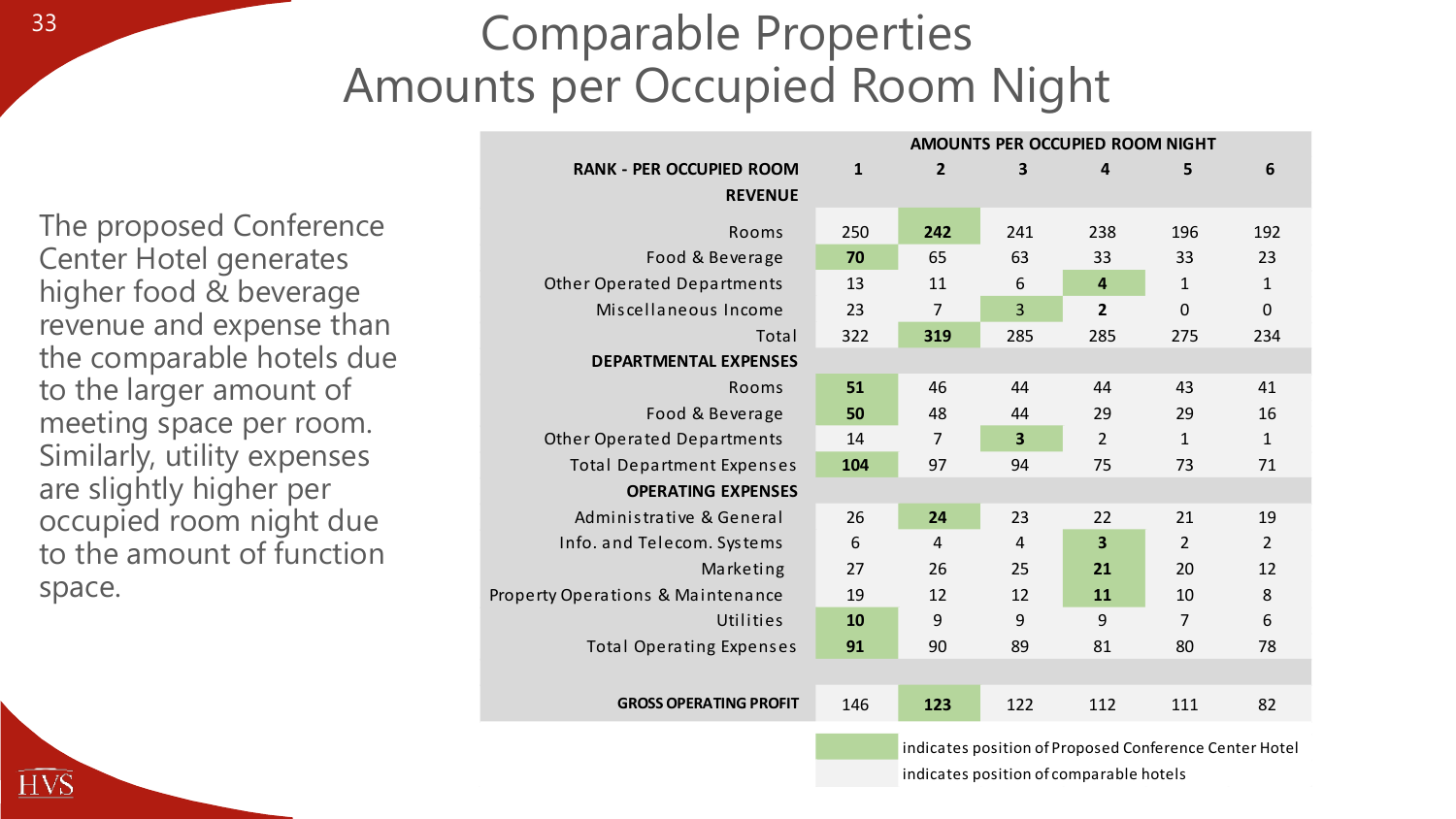Proposed Conference Center Hotel Pro Forma in a Stabilized Year of Operation - 2026

| <b>STATISTICS</b>           |          |
|-----------------------------|----------|
| <b>Number of Rooms</b>      | 150      |
| <b>Occupied Room Nights</b> | 39,968   |
| Occupancy                   | 73%      |
| <b>Average Rate</b>         | \$288.88 |
| <b>RevPAR</b>               | \$210.88 |
|                             |          |

The proposed Conference Center Hotel would have an occupancy rate of 73% and ADR near \$290 in 2026. Both the occupancy and ADR are favorable for the development of the property.

|                                            | \$000    | % Gross |
|--------------------------------------------|----------|---------|
| <b>Operating Revenue</b>                   |          |         |
| Rooms                                      | \$11,546 | 75.8%   |
| Food                                       | 2,866    | 18.8%   |
| Beverage                                   | 478      | 3.1%    |
| <b>Other Operated Departments</b>          | 191      | 1.3%    |
| Miscellaneous Income                       | 143      | 0.9%    |
| <b>Total Operating Revenues</b>            | \$15,225 | 100%    |
| <b>Departmental Expenses*</b>              |          |         |
| Rooms                                      | \$2,425  | 21.0%   |
| Food & Beverage                            | 2,408    | 72.0%   |
| <b>Other Operated Departments</b>          | 134      | 70.0%   |
| Sub-total                                  | \$4,966  | 32.6%   |
| <b>Departmental Income</b>                 | \$10,258 | 67.4%   |
| <b>Undistributed Operating Expenses</b>    |          |         |
| Administrative & General                   | \$1,142  | 7.5%    |
| Marketing                                  | 990      | 6.5%    |
| Franchise Fee                              | 1,097    | 7.2%    |
| Prop. Operations & Maint.                  | 533      | 3.5%    |
| Utilities                                  | 457      | 3.0%    |
| Info & Telecom Systems                     | 152      | 1.0%    |
| Sub-total                                  | \$4,370  | 28.7%   |
| <b>Gross House Profit</b>                  | \$5,888  | 38.7%   |
| <b>Management Fee</b>                      | \$457    | 3.0%    |
| Income Before Non-Opr. Inc. & Exp.         | \$5,432  | 35.7%   |
| <b>Non-Operating Income &amp; Expenses</b> |          |         |
| Property Taxes                             | \$959    | 6.3%    |
| Insurance                                  | 126      | 0.8%    |
| FF&E Reserve                               | 609      | 4.0%    |
| Sub-total                                  | \$1,694  | 11.1%   |
| <b>EBITDA Less Reserve</b>                 | \$3,738  | 24.6%   |

\*Departmental expense ratios are calculated as a percentage of departmental revenue.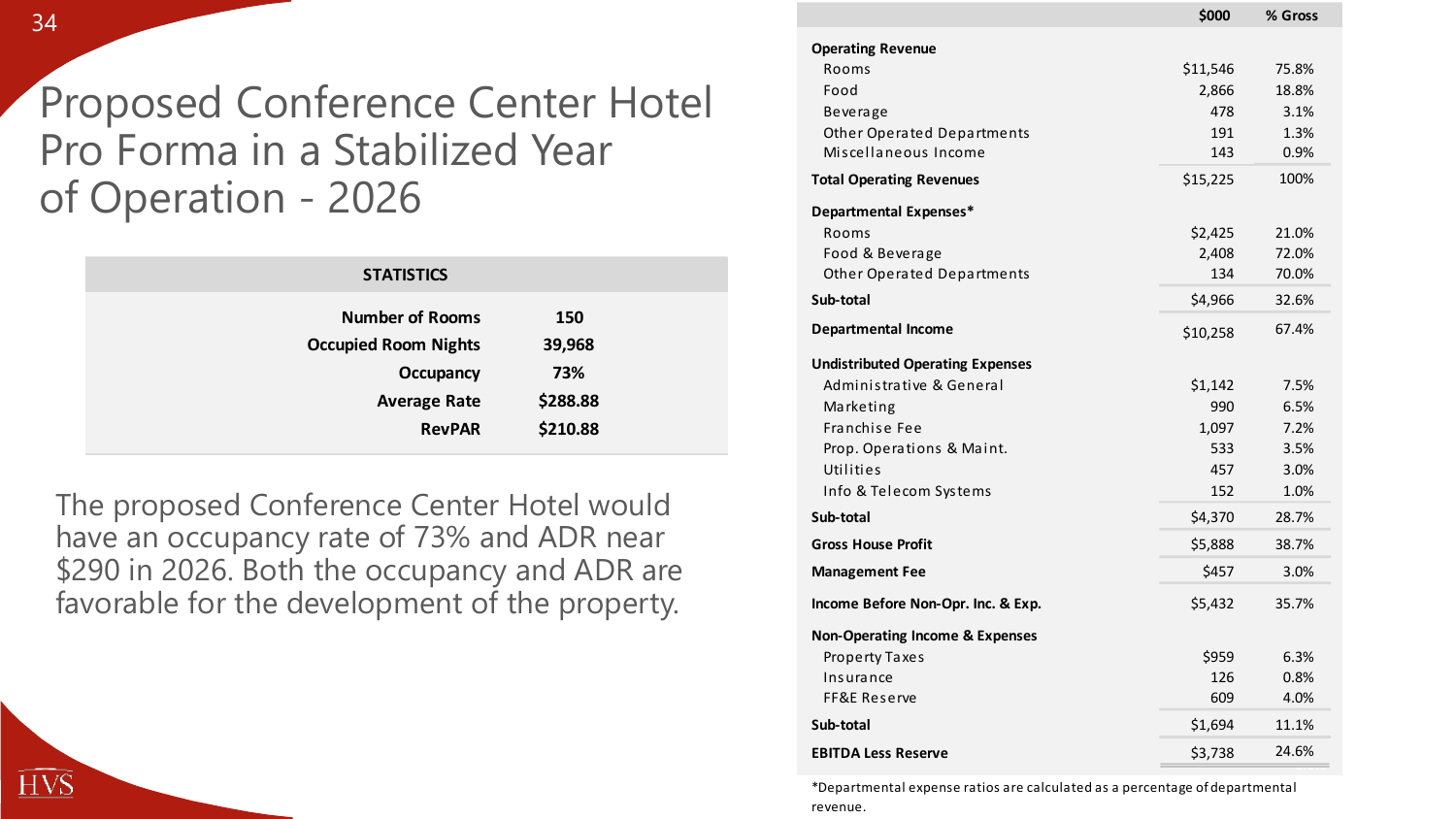#### 35 Ten-year Hotel Pro Forma

|                                                                                                                                 | 2024                                         |               | 2025                                         |                        | 2026                                         |                 | 2027                                         |               | 2028                                         |               | 2029                                         |               | 2030                                         |                 | 2031                                         |                 | 2032                                         |                 | 2033                                         |                 |
|---------------------------------------------------------------------------------------------------------------------------------|----------------------------------------------|---------------|----------------------------------------------|------------------------|----------------------------------------------|-----------------|----------------------------------------------|---------------|----------------------------------------------|---------------|----------------------------------------------|---------------|----------------------------------------------|-----------------|----------------------------------------------|-----------------|----------------------------------------------|-----------------|----------------------------------------------|-----------------|
| <b>STATISTICS</b><br><b>Number of Rooms</b><br><b>Occupied Room Nights</b><br>Occupancy<br><b>Average Rate</b><br><b>RevPAR</b> | 150<br>36,135<br>66%<br>\$266.71<br>\$176.03 |               | 150<br>38,325<br>70%<br>\$279.01<br>\$195.31 |                        | 150<br>39,968<br>73%<br>\$288.88<br>\$210.88 |                 | 150<br>39,968<br>73%<br>\$296.10<br>\$216.15 |               | 150<br>39,968<br>73%<br>\$303.50<br>\$221.55 |               | 150<br>39,968<br>73%<br>\$311.09<br>\$227.09 |               | 150<br>39,968<br>73%<br>\$318.86<br>\$232.77 |                 | 150<br>39,968<br>73%<br>\$326.84<br>\$238.59 |                 | 150<br>39,968<br>73%<br>\$335.01<br>\$244.56 |                 | 150<br>39,968<br>73%<br>\$343.38<br>\$250.67 |                 |
|                                                                                                                                 | \$000                                        | % of<br>Gross | \$000                                        | $%$ of<br><b>Gross</b> | \$000                                        | $%$ of<br>Gross | \$000                                        | % of<br>Gross | \$000                                        | % of<br>Gross | \$000                                        | % of<br>Gross | \$000                                        | $%$ of<br>Gross | \$000                                        | $%$ of<br>Gross | \$000                                        | $%$ of<br>Gross | \$000                                        | $%$ of<br>Gross |
| <b>Operating Revenue</b>                                                                                                        |                                              |               |                                              |                        |                                              |                 |                                              |               |                                              |               |                                              |               |                                              |                 |                                              |                 |                                              |                 |                                              |                 |
| Rooms                                                                                                                           | \$9,637                                      | 74.7          | \$10,693                                     | 75.4                   | \$11,546                                     | 75.8            | \$11,834                                     | 75.8          | \$12,130                                     | 75.8          | \$12,433                                     | 75.8          | \$12,744                                     | 75.8            | \$13,063                                     | 75.8            | \$13,389                                     | 75.8            | \$13,724                                     | 75.8            |
| Food                                                                                                                            | 2,532                                        | 19.6          | 2,710                                        | 19.1                   | 2,866                                        | 18.8            | 2,938                                        | 18.8          | 3,012                                        | 18.8          | 3,087                                        | 18.8          | 3,164                                        | 18.8            | 3,243                                        | 18.8            | 3,324                                        | 18.8            | 3,407                                        | 18.8            |
| Beverage                                                                                                                        | 430                                          | 3.3           | 455                                          | 3.2                    | 478                                          | 3.1             | 490                                          | 3.1           | 502                                          | 3.1           | 514                                          | 3.1           | 527                                          | 3.1             | 541                                          | 3.1             | 554                                          | 3.1             | 568                                          | 3.1             |
| Other Operated Departments                                                                                                      | 177                                          | 1.4           | 184                                          | 1.3                    | 191                                          | 1.3             | 196                                          | 1.3           | 201                                          | 1.3           | 206                                          | 1.3           | 211                                          | 1.3             | 216                                          | 1.3             | 222                                          | 1.3             | 227                                          | 1.3             |
| Miscellaneous Income                                                                                                            | 132                                          | 1.0           | 138                                          | 1.0                    | 143                                          | 0.9             | 147                                          | 0.9           | 151                                          | 0.9           | 154                                          | 0.9           | 158                                          | 0.9             | 162                                          | 0.9             | 166                                          | 0.9             | 170                                          | 0.9             |
| <b>Total Operating Revenues</b>                                                                                                 | \$12,908                                     | 100.0         | \$14,181                                     | 100.0                  | \$15,225                                     | 100.0           | \$15,605                                     | 100.0         | \$15,995                                     | 100.0         | \$16,394                                     | 100.0         | \$16,805                                     | 100.0           | \$17,225                                     | 100.0           | \$17,655                                     | 100.0           | \$18,097                                     | 100.0           |
| <b>Departmental Expenses*</b>                                                                                                   |                                              |               |                                              |                        |                                              |                 |                                              |               |                                              |               |                                              |               |                                              |                 |                                              |                 |                                              |                 |                                              |                 |
| Rooms                                                                                                                           | \$2,219                                      | 23.0          | \$2,327                                      | 21.8                   | \$2,425                                      | 21.0            | \$2,485                                      | 21.0          | \$2,547                                      | 21.0          | \$2,611                                      | 21.0          | \$2,676                                      | 21.0            | \$2,743                                      | 21.0            | \$2,812                                      | 21.0            | \$2,882                                      | 21.0            |
| Food & Beverage                                                                                                                 | 2,220                                        | 75.0          | 2,318                                        | 73.2                   | 2,408                                        | 72.0            | 2,468                                        | 72.0          | 2,530                                        | 72.0          | 2,593                                        | 72.0          | 2,658                                        | 72.0            | 2,724                                        | 72.0            | 2,792                                        | 72.0            | 2,862                                        | 72.0            |
| Other Operated Departments                                                                                                      | 126                                          | 71.5          | 130                                          | 70.6                   | 134                                          | 70.0            | 137                                          | 70.0          | 141                                          | 70.0          | 144                                          | 70.0          | 148                                          | 70.0            | 151                                          | 70.0            | 155                                          | 70.0            | 159                                          | 70.0            |
| Sub-total                                                                                                                       | \$4,566                                      | 35.4          | \$4,774                                      | 33.7                   | \$4,966                                      | 32.6            | \$5,090                                      | 32.6          | \$5,218                                      | 32.6          | \$5,348                                      | 32.6          | \$5,482                                      | 32.6            | \$5,619                                      | 32.6            | \$5,759                                      | 32.6            | \$5,903                                      | 32.6            |
| <b>Departmental Income</b>                                                                                                      | \$8,343                                      | 64.6          | \$9,407                                      | 66.3                   | \$10,258                                     | 67.4            | \$10,514                                     | 67.4          | \$10,777                                     | 67.4          | \$11,046                                     | 67.4          | \$11,323                                     | 67.4            | \$11,606                                     | 67.4            | \$11,896                                     | 67.4            | \$12,194                                     | 67.4            |
| <b>Undistributed Operating Expenses</b>                                                                                         |                                              |               |                                              |                        |                                              |                 |                                              |               |                                              |               |                                              |               |                                              |                 |                                              |                 |                                              |                 |                                              |                 |
| Administrative & General                                                                                                        | \$1,057                                      | 8.2           | \$1,101                                      | 7.8                    | \$1,142                                      | 7.5             | \$1,170                                      | 7.5           | \$1,200                                      | 7.5           | \$1,230                                      | 7.5           | \$1,260                                      | 7.5             | \$1,292                                      | 7.5             | \$1,324                                      | 7.5             | \$1,357                                      | 7.5             |
| Marketing                                                                                                                       | 916                                          | 7.1           | 955                                          | 6.7                    | 990                                          | 6.5             | 1,014                                        | 6.5           | 1,040                                        | 6.5           | 1,066                                        | 6.5           | 1,092                                        | 6.5             | 1,120                                        | 6.5             | 1,148                                        | 6.5             | 1,176                                        | 6.5             |
| Franchise Fee                                                                                                                   | 916                                          | 7.1           | 1,016                                        | 7.2                    | 1,097                                        | 7.2             | 1,124                                        | 7.2           | 1,152                                        | 7.2           | 1,181                                        | 7.2           | 1,211                                        | 7.2             | 1,241                                        | 7.2             | 1,272                                        | 7.2             | 1,304                                        | 7.2             |
| Prop. Operations & Maint.                                                                                                       | 493                                          | 3.8           | 514                                          | 3.6                    | 533                                          | 3.5             | 546                                          | 3.5           | 560                                          | 3.5           | 574                                          | 3.5           | 588                                          | 3.5             | 603                                          | 3.5             | 618                                          | 3.5             | 633                                          | 3.5             |
| Utilities                                                                                                                       | 423                                          | 3.3           | 441                                          | 3.1                    | 457                                          | 3.0             | 468                                          | 3.0           | 480                                          | 3.0           | 492                                          | 3.0           | 504                                          | 3.0             | 517                                          | 3.0             | 530                                          | 3.0             | 543                                          | 3.0             |
| Info & Telecom Systems                                                                                                          | 141                                          | 1.1           | 147                                          | 1.0                    | 152                                          | 1.0             | 156                                          | 1.0           | 160                                          | 1.0           | 164                                          | 1.0           | 168                                          | 1.0             | 172                                          | 1.0             | 177                                          | 1.0             | 181                                          | 1.0             |
| Sub-total                                                                                                                       | \$3,946                                      | 30.6          | \$4,173                                      | 29.4                   | \$4,370                                      | 28.7            | \$4,479                                      | 28.7          | \$4,591                                      | 28.7          | \$4,706                                      | 28.7          | \$4,824                                      | 28.7            | \$4,944                                      | 28.7            | \$5,068                                      | 28.7            | \$5,195                                      | 28.7            |
| <b>Gross House Profit</b>                                                                                                       | \$4,397                                      | 34.0          | \$5,234                                      | 36.9                   | \$5,888                                      | 38.7            | \$6,035                                      | 38.7          | \$6,186                                      | 38.7          | \$6.340                                      | 38.7          | \$6,499                                      | 38.7            | \$6,662                                      | 38.7            | \$6,828                                      | 38.7            | \$6,999                                      | 38.7            |
| <b>Management Fee</b>                                                                                                           | \$387                                        | 3.0           | \$425                                        | 3.0                    | \$457                                        | 3.0             | \$468                                        | 3.0           | \$480                                        | 3.0           | \$492                                        | 3.0           | \$504                                        | 3.0             | \$517                                        | 3.0             | \$530                                        | 3.0             | \$543                                        | 3.0             |
| Income Before Non-Opr. Inc. & Exp.                                                                                              | \$4,010                                      | 31.0          | \$4,808                                      | 33.9                   | \$5,432                                      | 35.7            | \$5,567                                      | 35.7          | \$5,706                                      | 35.7          | \$5,849                                      | 35.7          | \$5,995                                      | 35.7            | \$6,145                                      | 35.7            | \$6,298                                      | 35.7            | \$6,456                                      | 35.7            |
| Non-Operating Income & Expenses                                                                                                 |                                              |               |                                              |                        |                                              |                 |                                              |               |                                              |               |                                              |               |                                              |                 |                                              |                 |                                              |                 |                                              |                 |
| <b>Property Taxes</b>                                                                                                           | \$913                                        | 7.1           | \$936                                        | 6.6                    | \$959                                        | 6.3             | \$983                                        | 6.3           | \$1,008                                      | 6.3           | \$1,033                                      | 6.3           | \$1,059                                      | 6.3             | \$1,085                                      | 6.3             | \$1,112                                      | 6.3             | \$1,140                                      | 6.3             |
| Insurance                                                                                                                       | 119                                          | 0.9           | 122                                          | 0.9                    | 126                                          | 0.8             | 129                                          | 0.8           | 132                                          | 0.8           | 135                                          | 0.8           | 139                                          | 0.8             | 142                                          | 0.8             | 146                                          | 0.8             | 149                                          | 0.8             |
| FF&E Reserve                                                                                                                    | 258                                          | 2.0           | 425                                          | 3.0                    | 609                                          | 4.0             | 624                                          | 4.0           | 640                                          | 4.0           | 656                                          | 4.0           | 672                                          | 4.0             | 689                                          | 4.0             | 706                                          | 4.0             | 724                                          | 4.0             |
| Sub-total                                                                                                                       | \$1,291                                      | 10.0          | \$1,484                                      | 10.5                   | \$1,694                                      | 11.1            | \$1,736                                      | 11.1          | \$1,779                                      | 11.1          | \$1,824                                      | 11.1          | \$1,869                                      | 11.1            | \$1,916                                      | 11.1            | \$1,964                                      | 11.1            | \$2,013                                      | 11.1            |
| <b>EBITDA Less Reserve</b>                                                                                                      | \$2,719                                      | 21.1%         | \$3,325                                      | 23.4%                  | \$3,738                                      | 24.6%           | \$3,831                                      | 24.6%         | \$3,927                                      | 24.6%         | \$4,025                                      | 24.5%         | \$4,126                                      | 24.6%           | \$4,229                                      | 24.6%           | \$4,334                                      | 24.5%           | \$4,443                                      | 24.6%           |

\*Departmental expense ratios are calculated as a percentage of departmental revenue.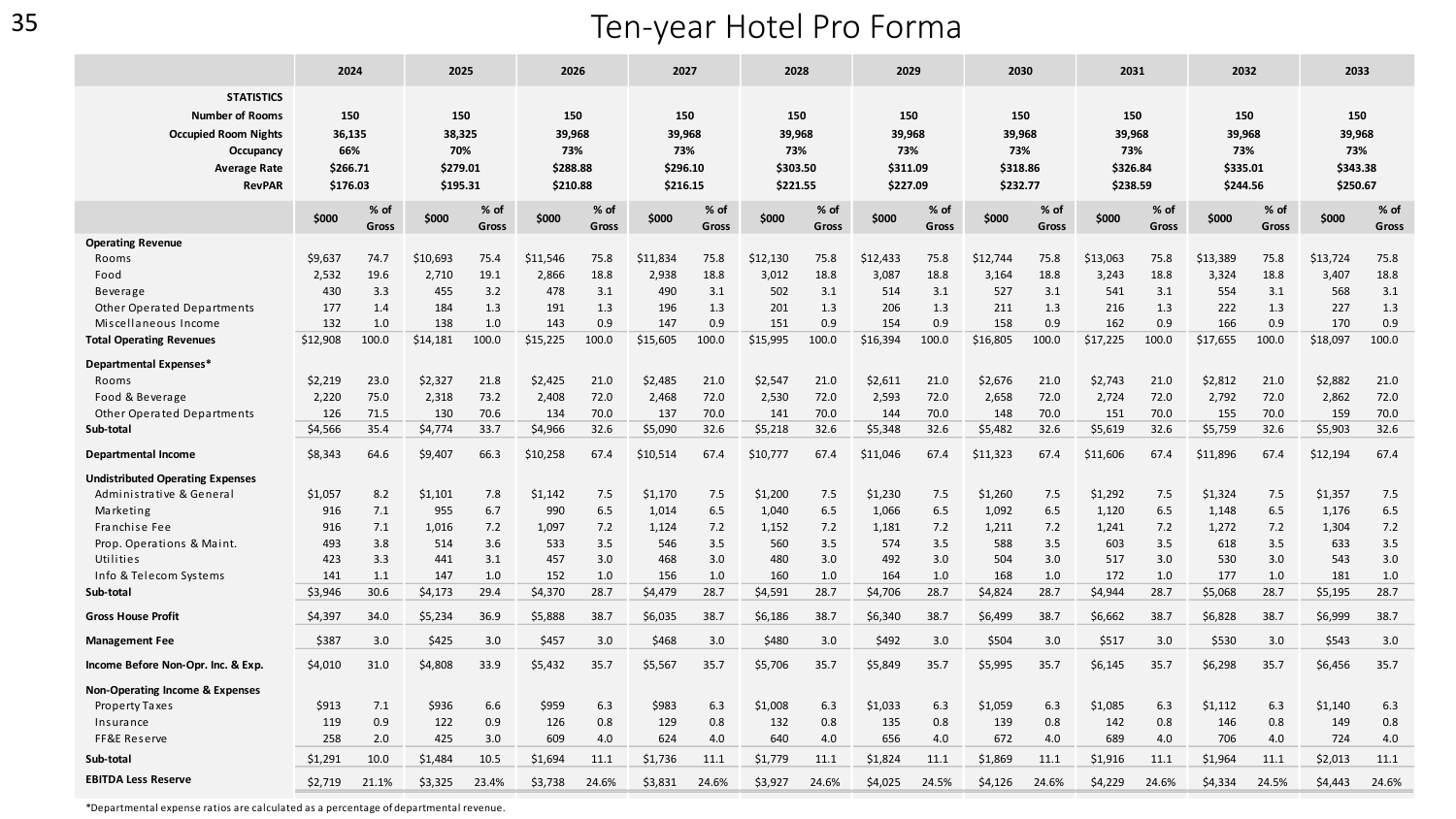

#### **Feasibility Analysis**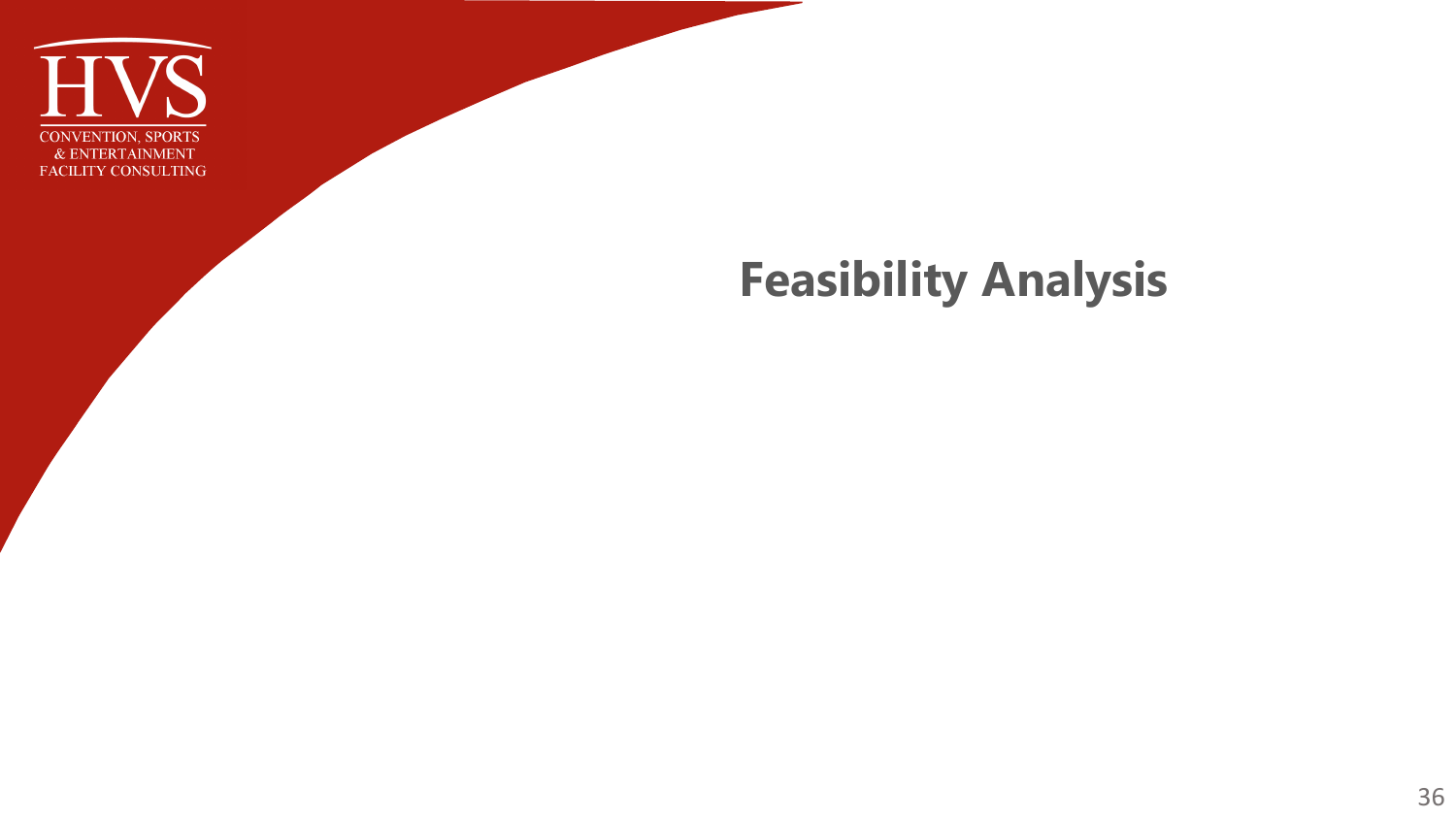# Feasibility Methodology

The feasibility of the proposed Conference Center Hotel is based on:

- The funding capacity based on the projected future earnings of the property
	- Debt based on 65% of EBITDA less reserve
	- Equity of 35% of EBITDA less reserve
	- Assumed sales after ten years of operations
- The value of certain state incentives generated from the operation of the property
	- State hotel occupancy tax ("HOT") of 6.0%
	- State sales tax of 6.25%
- Project costs cannot be determined at this time due to uncertainty about the cost of site acquisition and the current volatility of construction costs. The project would be feasible if the total development cost is less than the funding capacity of the project, plus the value of the state incentives.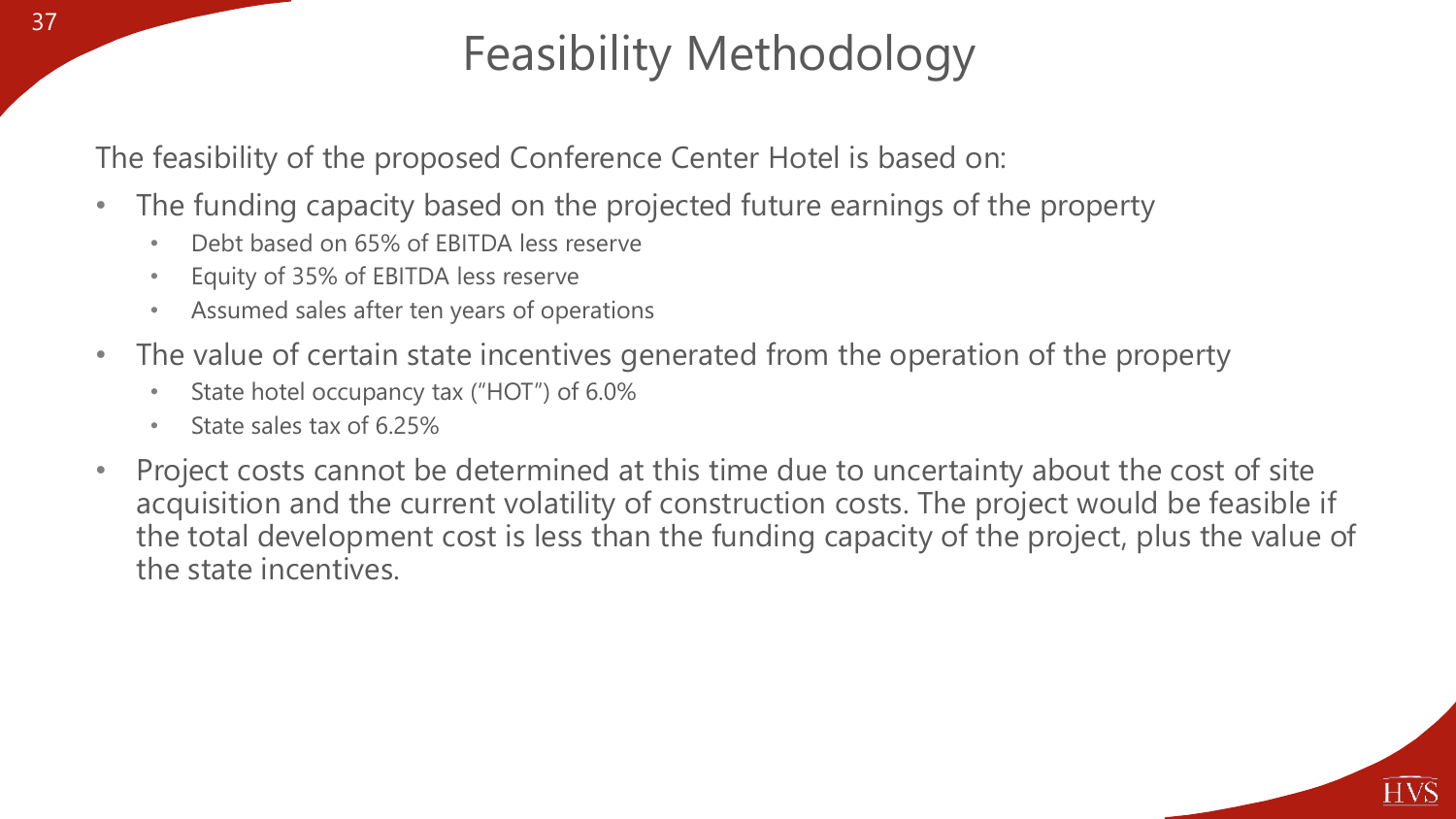#### State Incentives<br>Local Incentives Convention Center Hotels 2019 HB 4347 State and Local Incentives Convention Center Hotels

Participating cities are entitled to receive a rebate for the first ten years of the project of:

- State hotel occupancy tax ("HOT") of 6.0%
- State sales tax of 6.25%
- Local alcoholic beverage taxes (not included in this analysis)

An eligible project must:

- Be located within 1,000 feet of a qualifying convention center facility
- Be directly related to the convention center project
- Have at least 10,000 square feet of meeting space

Fredericksburg has a special state exemption allowing for private ownership of the convention center. Cities with a population less than 175,000 are limited to one convention center project that is eligible for state tax rebates.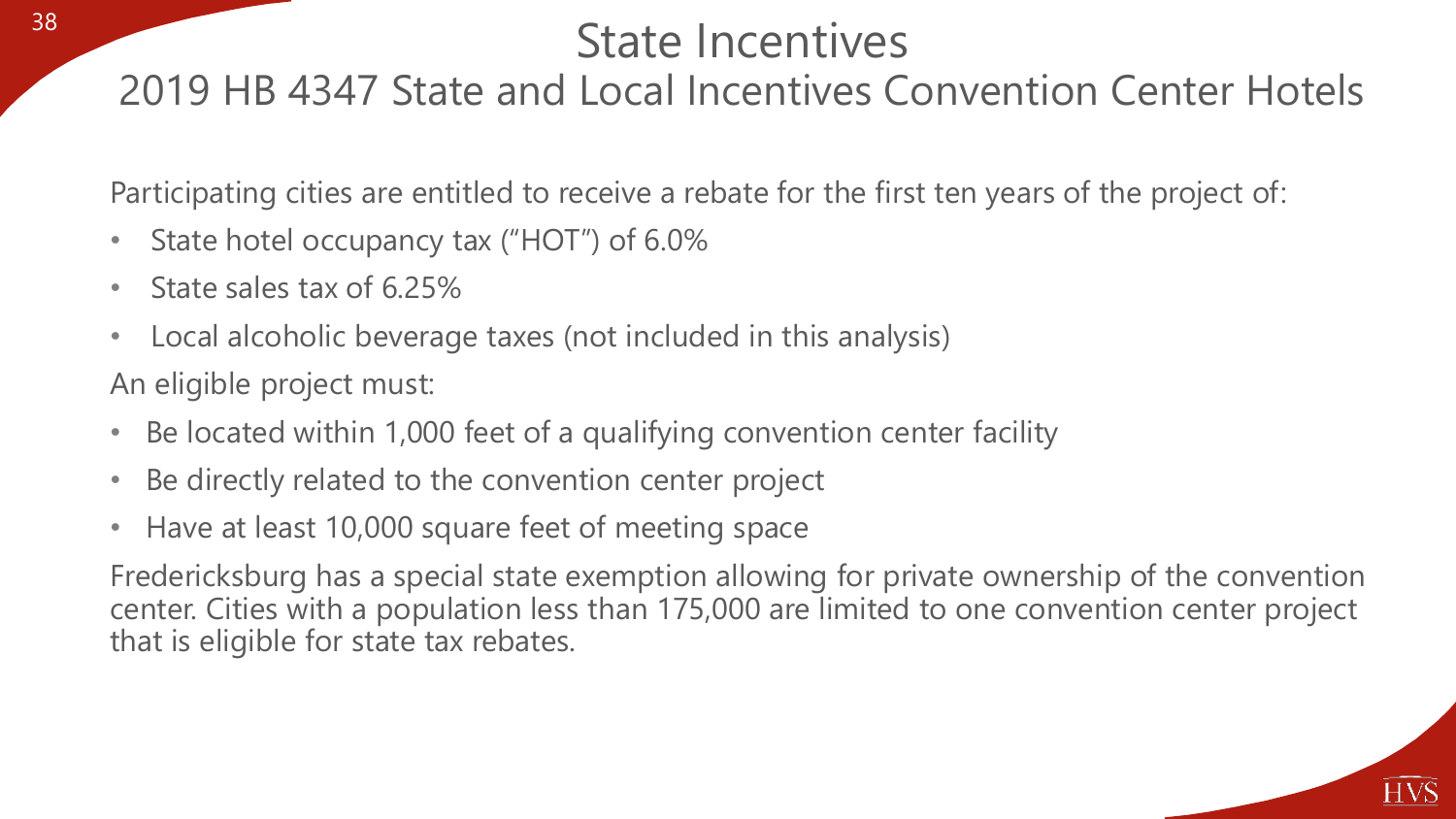# State Tax Incentive Estimated Revenues (000's)

|                                                                                |                   |                                                                                                                         |                     | Food & Other      |                      |                        |  |  |
|--------------------------------------------------------------------------------|-------------------|-------------------------------------------------------------------------------------------------------------------------|---------------------|-------------------|----------------------|------------------------|--|--|
|                                                                                | <b>Gross Room</b> | <b>Taxable</b>                                                                                                          | <b>State HOT 6%</b> | <b>Operated</b>   | <b>Taxable Sales</b> | <b>State Sales Tax</b> |  |  |
|                                                                                | <b>Revenues</b>   | Revenues 95% *                                                                                                          |                     | <b>Department</b> | 90%                  | 6.25%                  |  |  |
|                                                                                |                   |                                                                                                                         |                     | <b>Sales</b>      |                      |                        |  |  |
| 2024                                                                           | \$9,637           | \$9,155                                                                                                                 | \$549               | \$2,709           | \$2,438              | \$152                  |  |  |
| 2025                                                                           | 10,693            | 10,158                                                                                                                  | 610                 | 2,894             | 2,605                | 163                    |  |  |
| 2026                                                                           | 11,546            | 10,969                                                                                                                  | 658                 | 3,058             | 2,752                | 172                    |  |  |
| 2027                                                                           | 11,834            | 11,242                                                                                                                  | 675                 | 3,134             | 2,821                | 176                    |  |  |
| 2028                                                                           | 12,130            | 11,524                                                                                                                  | 691                 | 3,212             | 2,891                | 181                    |  |  |
| 2029                                                                           | 12,433            | 11,811                                                                                                                  | 709                 | 3,293             | 2,963                | 185                    |  |  |
| 2030                                                                           | 12,744            | 12,107                                                                                                                  | 726                 | 3,375             | 3,037                | 190                    |  |  |
| 2031                                                                           | 13,063            | 12,410                                                                                                                  | 745                 | 3,459             | 3,113                | 195                    |  |  |
| 2032                                                                           | 13,389            | 12,720                                                                                                                  | 763                 | 3,546             | 3,191                | 199                    |  |  |
| 2033                                                                           | 13,724            | 13,038                                                                                                                  | 782                 | 3,634             | 3,271                | 204                    |  |  |
| Total                                                                          | \$121,193         | \$115,133                                                                                                               | \$6,908             | \$32,314          | \$29,083             | \$1,818                |  |  |
|                                                                                |                   | * Base on the historical percentage of taxable versus gross room revenue for lodging in Gillespie County in 2019 & 2020 |                     |                   |                      |                        |  |  |
|                                                                                |                   |                                                                                                                         |                     |                   |                      |                        |  |  |
| A portion of gross room revenues, food sales, and other department revenues    |                   |                                                                                                                         |                     |                   |                      |                        |  |  |
| are not subject to taxation due to exemptions. The state's HOT and sales taxes |                   |                                                                                                                         |                     |                   |                      |                        |  |  |
| produced by the property for ten years are included in calculating benefits    |                   |                                                                                                                         |                     |                   |                      |                        |  |  |
|                                                                                |                   |                                                                                                                         |                     |                   |                      |                        |  |  |
| available from the state. The local mixed beverage tax is excluded.            |                   |                                                                                                                         |                     |                   |                      |                        |  |  |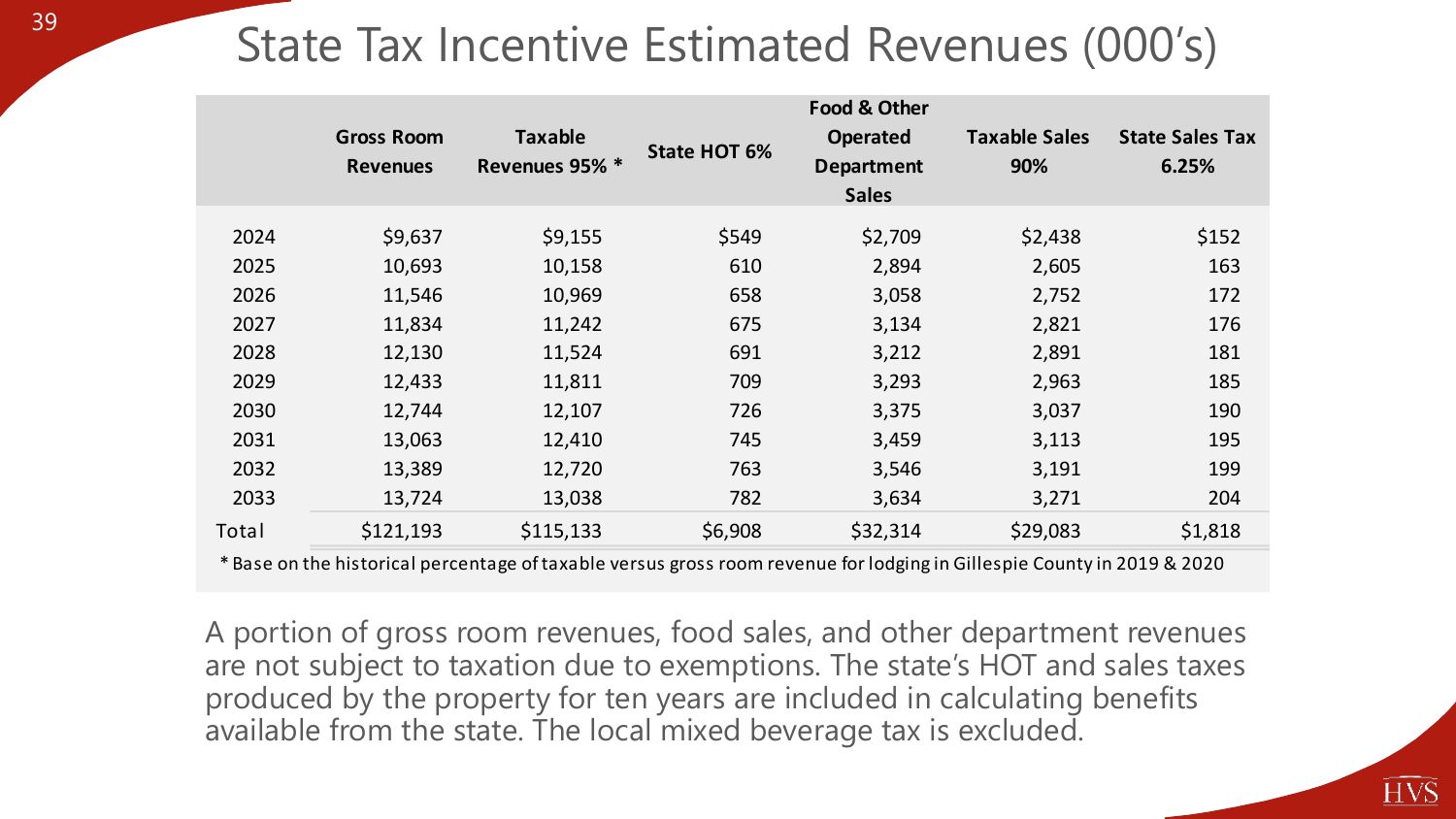#### Valuation Proposed Conference Center Hotel

Key Assumptions for Loan

- Full-service brand
- Third party management
- Current market rates
- Conventional loan
- 35% equity

The cost to develop the proposed Conference Center hotel will depend on the cost of the selected site, the property's design, and prevailing construction costs.

The development cost of the proposed Conference Center Hotel would need to be at or below **\$315,000 per room**, or City would need to offer additional incentives to make the project feasible.

|                        | <b>FINANCING FAIANTELETS</b>          |
|------------------------|---------------------------------------|
| 150<br>Rooms           |                                       |
| 65%                    | Loan-To-Value Ratio                   |
| 4.75%                  | <b>Blended Yield Senior and Mezz.</b> |
| 18.00%<br>Equity Yield |                                       |
| 2.00%                  | Transaction Costs for Sale            |
| 10                     | Property Sale End of Year             |
| 8.00%                  | <b>Terminal Capitalization Rate</b>   |
| 10.78%                 | <b>Total Property Yield</b>           |

**Financing Parameters**

 $\overline{f}$ 

#### **Estimated Value at Opening January 1, 2024**

| Mortgage Component                     | \$27,440,344 |
|----------------------------------------|--------------|
| <b>Equity Component</b>                | 14,775,570   |
| Value of State Tax Incentives at Total |              |
| Property Yield of 10.78%               | 5,043,693    |
| Total                                  | \$47,259,607 |
| Value per Room                         | \$315,000    |

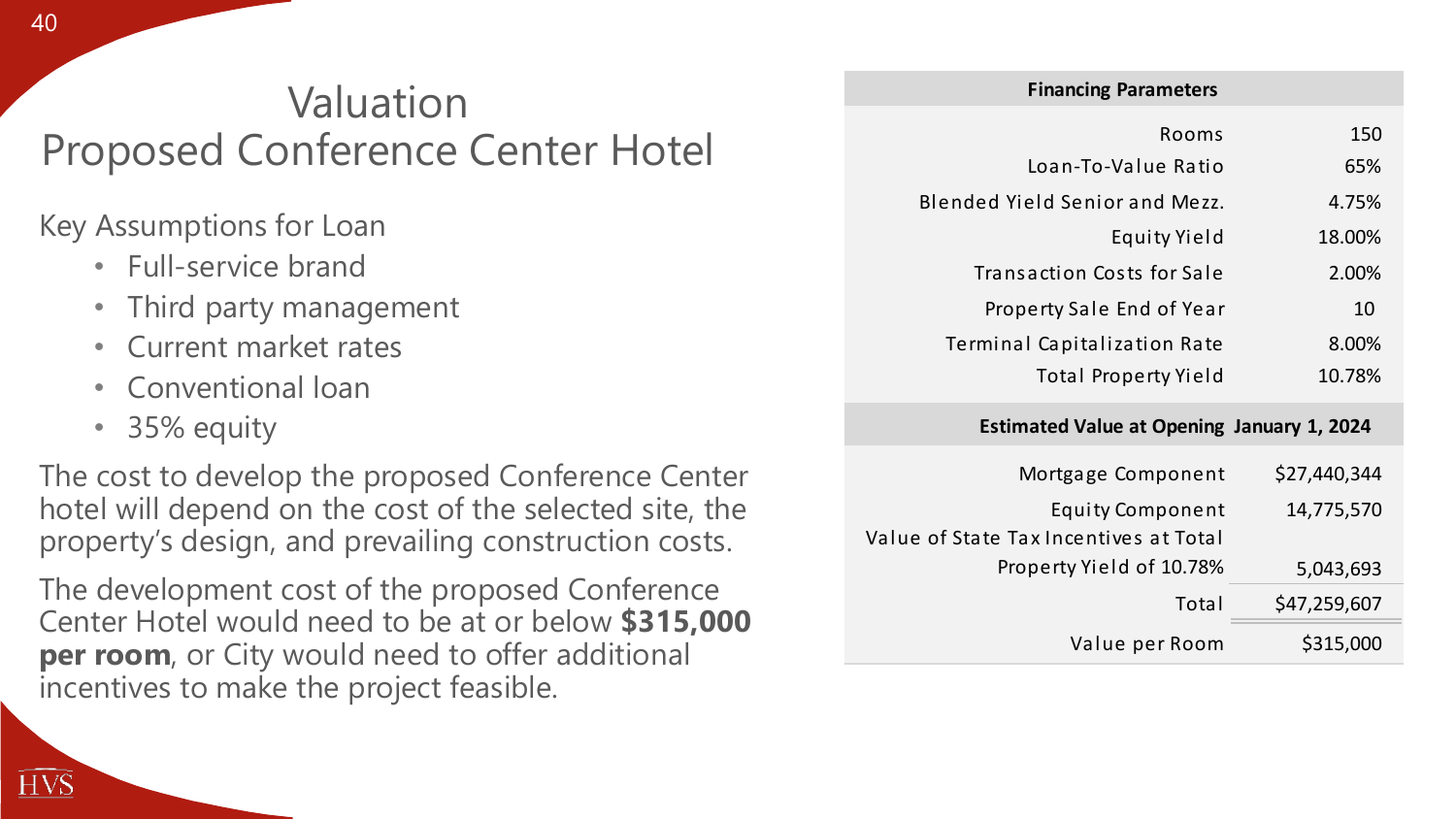

#### **Assumptions, Limiting Conditions and Certifications**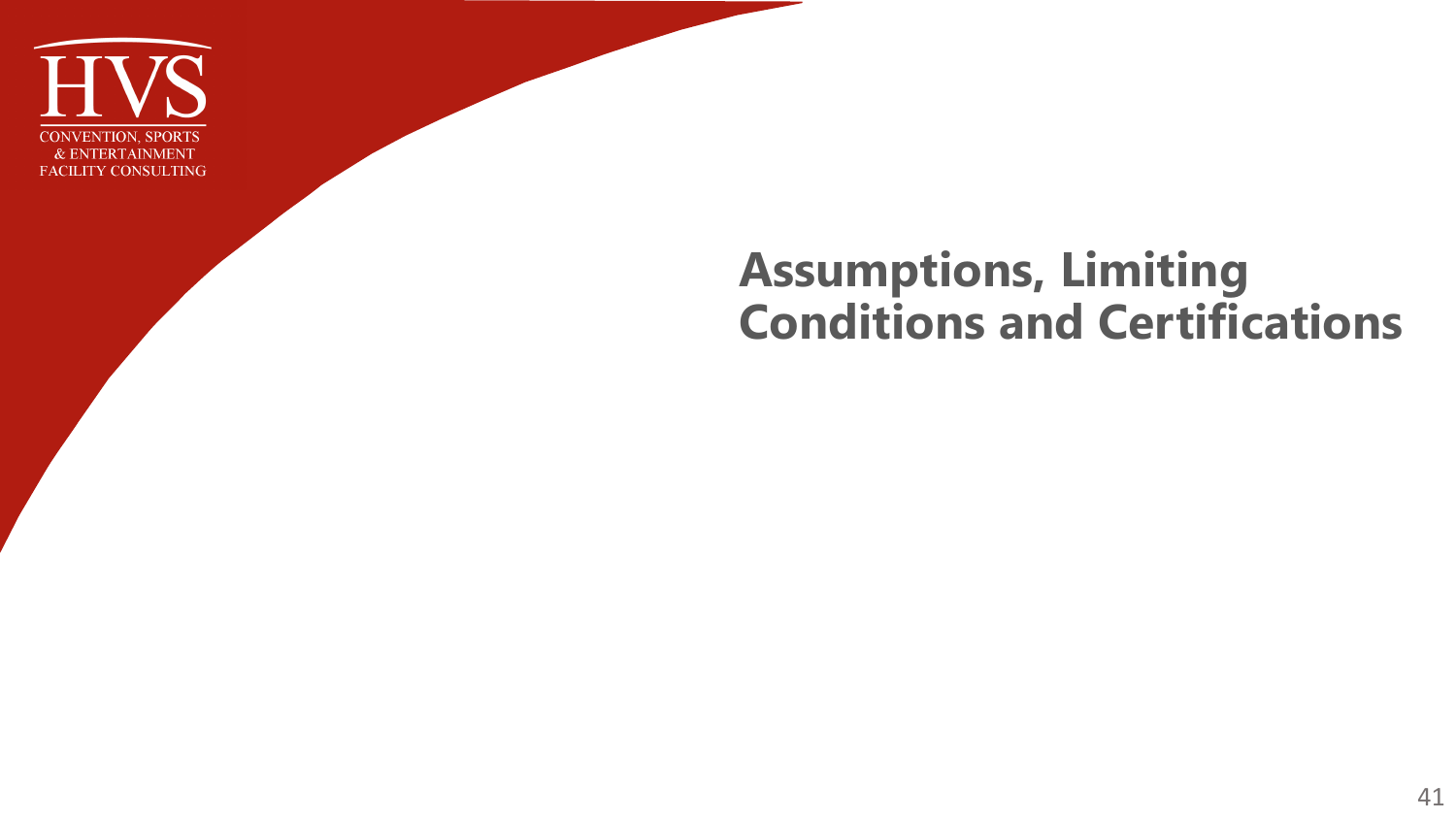### Assumptions and Limiting Conditions

- 1. This report is to be used in whole and not in part.
- 2. No responsibility is assumed for matters of a legal nature.
- 3. We have not considered the presence of potentially hazardous materials on the proposed site, such as asbestos, urea formaldehyde foam insulation, PCBs, any form of toxic waste, polychlorinated biphenyls, pesticides, or lead-based paints.
- 4. All information, financial operating statements, estimates, and opinions obtained from parties not employed by HVS are assumed to be true and correct. We can assume no liability resulting from misinformation.
- 5. Unless noted, we assume that there are no encroachments, zoning violations, or building violations encumbering the subject property.
- 6. We are not required to give testimony or attendance in court by reason of this analysis without previous arrangements, and only when our standard per-diem fees and travel costs are paid prior to the appearance.
- 7. If the reader is making a fiduciary or individual investment decision and has any questions concerning the material presented in this report, it is recommended that the reader contact us.
- 8. We take no responsibility for any events or circumstances that take place after the date of our report.
- 9. The quality of a convention facility's on-site management has a direct effect on a facility's economic performance. The demand and financial forecasts presented in this analysis assume responsible ownership and competent management. Any departure from this assumption may have a significant impact on the projected operating results.
- 10. The impact analysis presented in this report is based upon assumptions, estimates, and evaluations of the market conditions in the local and national economy, which may be subject to sharp rises and declines. Over the projection period considered in our analysis, wages and other operating expenses may increase or decrease due to market volatility and economic forces outside the control of the facility's management.
- 11. We do not warrant that our estimates will be attained, but they have been developed based on information obtained during our market research and are intended to reflect reasonable expectations.
- 12. Many of the figures presented in this report were generated using sophisticated computer models that make calculations based on numbers carried out to three or more decimal places. In the interest of simplicity, most numbers have been rounded. Thus, these figures may be subject to small rounding errors.
- 13. It is agreed that our liability to the client is limited to the amount of the fee paid as liquidated damages. Our responsibility is limited to the client and use of this report by third parties shall be solely at the risk of the client and/or third parties. The use of this report is also subject to the terms and conditions set forth in our engagement letter with the client.
- 14. Although this analysis employs various mathematical calculations, the final estimates are subjective and may be influenced by our experience and other factors not specifically set forth in this report.
- 15. This report was prepared by HVS Convention, Sports & Entertainment Facilities Consulting. All opinions, recommendations, and conclusions expressed during the course of this assignment are rendered by the staff of this organization, as employees, rather than as individuals.
- 16. This report is set forth as a market study of the subject facility; this is not an appraisal report.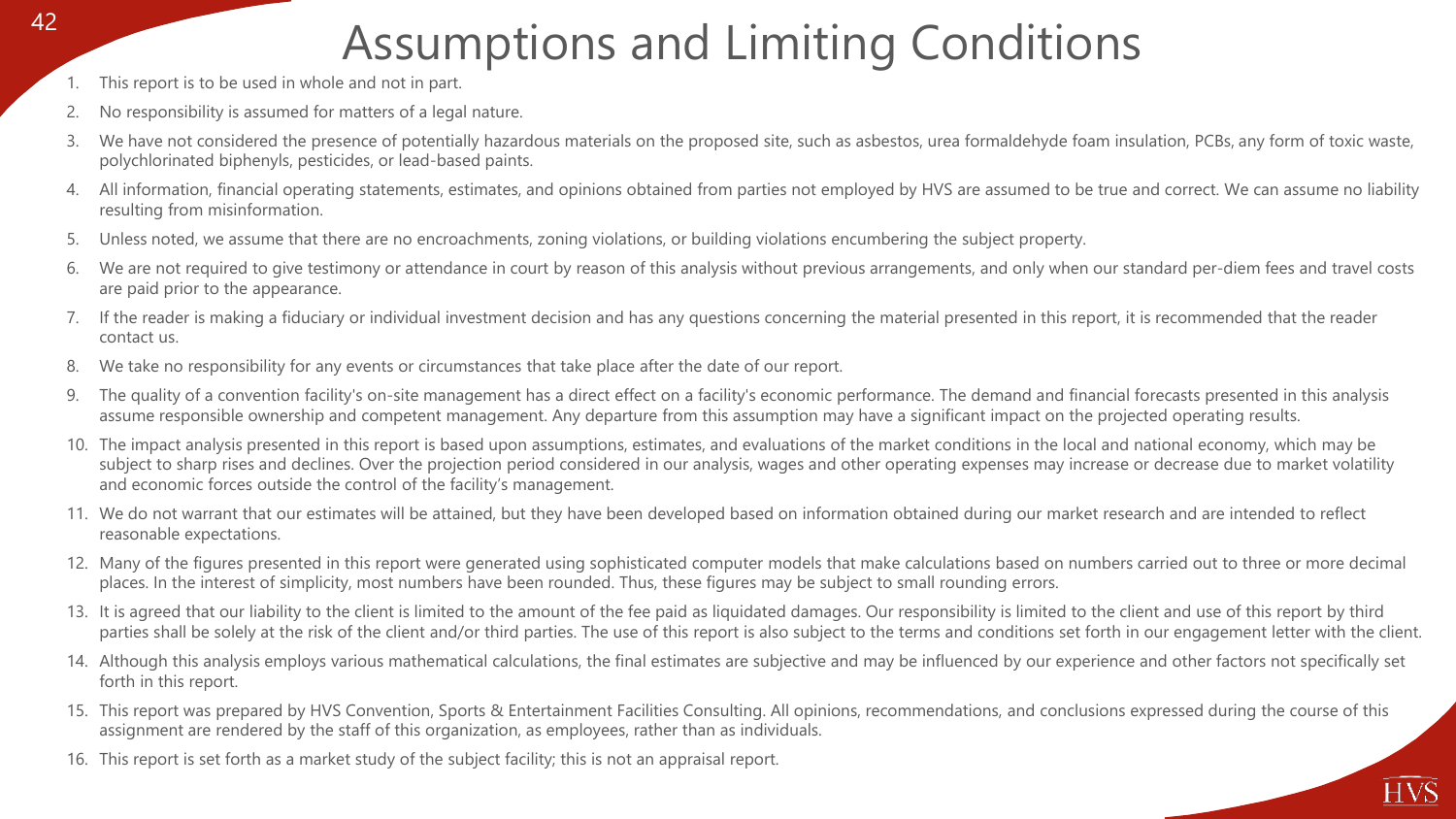# <sup>43</sup> Certifications

The undersigned hereby certify that, to the best of our knowledge and belief:

- 1. the statements of fact presented in this report are true and correct;
- 2. the reported analyses, opinions, and conclusions are limited only by the reported assumptions and limiting conditions, and are our personal, impartial, and unbiased professional analyses, opinions, and conclusions;
- 3. we have no present or prospective interest in the property that is the subject of this report and no personal interest with respect to the parties involved;
- 4. HVS is not a municipal advisor and is not subject to the fiduciary duty set forth in section 15B(c)(1) of the Act (15 U.S.C. 78o-4(c)(1)) with respect to the municipal financial product or issuance of municipal securities;
- 5. we have no bias with respect to the property that is the subject of this report or to the parties involved with this assignment;
- 6. our engagement in this assignment was not contingent upon developing or reporting predetermined results;
- 7. our compensation for completing this assignment is not contingent upon the development or reporting of a predetermined value or direction in value that favors the cause of the client, the amount of the value opinion, the attainment of a stipulated result, or the occurrence of a subsequent event directly related to the intended use of this analysis.

Thomas Hayworks

Thomas A. Hazinski Brian Harris Managing Director **Senior Director** Senior Director

Bran Stein